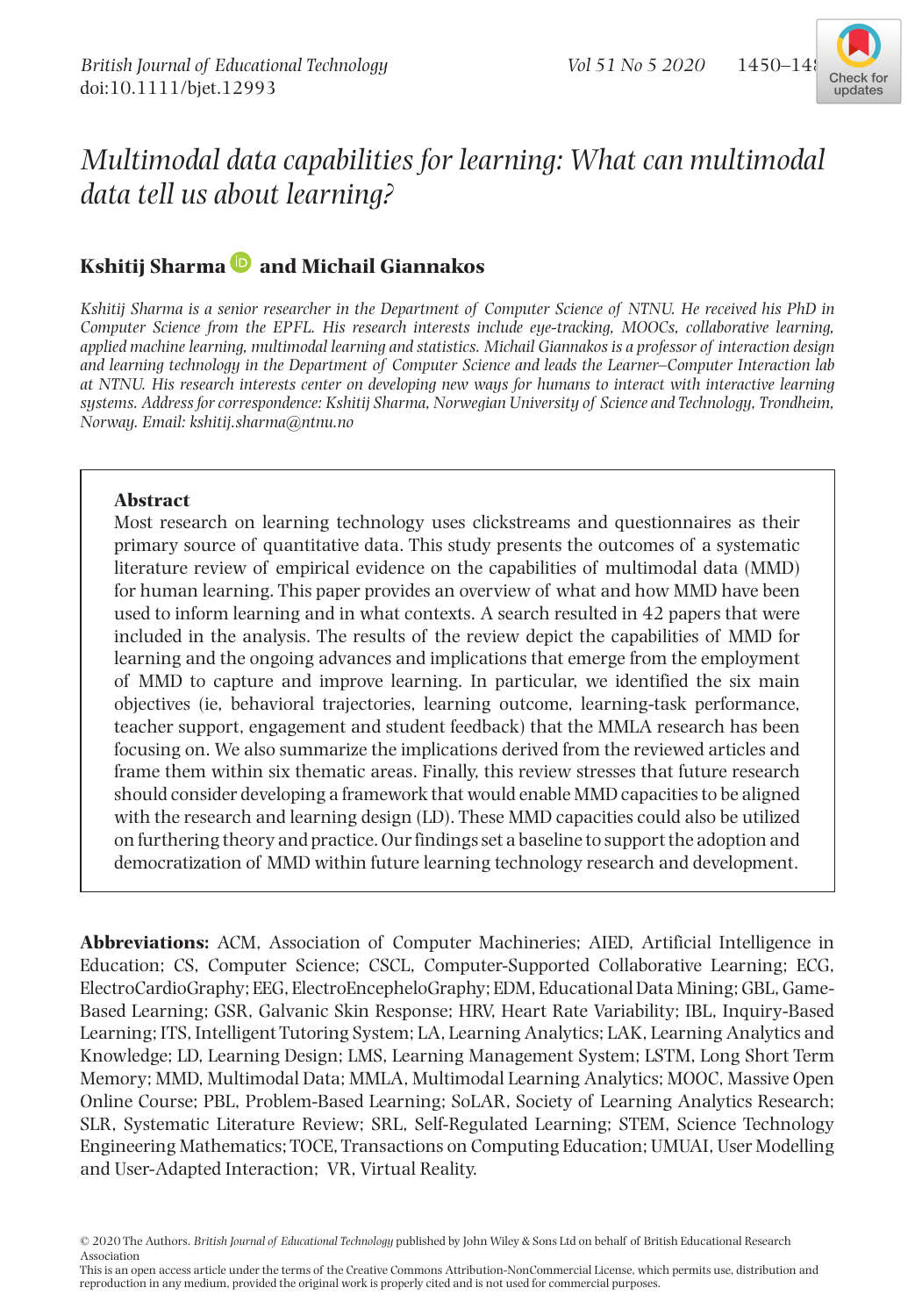#### **Practitioner Notes**

What is already known about this topic

- Capturing and measuring learners' engagement and behavior using MMD has been explored in recent years and exhibits great potential.
- There are documented challenges and opportunities associated with capturing, processing, analyzing and interpreting MMD to support human learning.
- MMD can provide insights into predicting learning engagement and performance as well as into supporting the process.

What this paper adds

- Provides a systematic literature review (SLR) of empirical evidence on MMD for human learning.
- Summarizes the insights MMD can give us about the learning outcomes and process.
- Identifies challenges and opportunities of MMD to support human learning.

Implications for practice and/or policy

- Learning analytics researchers will be able to use the SLR as a guide for future research.
- Learning analytics practitioners will be able to use the SLR as a summary of the current state of the field.

#### **Introduction**

 The confluence of multimodal data (MMD) with advanced computational analyses (multimodal learning analytics—MMLA, as the literature refers to them) enables us to understand and support complex learning phenomena (Blikstein & Worsley, 2016 ). For example, eye-tracking data and the different linguistic and prosodic features of speech can inform us about the students' expertise (Andrade, Delandshere, & Danish, 2016 ; Mangaroska, Vesin, & Giannakos, 2019 ); or video data can tell us about their engagement (Nguyen, Huptych, & Rienties, 2018 ; Pardo, Han, & Ellis, 2016 ). These insights can enable actionable feedback to be provided to the learners. For example, Hutt *et al.* (2019) used eye-tracking to automatically detect mind-wandering in online classes; while Grawemeyer *et al* . ( 2017 ) used students' speech and interaction to detect students' affective state. Such constructs (eg, mind-wandering, affective states) are used to provide feedback to the students (eg, by helping to determine the type of feedback that should be provided––reflective, instructive––and how it should be presented––evaluative, interpretive, supportive, probing).

 Insights extracted from MMD enable us to investigate learners' behavior in ways that would not be possible with individual data sources. Giannakos, Sharma, Pappas, Kostakos, and Velloso ( 2019 ) found that the prediction of skill acquisition was far better using combined MMD (eg, eye-tracking, Electroencephalography [EEG] and facial video) than when using any individual stream. Research has shown that the fusion of MMD brings significantly better prediction of learning outcomes and helps us to interpret complex learning processes (Giannakos *et al.*, 2019; Liu *et al* ., 2019 ; Sharma, Papamitsiou, & Giannakos, 2019 ; Sharma, Pappas, Papavlasopoulou, & Giannakos, 2019 ). Despite the great potential of MMD for learning, and recent developments in the context of the CrossMMLA community, research in this direction has not reached its potential. For example, Worsley ( 2018 ) found that there are MMLA areas that remain largely underexplored (eg, supporting accessibility). In the same vein, other communities (eg, intelligent tutoring systems [ITS], Artificial Intelligence in Education [AIED], User Modeling and User-Adapted Interaction [UMUAI]) found that the implementation of MMLA in the areas where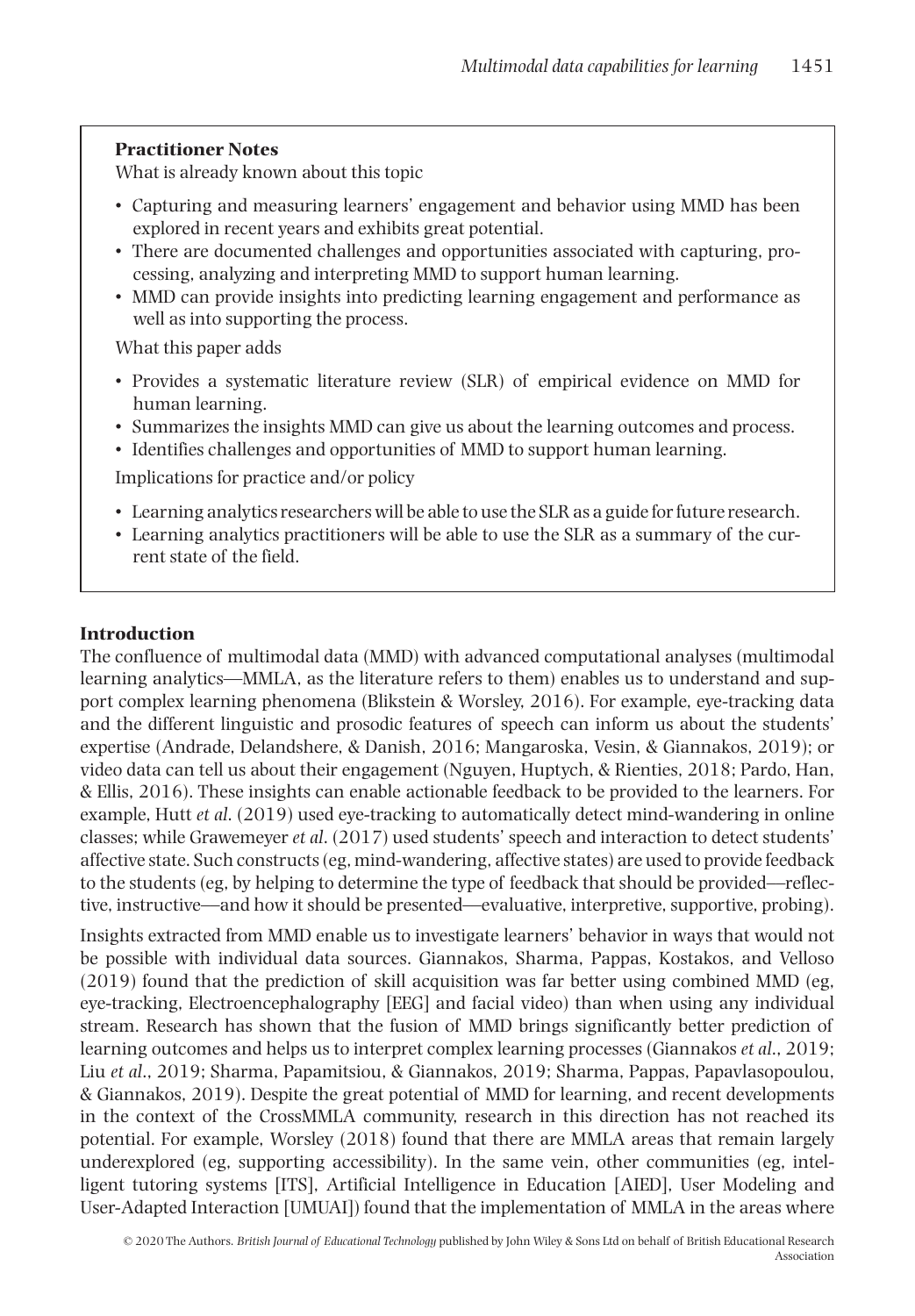learning occurs (eg, classrooms, museums) is very challenging, and sometimes prohibitive (Baker & Ocumpaugh, 2015 ), with the result that MMLA's full potential is hindered (D'Mello & Kory, 2015: Giannakos *et al.*, 2019).

 Proponents of MMD for learning have proposed several good arguments and benefits in seminal empirical and conceptual work. For example, Drachsler and Schneider ( 2018 ) suggested that MMD provide a more holistic picture of learning processes and success factors than the current form of knowledge extracted using individual data sources. Worsley and Blikstein ( 2018 ) argued for MMLA by suggesting that the existing strategies for analyzing MMD could provide more meaningful insights into complex learning processes than traditional approaches can. In the same vein, Spikol, Ruffaldi, Dabisias, and Cukurova (2018) and Blikstein and Worsley (2016) highlighted the importance and benefits of MMD in open-ended learning tasks, while Noel *et al* . ( 2018 ) and Liu *et al* . ( 2019 ) showcased the potential of MMD in rather restricted settings. Moreover, Prieto, Sharma, Kidzinski, Rodríguez-Triana, and Dillenbourg (2018) demonstrated that MMD provide insights both from the learners' side of the interaction and from the teachers' side of the interaction. Therefore, we see that there has been increased research in the field of MMD for learning and that it has focused on the following fronts. First, it had focused on the learning task: open-ended tasks such as, designing problems (Worsley & Blikstein, 2018 ) and close-ended tests like self-assessment tests (Sharma, Papamitsiou, *et al* ., 2019). Second, research has considered both sides of instruction: for students by predicting their learning task performance (Kaklauskas *et al.*, 2015) and for teachers in order to understand their classroom orchestration strategies and needs (Prieto, Sharma, Dillenbourg, & Jesús, 2016 ; Prieto *et al* ., 2018 ). Third, researchers have focused on the learning scenarios: face-to-face, to understand how teachers manage the classroom (Prieto *et al.*, 2016, 2018) and online learning scenarios, to predict students' learning-task performance (Florian-Gaviria, Glahn, & Gesa, 2013 ).

 Learning analytics (LA) research has called for MMD actions with the formation of a CrossMMLA special interest group in the Society for Learning Analytics Research (SoLAR) ( https://www. solar esearch.org/community/sigs/crossmmla-sig/) as well as for the organization of an annual workshop (http://crossmmla.org/) and dedicated special issues. A similar call for MMD research has also been made in recent literature review papers. For instance, Mangaroska and Giannakos ( 2018 ) identified that there is limited knowledge about how MMD can support the learning design (LD), and they suggested that the use of a broad set of complementary metrics (made possible through capturing MMD) will allow us to align the LD better with the student needs, thereby improving the learning process. This could be possible by finding the specific features that support understanding of complex learning experiences (Martinez-Maldonado *et al* ., 2016 ; Pantazos & Vatrapu, 2016) and by using these features to inform the LD (Bakharia *et al.*, 2016). Furthermore, Ruiz-Calleja, Prieto, Ley, Rodríguez-Triana, and Dennerlein ( 2017 ) suggested that LA (in the context of the workplace) could be enriched by exploring multiple data sources to overcome the problems of incomplete and scarce data caused by the low number of interactions between users and systems, thus, reducing the burden entailed by manual data gathering and increasing the chances of adoption. In the same vein, Worsley (2018) indicated that leveraging data from "non-traditional" modalities allows us to study and analyze learning that occurs in complex learning environments, thereby allowing us to collect data in ecological settings.

 However, collecting and analyzing the MMD to answer a specific research question entails certain challenges as well. Challenges associated with MMD pose a significant impediment for many researchers. For example, each data stream has a different sampling rate (eg, eye-tracking 60–250 Hz, EEG 120–500 Hz, Video 10–60 FPS, Audio 44.1 KHz, heart rate 4 Hz) that incurs additional processing of the collected data to ensure that all the modalities are at the same temporal resolution. Moreover, all the data streams should be synchronized so that they can be analyzed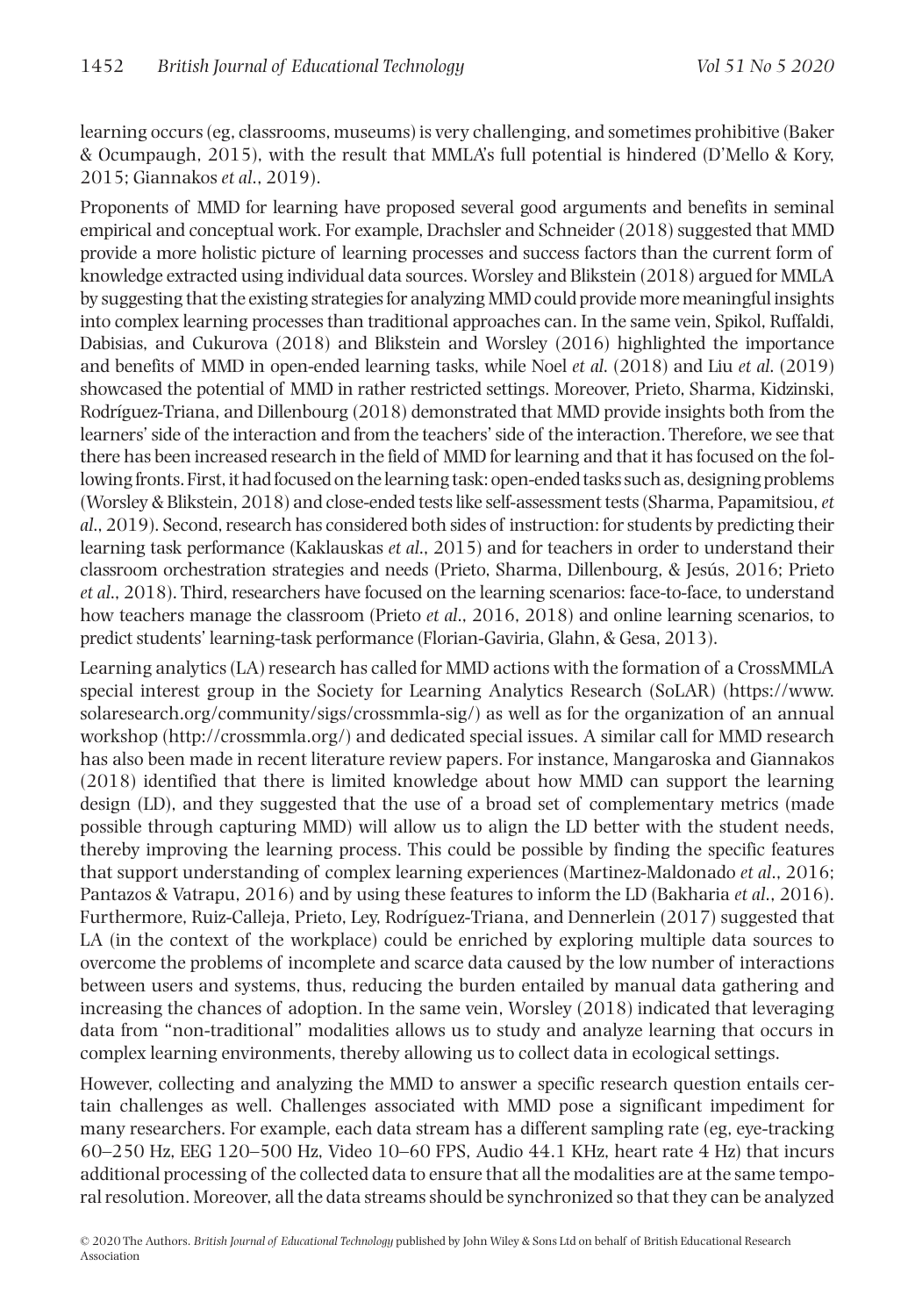together (Ochoa *et al.*, 2018; Worsley, 2018). Further, each data stream carries a different set of noise sources, and hence, improving the signal-to-noise-ratio for each data stream and having it at similar levels might be a tedious task (Sharma, Papamitsiou, *et al.*, 2019). In addition, each data stream entails a separate type of features and measures (emotions from faces, D'Mello & Graesser, 2012 ; attention from eye-tracking, Mangaroska, Sharma, Giannakos, Træteberg, & Dillenbourg, 2018 ; mental workload from EEG, Doppelmayr, Klimesch, Schwaiger, Auinger, & Winkler, 1998 ), and once the different measures and features are extracted from the collected, cleaned (noise-removal) and synchronized data streams, extracting LA-specific guidelines is another challenge (Bakharia *et al* ., 2016 ; Giannakos *et al* ., 2019 ). Given that most researchers on MMLA rely on custom-developed scripts and manual data alignment (Worsley, 2018 ), MMD can be inaccessible to those who are not already invested in this type of research and/or do not have the necessary technical competence.

 Keeping the aforementioned benefits and challenges in mind, this paper presents a systematic literature review (SLR), strictly following the guidelines of Kitchenham and Charters (2007), with the aim of examining the empirical evidence on the capabilities of the insights extracted from MMD for learning. This SLR will allow us to provide information about the implementation and impact of MMD across a wide range of learning settings, contexts and empirical methods, and to provide robust and transferable evidence to other fields (eg, learner modeling, Educational Data Mining [EDM], Learning Analytics and Knowledge [LAK] at large, AIED). This paper presents an overview of what and how MMD have been used to inform learning and in what contexts. Although the MMLA field is still relatively young, enough work has already been done in the context of the CrossMMLA community to conduct a review.

 Specifically, in this contribution, we systematically review the existing literature from the following two points of view.

**RQ1:** What is the current status of MMD for learning research, seen through the lens of areas of implementation (eg, learning scenario, learning environments), technologies used and methodologies (eg, types of data and data analysis techniques)?

**RQ2:** What insights the MMD has given us about learning (ie, MMD capabilities for learning)?

 Our motivation for this work is based on developments in the area of MMLA creating momentum for increased use of multiple data sources to understand learners and learning processes. This study can provide a springboard for other scholars and practitioners, especially in the area of learning technologies, to examine MMD potential and MMLA approaches by taking into consideration the prior and ongoing research efforts.

 Previous works that have reviewed the state of the field are concerned with individual modes (Blikstein, 2013; Blikstein & Worsley, 2016), or provide a conceptual framework using handpicked studies (Di Mitri, Schneider, Specht, & Drachsler, 2018 ), or analyze architectures (and are thus nonempirical works; Shankar, Prieto, Rodríguez-Triana, & Ruiz-Calleja, 2018 ) and do not engage in a systematic collection of empirical evidence (Blikstein & Worsley, 2016 ; Worsley, 2018 ). Apart from these review studies, there have been several MMLA and CrossMMLA workshops that have discussed the challenges and opportunities of MMLA. However, they are limited by the submission length, and thus, are neither comprehensive nor systematic. This study complements a vast amount of research in related fields, such as EDM, LAK, AIED, UMUAI, that have a long tradition of utilizing more than one data source to analyze and support students' behavior/ performance. However, in light of the special issue of MMLA, this SLR aims to offer a solid review of works that have been conducted in the context of the CrossMMLA community and to discuss the results of the review through the lens of the neighboring fields (eg, UMUAI, AIED, EDM).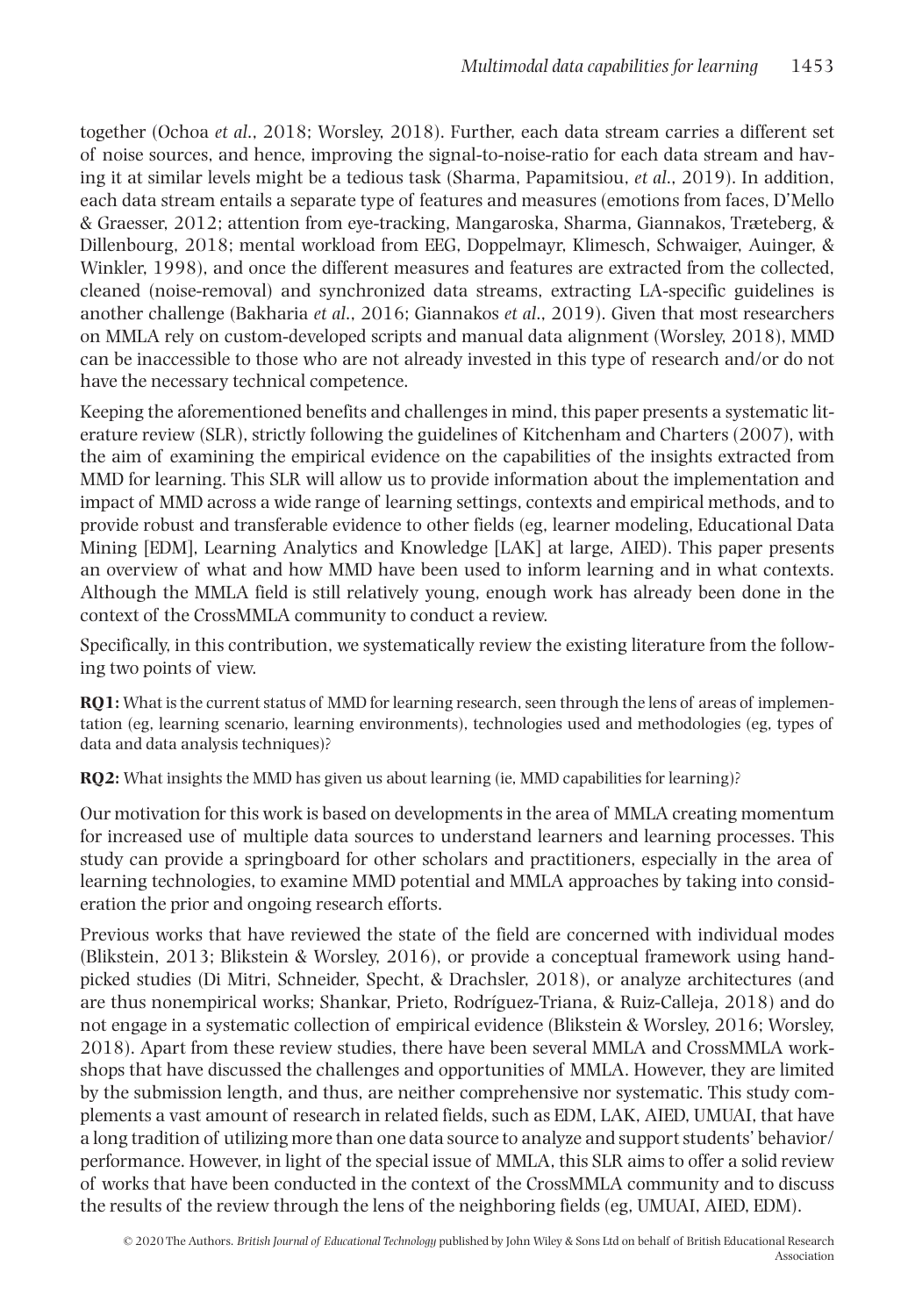#### **Methodology**

 In this SLR, we follow a transparent and widely accepted procedure (especially in the area of software engineering and information systems, as well as in educational technology) to minimize potential biases (researchers) and support reproducibility (Kitchenham & Charters, 2007 ). Besides the minimization of bias and the support of reproducibility, SLRs enable information to be provided about the impact of a phenomenon across a wide range of settings, contexts and empirical methods. Therefore, if the selected studies give consistent results, SLRs have the capacity to provide evidence that the phenomenon is robust and transferable (Kitchenham & Charters, 2007 ).

#### *Articles collection*

 Several procedures were followed to ensure a high-quality review of the literature on MMD for learning. A comprehensive search of peer-reviewed articles was conducted in September 2019 (short papers, posters, dissertations, editorials and reports were excluded). The term "multimodal learning analytics" (also written as "multi-modal") was selected, since it is an umbrella term that captures the major works published in the confluence of MMD and LA in the developing MMLA community. Publications were selected from 2010 onward, because there have been tremendous advances since 2010 (eg, the LA field emerged) in the area of data-driven LA. A wide variety of databases were searched, including SpringerLink, Wiley, Assembly of Computer Machineries [ACM] Digital Library, IEEE Xplore, Science Direct, SAGE and ERIC. The search process uncovered 375 peer-reviewed articles.

#### *Inclusion and exclusion criteria*

 The selection phase determines the overall validity of the literature review, and thus, it is important to define specific inclusion and exclusion criteria. We applied eight quality criteria (see Appendix A) informed by related works (eg, Dybå & Dingsøyr, 2008). Therefore, studies were eligible for inclusion if they were focused on MMLA. The aforementioned criteria were applied in Stage 2 and Stage 3 of the selection process (Figure 1 ), when the researcher had to assess the papers based on their titles and abstracts (Stage 2), and then, on the full papers (Stage 3).

#### *Data analysis*

 In total, 42 studies met the quality criteria. We coded these studies according to specific areas of focus. These areas allowed us to consolidate the essence and the main focus of the studies. We selected categories that represent the MMD utilized as well as the objectives and content of the paper. This categorization enabled us to record all the necessary details from the papers in our literature review and to use them to address our research questions. In particular, each collected study was analyzed using the following elements:

- 1 . Category: Experiment, Case study, Secondary Data Analysis, Ethnography.
- 2 . Research topic: Social Sciences, Science Technology Engineering Mathematics (STEM), Computer Science (CS), Economics, Other (eg, Game Design, Robotics).



Figure 1: Stages of the selection process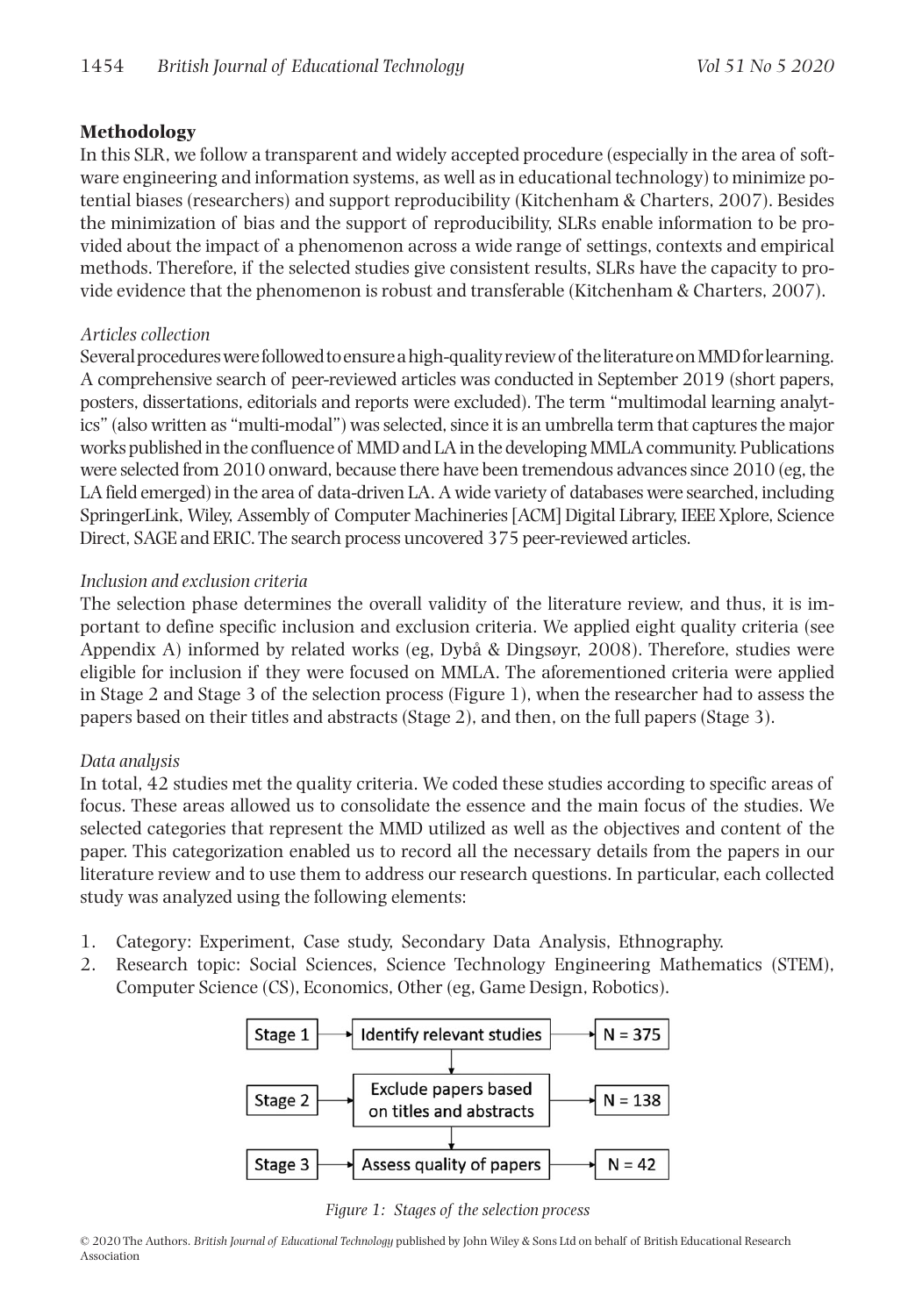- 3 . Learning environment: LMS, ITS, Massive Open Online Course (MOOC), else.
- 4 . Learning scenario: Formal, informal, nonformal.
- 5 . Population: primary, secondary, high-school, undergraduate, graduate, master, teachers.
- 6 . Sample size: Size of sample population.
- 7 . Unit of analysis: individual or team.
- 8 . Pedagogical approach: PBL, SRL, IBL, GBL, CSCL, Constructivism, Other.
- 9. Data collection: Type of data source/collection methods.
- 10. Methodology: Qualitative, quantitative, mixed.
- 11 . Research objective: What was the main research objective of the contribution?
- 12 . Behavior performance: What was the impact (if mentioned) of the intervention/innovation on learners' behavior?

 The first 10 categories answer RQ1 and the latter two address RQ2. It is important to highlight that articles were coded based on reported information, that different authors reported information at different levels of granularity, and that in some cases the information was missing from the paper. Overall, the authors did their best to code the article as accurately and completely as possible. Details on the paper coding are shown in Appendix B.

#### **Research findings**

#### *Domain, population and research topic*

 Most of the contributions presented a case study (30) or an experiment (10), while only one presented an ethnography. This could further showcase the exploratory phase of MMLA research since most of the contributions present an analytical/conceptual framework, and then, used the data collected from a study as an example "case study." For example, some studies proposed a method to obtain relevant predictions from the MMD and used a data collection based on a certain context as a case study (Sharma, Papamitsiou, *et al* ., 2019 ), or they proposed a method to use MMD to understand user stories in a software engineering course and used the data collected from a specific case study to test the proposed method (Noel *et al* ., 2018 ). The majority of the case studies  $(27)$  were conducted in formal learning settings, with a quarter of them  $(11)$  being in informal learning environments (four of them did not explicitly mention the learning settings). This shows that the MMLA community focuses on methods/artifacts-driven interventions through case studies conducted in convenient settings (formal learning/classroom settings), as we can notice by looking at the particular papers (Spikol *et al* ., 2018 ; Worsley & Blikstein, 2015 , 2018 ). Moreover, of the 27 studies in formal learning scenarios, 20 were in university settings (where most of the teaching practices are formal). On the contrary, 6 out of 11 studies in informal learning were in primary, secondary or high school settings (where there is scope for higher integration of informal education, such as museum visits).

 The unit of analysis employed was individual data for 23 studies and teams' data (collaborative settings) for 17 studies; there were also six studies that did not explicitly mention this information. In terms of the educational domain employed, most of the MMLA studies focused on STEM topics in general (13), a good number of studies (10) specified the domain area of CS education, while there were studies focusing on teaching overall and some on gaming and memorization (Figure 2 , left), with most of the studies recruiting university students (Figure 2 , right). Moreover, there were seven studies focusing on diverse domains such as doctoral students' activities (2), economics (1), environmental studies (1), communication skills (1), construction (1) and nursing (1). There were also papers in which the study was highly contextualized and the context influenced the scenario, the research design and the MMD collected; for example, Martinez-Maldonado, Echeverria, Santos, Santos, and Yacef ( 2018 ) analyzed MMD in the collaborative nursing context, where the participants were told to analyze a mannequin in a simulation. The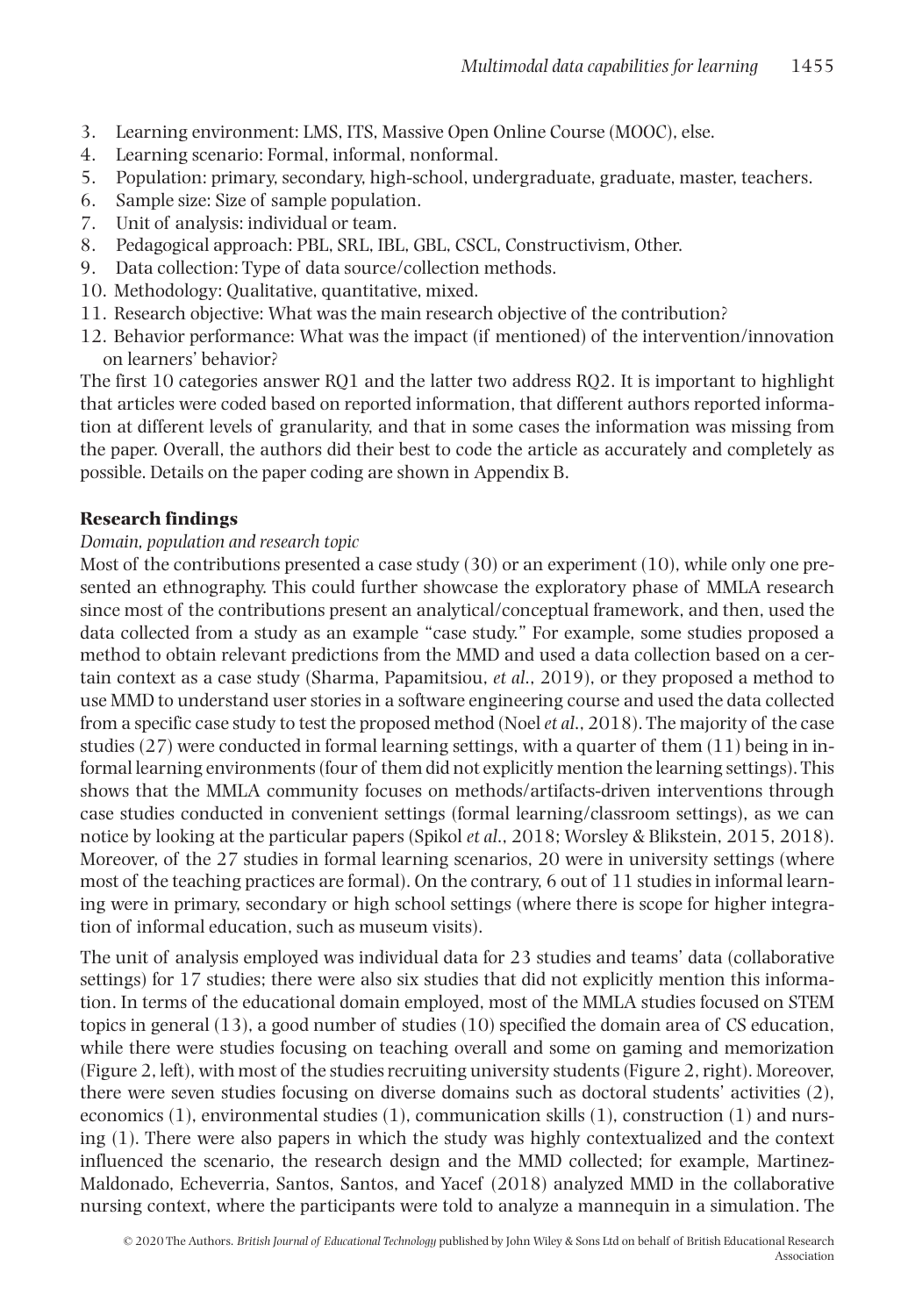

*Figure 2: The different educational domains (left) and sample populations used in the contributions* 



*Figure 3:* The different learning environments (left) and pedagogical underpinnings (right) employed in the MMLA *studies* 

majority of the papers seemed to use educational domains and contexts that were convenient for them. For example, Ochoa *et al* . ( 2018 ) utilized MMD to provide feedback on students' communication skills, and Worsley and Blikstein ( 2018 ) analyzed MMD in the context of a collaborative construction task, with participants recruited through university mailing lists.

#### *Learning environment and pedagogical approach*

The MMLA contributions used a varied set of learning environments (Figure 3, left). The predominant learning environment was a face-to-face classroom setting (7), while others used ITS (5), interactive development environments (4), simulations (4), learning management systems (LMSs) (3) and MOOCs (3). There were 14 contributions that used specific tools outside these categories and four contributions that did not mention their learning environment. When it comes to the pedagogical underpinnings, the MMLA studies addressed a variety of approaches (Figure 3 , right). In particular, problem-based learning (PBL) was the most frequent approach (10), while there was also a good distribution of other active learning approaches, such as inquiry-based learning (IBL, 8) and problem-regulated learning (PRL, 7). Other pedagogical underpinnings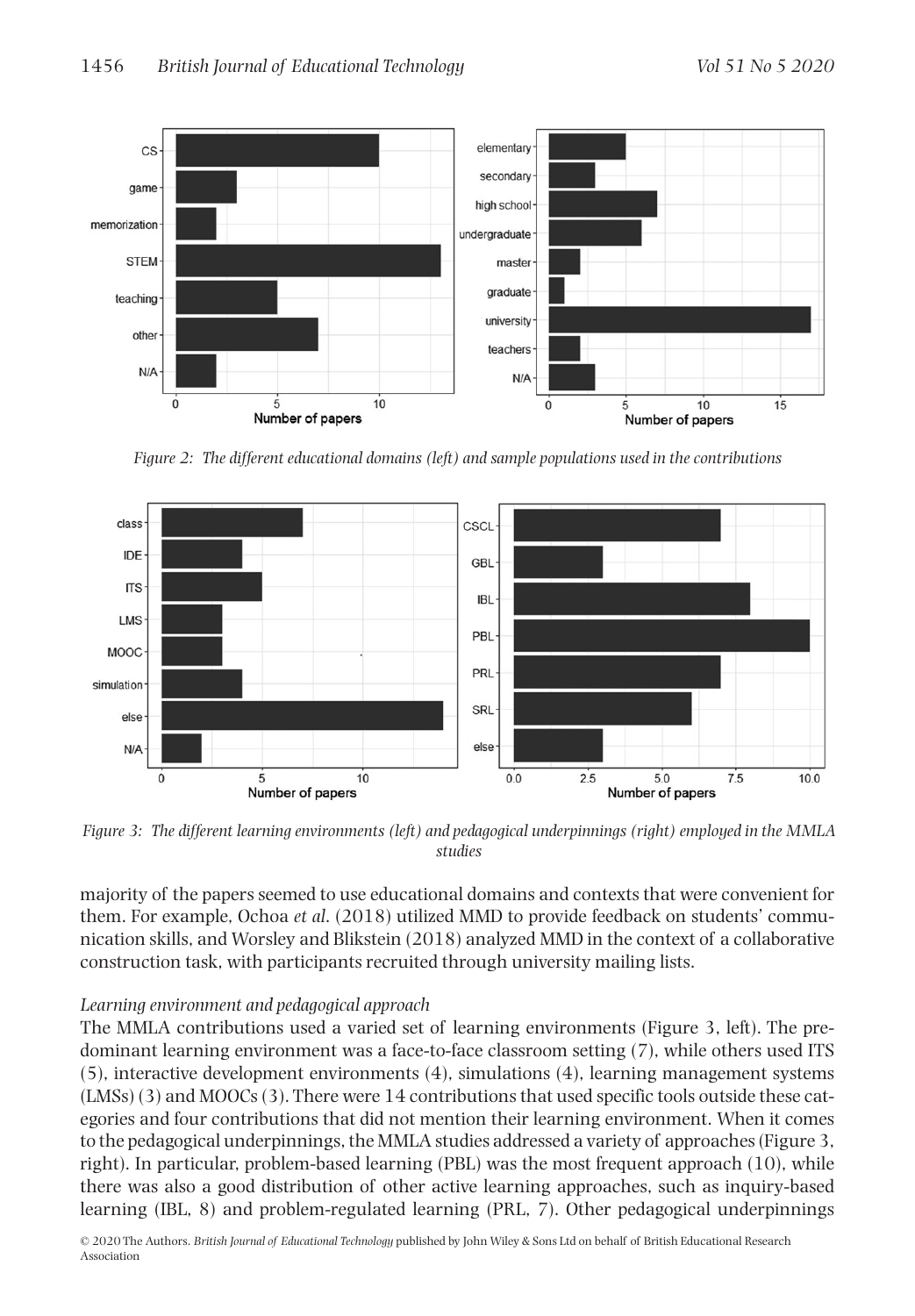employed were computer-supported collaborative learning (CSCL, 7), self-regulated learning (SRL, 6), game-based learning (GBL, 3), example-based learning, principle-based learning and constructivism. The predominance of face-to-face and active learning approaches indicates that the focus of the community is to extract MMD from noninstructional learning activities and physical settings (non-digitally mediated learning). In particular, Worsley and Blikstein ( 2018 ) used an IBL framework where the students gathered three examples to understand engineering design; also, Junokas, Lindgren, Kang, and Morphew (2018) used a similar framework to ask the participants to understand the gesture recognition itself. In the same vein, Mangaroska *et al* . ( 2019 ) and Ezen-Can, Grafsgaard, Lester, and Boyer ( 2015 ) asked the participants to solve coding problems to learn debugging and programing, respectively. Furthermore, Martinez-Maldonado *et al* . ( 2018 ) and Spikol *et al* . ( 2016 ) analyzed MMD in collaborative nursing and collaborative programing contexts, respectively. Although most of the studies were not in the space of digitally mediated learning, we found a few studies, such as those by Di Mitri *et al* . ( 2017 ) and Florian-Gaviria *et al.* (2013), that focused on blended and online learning, respectively.

#### *Data collection, sample size and methodology*

Similar to the kind of population, the size of the population (Figure 4) participating in the contributions varied from under 10 (3) to more than 200 (1). There were six contributions with 10–20 participants, 16 with 20–40 participants, seven with 40–60 participants, one with 80–100 participants and six with more than 100 participants. There was one contribution that did not mention the sample size used in the study. A post hoc mapping between the modalities used in the studies and the sample size reveals that the majority of the studies with a sample size larger than 40 used data streams such as audio, video, logs and surveys (for the details of the mapping for the studies with more than 40 participants, see Appendix D). On the contrary, most of the other studies had more sophisticated data collection equipment, such as eye-tracking (Mangaroska *et al.*, 2018 ), EEG (Giannakos *et al* ., 2019 ; Sharma, Papamitsiou, *et al* ., 2019 ), EDA sensors (Worsley & Blikstein, 2015 ) and Kinect (Kosmas, Ioannou, & Retalis, 2018 ). This ease of collection of data possibly explains the higher number of participants in the first set of studies.



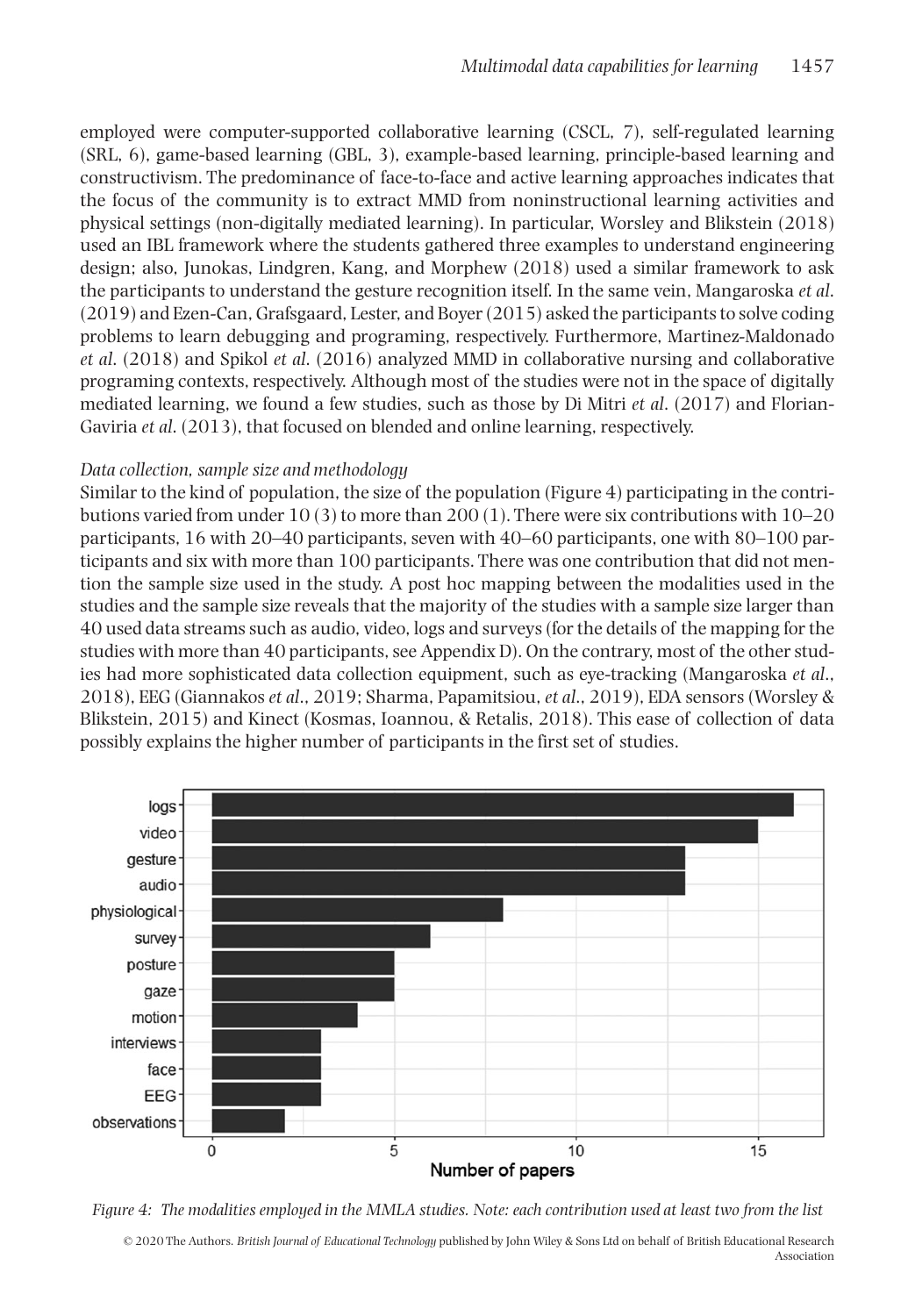The most common data analysis methodology adopted a quantitative approach (24), while 10 contributions used a qualitative approach, and 10 studies reported results from mixed methods. Considering the modalities applied in the MMLA studies, a wide range of tools and techniques were used for data collection (Figure  $4$ ). The most common modalities captured were logs (16), videos (15), gesture (15), audio (13) and physiological data (8; physiological data includes heart rate variability [HRV], blood volume pulse, galvanic skin response [GSR]). Other modalities captured in the selected contributions were eye-tracking (5), face (3), EEG (3), motion (4), posture (5), interviews (3) and human observations (2). We report the modes as identified in the respective papers, but different authors described their modes with different levels of granularity (eg, face, video) and had different interpretations of what constitutes a modality (eg, is observation a modality in the MMLA context?).

 In most of these contributions, there was a consistent use of these modalities. For example, videos were mostly used to annotate gestures and interactions (Prieto *et al* ., 2016 , 2018 ; Worsley & Blikstein, 2015, 2018), eye-tracking was mostly used for finding attentional patterns and pupillary response (Mangaroska *et al.*, 2018; Prieto *et al.*, 2018), EEG was mostly used to extract features that correspond to deep mental processes such as long/short-term memory (LSTM) load and cognitive workload (Giannakos *et al* ., 2019 ; Prieto *et al* ., 2016 ; Sharma, Papamitsiou, *et al* ., 2019 ), and faces were mostly used to extract features that correspond to emotional responses like boredom, happiness, sadness and engagement (Florian-Gaviria *et al* ., 2013 ; Ochoa *et al* ., 2018 ).

 Further investigation into how these different modalities were used revealed that logs and videos were mostly used to evaluate the performance of the participants, either in a quantitative way using logs (Liu, Stamper, & Davenport, 2018; Liu *et al.*, 2019; Mock *et al.*, 2016; Sharma, Papamitsiou, *et al.*, 2019) or environment variables (Mangaroska *et al.*, 2018), or in a qualitative manner using videos (Worsley & Blikstein, 2015 , 2018 ). The rest of the multimodal sources were used to quantify behavioral trajectories, such as interaction behavior using touch gestures (Mock *et al.*, 2016), engagement with problem space using EDA and audio (flow, stress; Worsley & Blikstein, 2015 , 2018 ), understanding and misconceptions using physiological data (Liu *et al* ., 2018 , 2019 ), and problem-solving behavior using faces and EEG (Sharma, Papamitsiou, *et al* ., 2019) and eye-tracking (Mangaroska et al., 2018).

With regard to the number of modes used in each of the studies, 21 studies used two modalities, nine used three modalities, four used four modalities and four used five modalities. The distribution of the number of modalities might also reflect the availability of the data capturing devices to the researchers. For example, three out of four studies using five modalities used both eye-tracking and EEG data (Giannakos *et al* ., 2019 ; Prieto *et al* ., 2016 ; Sharma, Papamitsiou, *et al* ., 2019 ), which involves using equipment that is costly and requires specialized technical competence. Therefore, it is worth further investigating whether the high cost of such off-the-shelf devices and the need for specialized technical competence were limiting factors when planning the data collection part of studies.

 With regard to the sample size and number of modalities employed, Figure 5 shows that most of the studies employed two modalities and covered sample sizes of 10–200.

#### *Research objective*

 When coding the papers, we also collected the research objective of each study. We then grouped the objectives and formed the following categories:

1. Explain the learning trajectories of the students  $(n = 16)$ . By learning trajectories, we mean the MMD's capacity to portray learners' dialogues, strategies, behavior, interaction with the system or certain states of the students.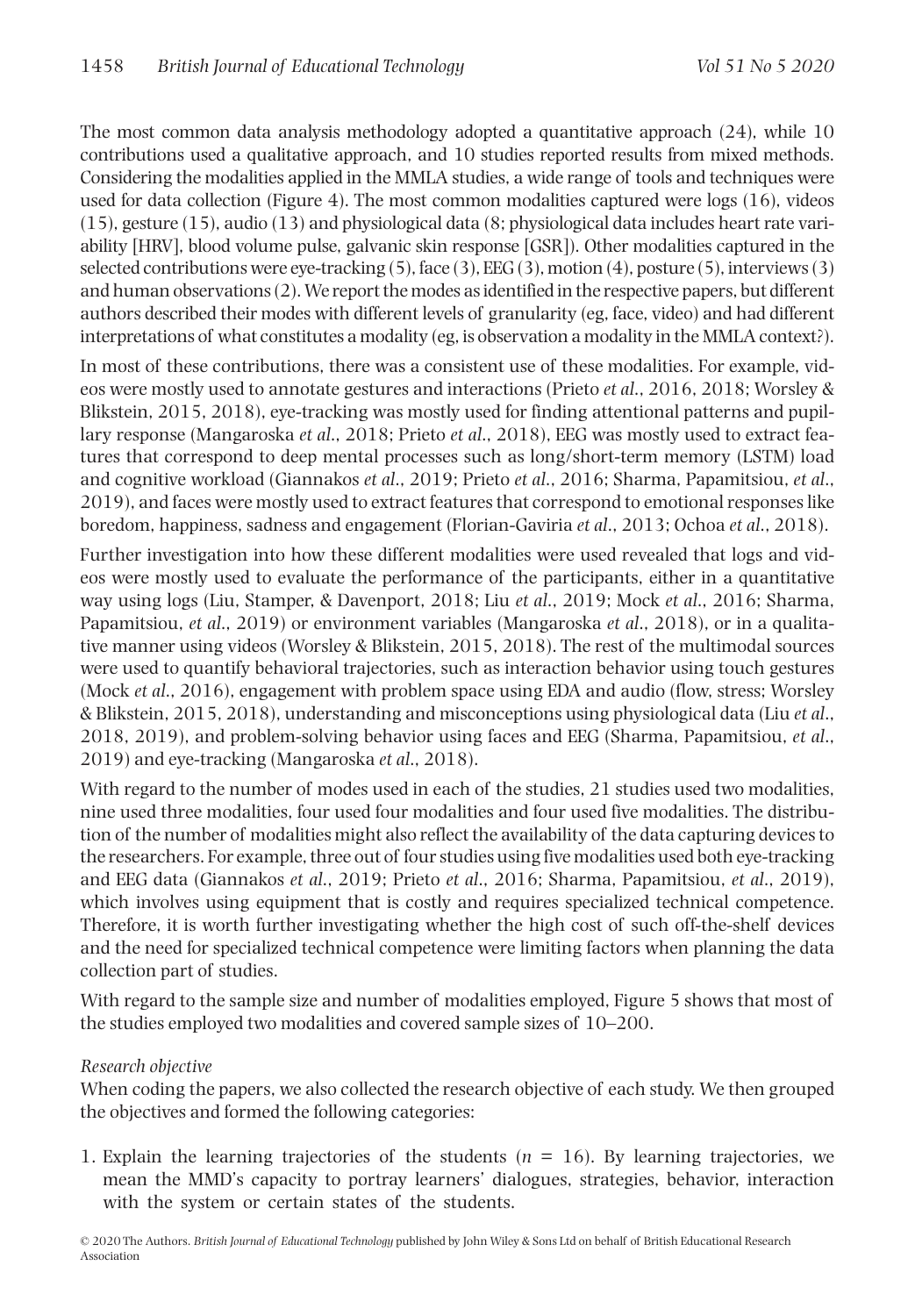

*Figure 5: Number different modalities and the sample size in the MMLA studies* 

- 2. Predict the learning outcome  $(n = 5)$ , such as grade, memorization capacity and skill acquisition.
- 3. Predict the learning performance on a task  $(n = 14)$ .
- 4. Contribute toward teacher support ( $n = 6$ ) in a manner that provides an awareness or reflection tool to the teacher or support in decision making.
- 5. Explain/predict student engagement  $(n = 2)$ .
- 6. Present/experiment with a student feedback system  $(n = 2)$ .

 To investigate the connection between MMD and their capacity to assist us in understanding human learning, we mapped the various MMD with the research objectives (Figure 6, left) and the learning settings (Figure 6, right).

#### *MMD for learning behavior and performance*

 We observed six major trends concerning the research objectives. In this section, we report on MMD's capacity to inform us about each of these six categories, focusing on the papers identified in each of the categories.

#### Behavioral trajectories (process)

 Several researchers have pointed out how MMLA is capable of explaining learning processes or students' trajectories. Specifically, Kosmas *et al* . ( 2018 ) showed in a Kinect-based game that the play-time and range of motion improve students' short-term memory; Junokas *et al* . ( 2018 ) used skeleton positions and kinematics features to predict participants' recall; Andrade, Danish, and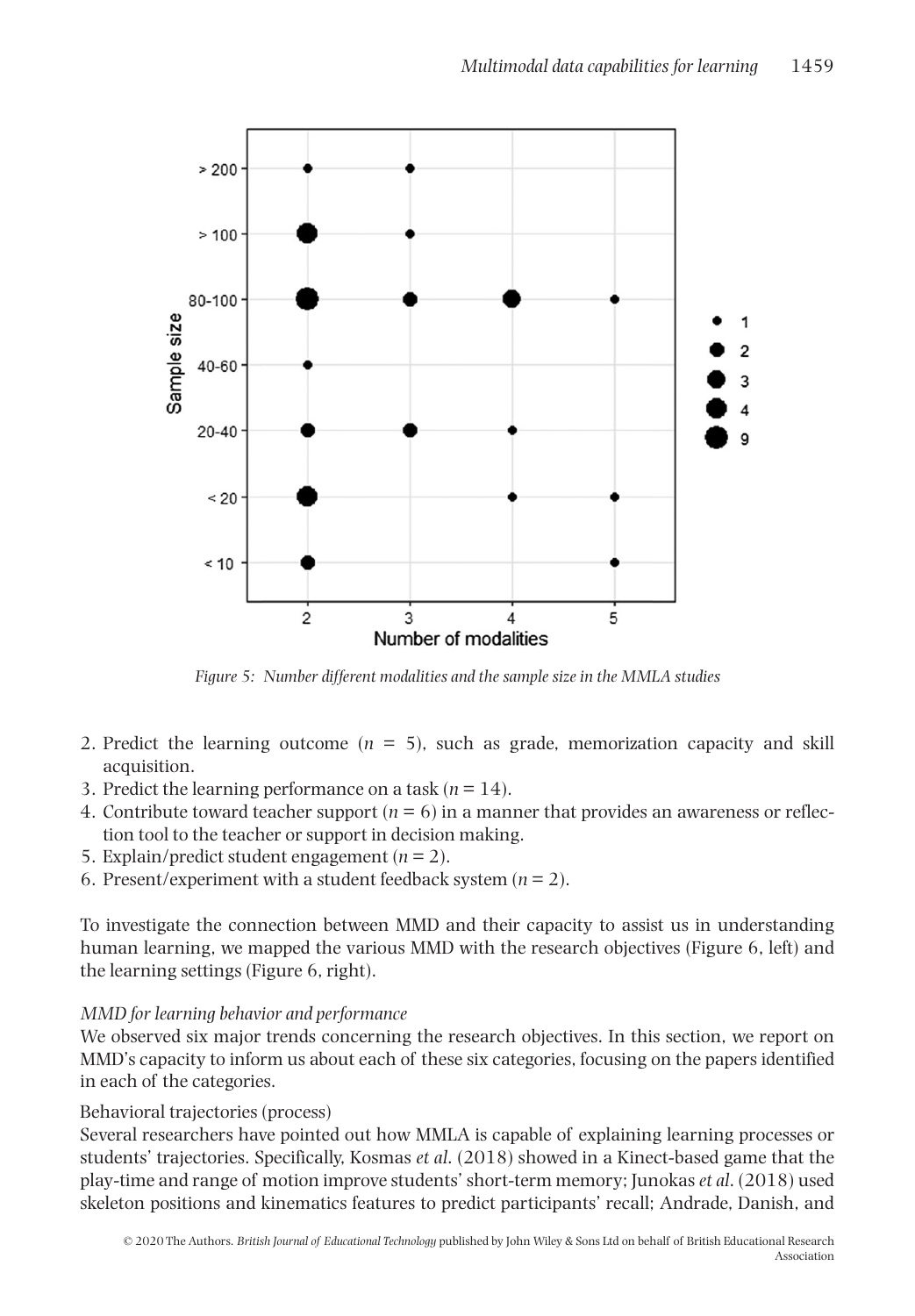

*Figure 6: Association of research objectives of the MMLA studies with modalities employed (left); association of learning settings of MMLA studies with modalities employed (right). Note: Appendix C presents the detailed mapping, showing which papers belong in each of the circles* 

Maltese (2017) used hand positions and head poses to predict students' understanding in a predator-prey simulation; Spikol *et al* . ( 2018 ) used distance between students' faces, hand motion speed and the distance between hands to predict quality of students' projects; and Mock *et al* . ( 2016 ) used interaction logs from a touchscreen and the hand movements to predict the cognitive workload of the students. Therefore, the studies report that MMD can be successfully used to explain students' trajectories while the students engage in the learning task. From the aforementioned studies, we can see that interaction logs, gestures and posture were related to memory (Junokas *et al* ., 2018 ; Kosmas *et al* ., 2018 ), conceptual understanding (Andrade *et al* ., 2017 ), the artifact quality (Spikol *et al* ., 2018 ) and cognitive workload and motivation (Mock *et al* ., 2016 ).

 In collaborative conditions, MMD have been used to identify key moments of collaboration (Noel *et al* ., 2018 ; Noroozi *et al* ., 2019 ; Pijeira-Díaz, Drachsler, Järvelä, & Kirschner, 2019 ). MMD have also been used to distinguish between help-seeking and help-giving behavior (Cukurova, Kent, & Luckin, 2019 ), tentative and casual problem-solving behavior (Andrade *et al* ., 2017 ), nonverbal behaviors (Cukurova, Luckin, Millán, & Mavrikis, 2018 ), solving versus guessing (Sharma, Papamitsiou, *et al.*, 2019) and the reasoning behavior of students (Worsley & Blikstein, 2015, 2018 ). Therefore, the studies identified in this category demonstrate the rich insights researchers can extract from MMD. Depending on the context, technologies and interactions involved, researchers have focused on understanding different micro-level (eg, nonverbal behaviors and guessing behaviors) and macro-level (eg, key collaborative moments, help giving and seeking and reasoning) aspects of students' trajectories.

#### Learning outcome

 The MMLA studies report that MMD could be a key enabler for understanding and distinguishing the different levels of learning outcomes. With one exception, all studies utilized the logs of the system as one of the modalities, and all the studies used more than one modality to predict the learning outcome. In particular, Blikstein, Gomes, Akiba, and Schneider ( 2017 ) conducted a study with a focus on the laws of Newtonian physics, where students were required to build a tower and a bridge using a physics microworld. In the study, the authors did not find any effect of the experimental manipulation (ie, detailed vs generic instruction) on students' learning outcome and time to completion. However, the activation measured by the GSR was different for the two conditions; that is, for generic instruction the activation was monotonously decreasing, while the authors reported a "U-shaped" curve for the different parts of detailed instruction.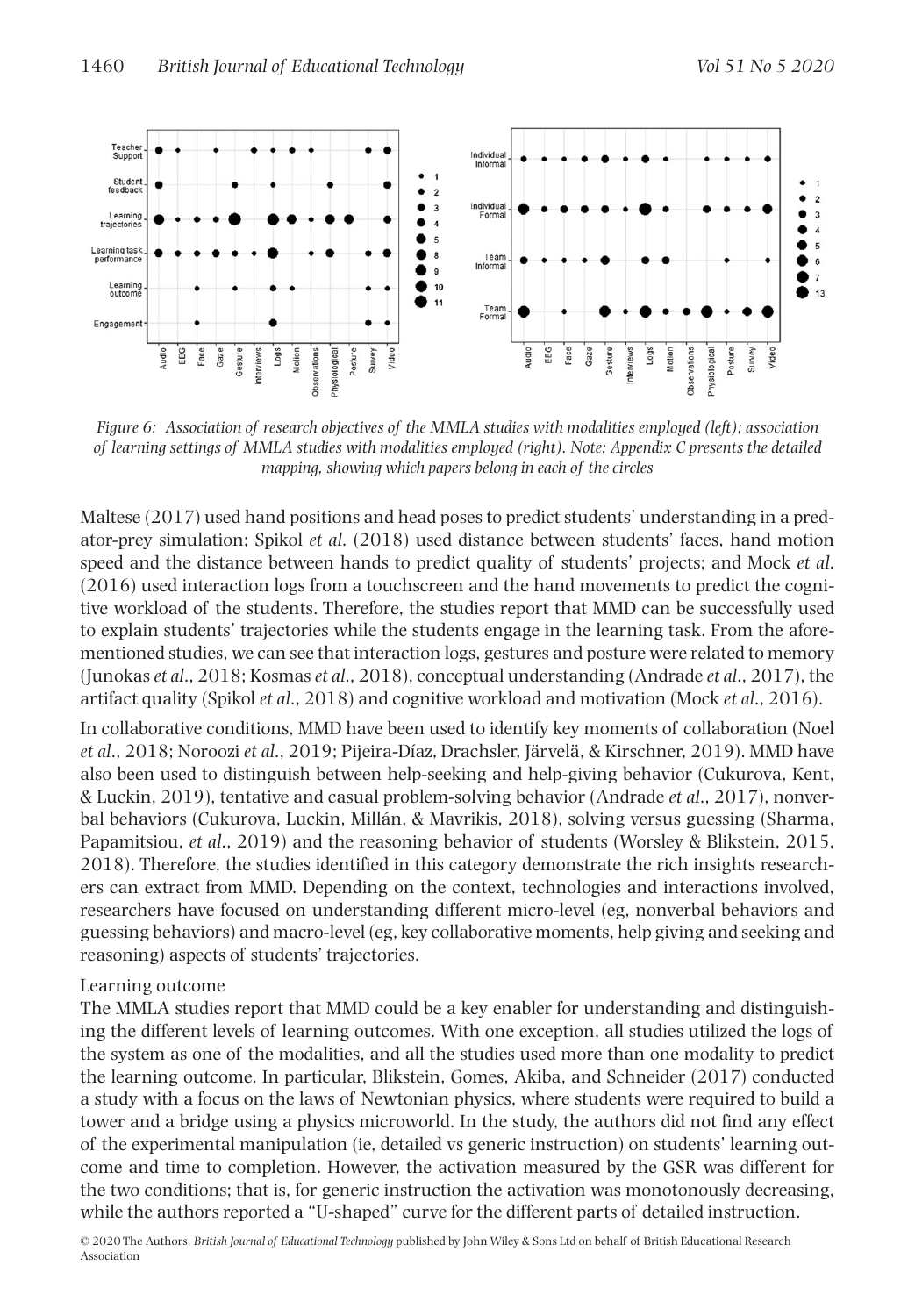In another study, Andrade ( 2017 ) investigated MMLA's capacity to enrich our understanding of how elementary students explore the concept of feedback loops while controlling an embodied simulation of a predator-prey ecosystem using hand movements. The results of the study show five distinct motion sequences in students' embodied interactions, and these motion patterns are statistically associated with initial and post-tutorial levels of students' understanding of loops. Andrade ( 2017 ) demonstrated that embodiment "interacts" with the learning outcome and increases conceptual understanding, and that for this multidimensional association to be revealed the qualities of MMLA were critical. Overall, the MMLA studies identified in the learning outcome space used different modalities as a means to understand and explain the association of different complex instructional techniques and technologies (eg, embodiment, haptic, virtual reality [VR]) with the learning outcome.

#### Learning-task performance

 The studies that focused on predicting and/or explaining learning-task performance mainly used logs, audio, video, eye-tracking and physiological modalities, with fewer studies using modalities like EEG, posture and survey. Di Mitri *et al* ., ( 2017 ) utilized MMD such as heart rate, step count, weather condition and learning activity to predict learning performance in SRL settings, with the results presenting "decent" prediction accuracy. In particular, the participants of the study were doctoral students who were asked to wear a Fitbit wristband and to rate their learning activities from 7 a.m. to 7 p.m. every hour while working in their normal routine (Di Mitri *et al* ., 2017 ).

 In another study, Worsley and Blikstein ( 2018 ) investigated three MMLA approaches from a making-based learning activity. The authors concluded that there are many different approaches to applying MMLA and that each approach can provide a meaningful "glimpse" into a complex dataset, a glimpse that may be difficult to identify using non-MMLA approaches. In a controlled lab setting, participants were asked to play a version of a Pacman game focusing on movement-motor learning; Giannakos *et al* . ( 2019 ) compared MMD (EEG, facial video, eye-tracking, heart rate, electrodermal activation and blood volume pulse) to unimodal (logs) data and identified that traditional click streams (18% error rate) were significantly outperformed by MMD models in predicting movement-motor learning performance when the authors fused MMD (the error drops to 6%).

 The MMLA studies identified in the learning-task performance category utilized the richness of MMLA to investigate different approaches (eg, making: Worsley & Blikstein, 2018 ; debugging: Mangaroska *et al* ., 2018 ; playing: Giannakos *et al* ., 2019 ) with the ultimate goals of understanding the experience (Di Mitri *et al* ., 2017 ; Giannakos *et al* ., 2019 ), improving either the technology (eg, Mangaroska *et al* ., 2018 ) or the design of the process (eg, Liu *et al* ., 2019 ; Worsley & Blikstein, 2018 ) and achieving a higher level of success on the given task. An interesting observation is that all the studies identified in this category were highly contextualized.

#### Teacher support

Prieto *et al.* (2018) reported that the temporal relationships of the events occurring at different points in a lesson can be captured using MMD and found that they are important in predicting a teacher's activity. Florian-Gaviria *et al* . ( 2013 ) demonstrated that integrated applications for adopting a well-grounded framework in teaching practice are required since they can assist teachers in creating contextual awareness. Prieto *et al* . ( 2016 ) reported reasonable accuracy using MMD features to predict teachers' activities in the classroom, which was later used as a reflection tool for teachers. Rodríguez-Triana, Prieto, Martínez-Monés, Asensio-Pérez, and Dimitriadis ( 2018 ) showed the positive impact of such a tool on prediction performance, as well as on the teacher's ability to interpret and react according to the results. Further, Cukurova *et al* ., ( 2019 ) argue that knowledge embedded in the analytical nature of classification models could be used to track/monitor each factor's contribution to decisions made in the classroom. Overall, MMLA to support teaching is a category with several studies, and most of them focus on less-sophisticated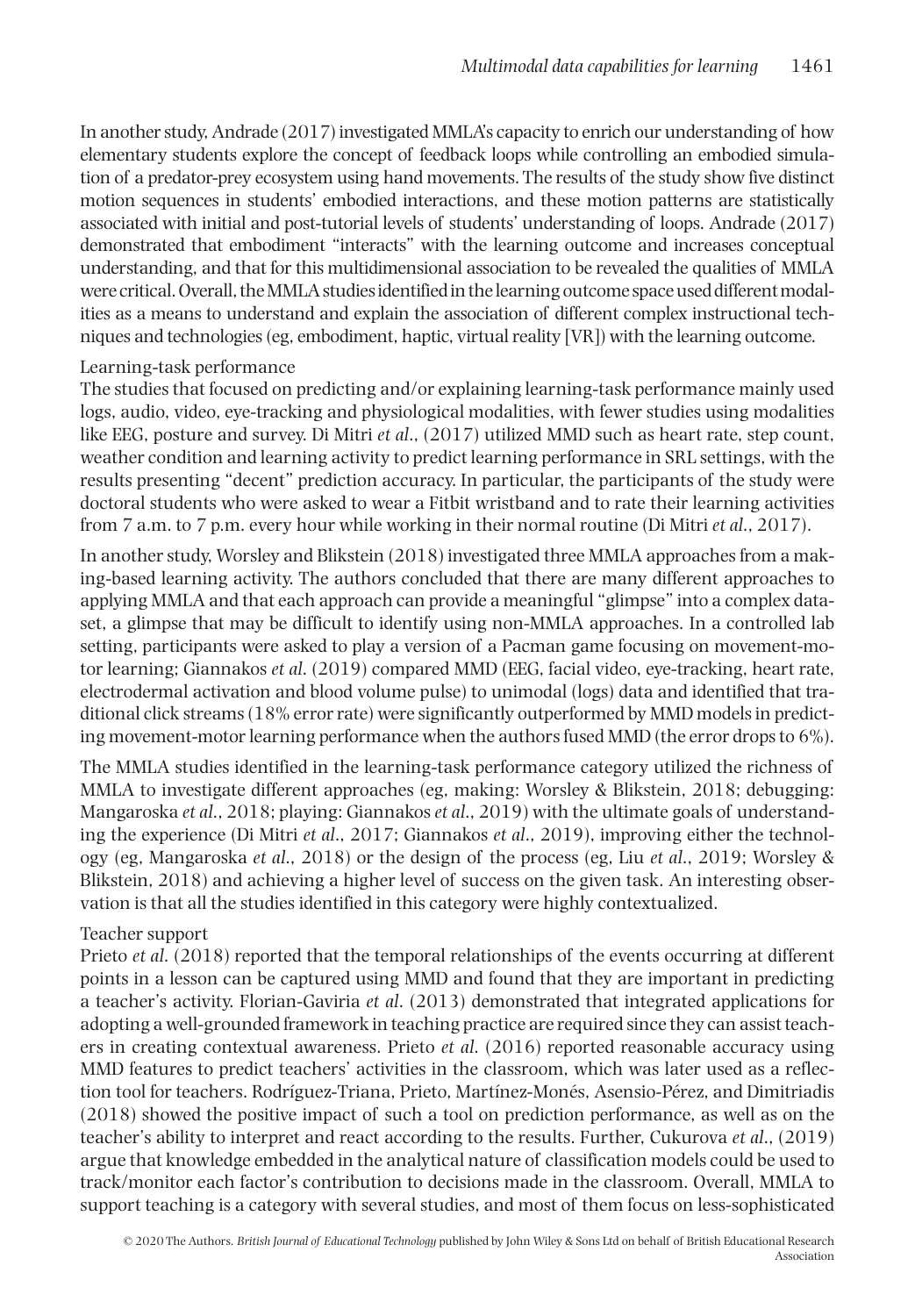modalities (eg, audio, video and motion) that can be easily implemented in the classroom. Most studies converged on the fact that MMD's ability to distil information that is either nonobvious or demands high cognitive load for the teacher (eg, posture, gesture, level of collaboration) has important implications for the teaching design and teaching temporal actionable insights.

#### Engagement

 The two studies that investigated engagement offer several insights into students' engagement patterns using MMLA. In particular, Pardo *et al* . ( 2016 ) proposed that a positive student experience of self-efficacy, tests, motivation, self-regulation and positive interaction with many online events, particularly those that offer feedback, reflection and reasoning, would correlate with academic achievement. In another study to investigate students' engagement in an online course, Nguyen *et al* . ( 2018 ) found, that high-performing students were studying in advance, while low-performing students showed more catching-up activities. For example, Nguyen *et al* . ( 2018 ) showed that for certain lessons in the later parts of the course all the students spent significantly more time on learning. However, the passing students spent more time in learning in advance while failed students spent more time catching-up with the material. Therefore, the results from both studies implicate that linking LD with MMLA-based insights, such as pointing out students to certain materials (eg, relevant online events: Pardo *et al* ., 2016 ) or frontloading and scaffolding learning materials that cause engagement and were avoided; and the ones causing disengagements (Nguyen *et al* ., 2018 ). Both studies also call for further research actions using MMD-based behavioral patterns to uncover student disengagement and to highlight the potential of MMD-based insights to inform the LD and to evaluate the implications of this for engagement (Nguyen *et al* ., 2018 ; Pardo *et al* ., 2016 ).

#### Student feedback

 Interestingly, we identified only two studies that used MMD to provide feedback. Those two studies report high agreement between the human expert feedback and the MMD-based feedback. In particular, Ochoa *et al* . ( 2018 ) found that the system's feedback highly agrees with human feedback and that students considered this feedback to be useful and meaningful in developing their oral presentation skills. The authors concluded that an affordable system (camera and microphone) is able to provide feedback to avoid common errors in oral presentations. The feedback was given to the students off-line and post-presentation about their posture, gaze toward the audience and speech (pauses and volume). The initial evaluation showed that the majority of the students rated the system from acceptable to excellent (from 6 to 10 on a 10-point scale) in terms of overall experience, usefulness and learnability (Ochoa *et al.*, 2018).

 Moreover, Ochoa *et al* . ( 2018 ) reported that the results from the hand-annotated data, which all correlated with the system's feedback, provided a consistent picture of how principle-based reasoning may be related to success and learning. It is, however, agreed that the more the complexity of the system increases (Worsley & Blikstein, 2015 ), the more difficult it becomes to provide high-quality feedback. In the fields of AIED and UMUAI, there have been a lot of contributions dealing with student feedback. For example, Grawemeyer *et al* . ( 2017 ) adapted the feedback based on students' affective states, reduced boredom and off-task behavior. Similarly, Davaris *et al* . ( 2019 ) used hand movement data and game logs in a VR setting not only to help the trainee surgeons understand basic anatomy, but also to provide feedback on the students' mistakes.

#### **Discussion and future research directions**

 From the review process, we observe certain clear trends. STEM and CS are domains that have extensively researched and defined problems and problem-solving approaches. These domains are also heavily studied in the related fields, such as CSCL, LA and EDM, with dedicated special issues and venues on the intersection of these content areas (eg, In ACM Transactions on Computing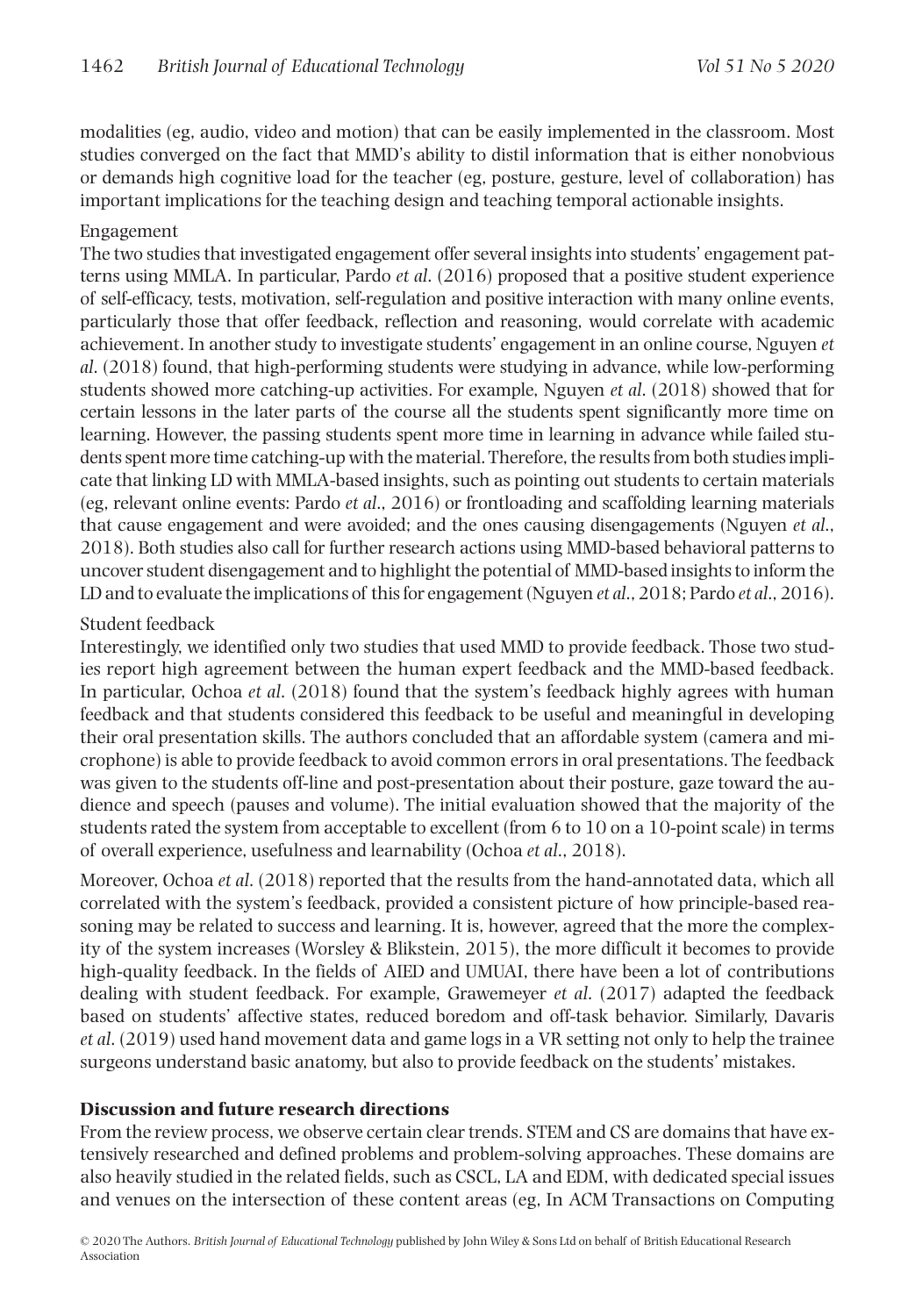Education [TOCE], LA and CS education). Although there is no clear evidence about the reasons behind these trends, the convenience of conducting studies in the university context and the focus on action learning (which is very common in STEM) are two potential explanations (as shown in the left panel in Figure 2, CS and STEM are the domains that receive the most focus). Further, face-to-face classroom settings and ITS provide a better opportunity for MMD collection than do other learning environments because physiological sensors are easily integrated in such environments (as shown in the left panel in Figure 3 , face-to-face classes and ITS have been the most used learning environments). In ITS, an eye-tracker and/or a webcam can easily be connected to the system, and the devices can use the system's (eg, ITS) timestamp for synchronization (the appropriateness of using MMD with ITS and standalone systems was also highlighted in a review and meta-study by D'Mello & Kory, 2015 ).

 The challenging contexts for implementing MMD are MOOCs and LMS, since these platforms were not designed for multimodal input interaction. The following barriers are encountered: (1) MMD collection and integration are difficult (huge amount of data); (2) off-the-shelf devices are not yet "at-scale" (and when webcams, eg, are available, privacy and ethical requirements make their utilization impossible); and (3) students use such environments asynchronously (making collaborative MMD nonfunctional). However, the challenging contexts could also benefit from the use of MMD with the advancements in technology and proper ethical permissions (eg, in an LMS, if the students have the capacity to upload their Fitbit data while working on an assignment, it would help the researchers understand the arousal and engagement patterns).

 Concerning data collection, MMLA researchers have used a plethora of data streams to obtain a deeper insight about the learners' rich and "multimodal" behavior. The most frequently used modalities are logs, audio, video and gestures (as shown in Figure 4 ). These modalities have a smaller cost and overhead in setting up than high-quality off-the-shelf sensor devices. Moreover, these modalities are the least obtrusive. This way, researchers could set up an experiment/case study seamlessly. However, implications from such studies are limited in terms of the depth of the understanding these modalities provide about the learners' behaviors and states.

 By contrast, gaze, EEG, face and physiological data provide in-depth access to learners' affect, attention and cognition. In spite of gaze and EEG being highly informative, they are one of the least used modalities (as shown in Figure 4 . However, high-quality off-the-shelf devices are expensive, and data collection and analysis need high expertise and entail several ethical issues. Furthermore, processing these data modalities is not trivial: because these are high-frequency modalities, there are also high noise levels, their synchronization is often challenging and there are several important methodological decisions that require high competence and contextual knowledge (eg, going from low-level signals to high-level abstractions, such as features and measurements).

 Contemporary research on valid ways of collecting, preprocessing, synchronizing and analyzing these data streams can be found in related fields, such as human-computer interaction and ubiquitous computing (Grosse-Puppendahl *et al.*, 2017; Mansoorizadeh & Charkari, 2010; Newell, 1994; Rasmussen, 1983), ITS (D'Mello, Dieterle, & Duckworth, 2017), EDM (Blikstein & Worsley, 2016 ) and LAK (Di Mitri *et al* ., 2018 ). Therefore, the community can benefit from these approaches, techniques and recommendations. For example, D'Mello and Kory ( 2015 ) highlighted the trade-off between "accuracy" and "authenticity," since accurate results (highdata quality) are usually obtained in nonauthentic contexts (low ecological validity). In addition, "standard procedures," such as the one-off collecting labeled data to train supervised classifiers, are inherently limited due to the manual annotation process (D'Mello & Kory, 2015 ). Therefore, general techniques and recommendations are important and useful, but the final methodological decisions and applied techniques should be guided by specific application contexts.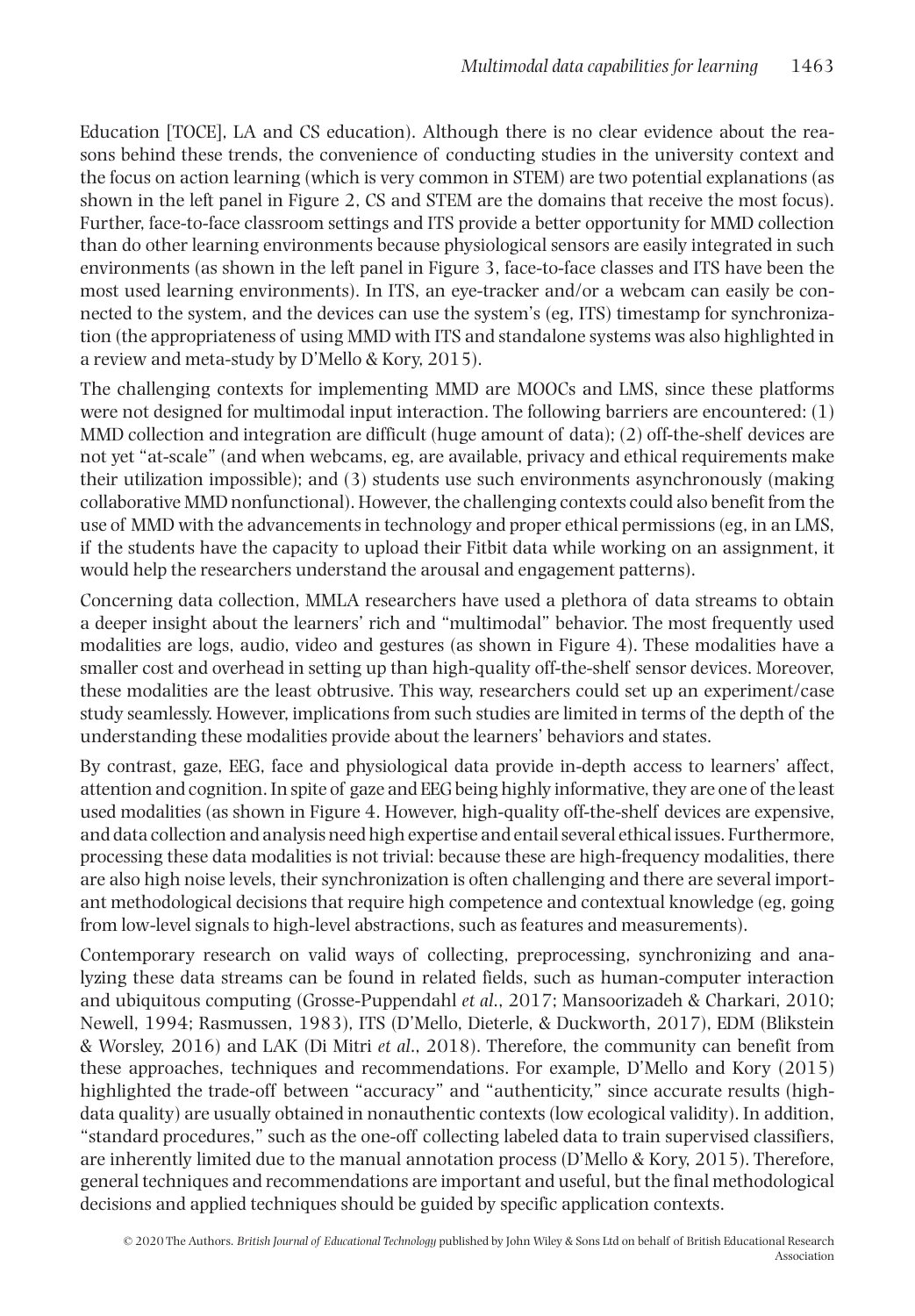Considering the target population (Figure 2, right panel), there are a few studies that focused on primary and secondary school children; while most studies focused on high school or university (undergraduate, master's, graduate) students. This could be because recruitment of participants depends on teachers and/or parents (legal guardian). MMD has not yet achieved a high level of social acceptance (Koelle *et al* ., 2018 ; Lee, Lee, Shin, & Oakley, 2018 ), which could be the reason why parents do not consent to their children participating in a study. Moreover, teachers might also think that data collection would hinder the normal learning process and be too intrusive.

 Finally, we observe the following downward trend: when the researchers have used a high number of modalities to collect data (as shown in Figure 5 ), the sample size decreases (with the exception of Liu *et al.*, 2019). However, when we remove the studies with two modalities (the minimum to be considered "multimodal") we see that there is a significantly negative Spearman correlation between the number of modalities in MMD and the sample size  $(r = .49, p = .05$ . Figure 5). This indicates difficulties in collecting, preprocessing and analyzing MMD in large-scale studies. Moreover, such problems are aggravated when there are many psycho-physiological sensors (eg, EEG, GSR, heart rate, eye-tracking) involved (Giannakos *et al* ., 2019 ; Prieto *et al* ., 2018 ; Sharma, Pappas, *et al.*, 2019). Thus, from a practical perspective, when designing an MMLA study it is important for the researcher to consider the targeted population (eg, size, age), the objectives of the study (improving learning outcomes, engagement) and to carefully decide the modalities, taking into consideration their inherent qualities: noninvasive (cameras, audio, logs), invasive (EEG, eye-tracking glasses), sensitivity to noise, processing complexity, individual capacities (selection of appropriate modalities that produce useful for the under investigation phenomenon data) and collective capacities (ie, their ability to combine certain modalities to investigate different phenomena, such as combining video to find the moments of collaboration with eye-tracking to investigate the quality of those moments).

#### *Opportunities*

 Several combinations of audio data, eye-tracking, system logs, video data and physiological data (eg, HRV, GSR) have been used to predict/explain learners' task performance (Florian-Gaviria *et al* ., 2013 ; Giannakos *et al* ., 2019 ; Sharma, Papamitsiou, *et al* ., 2019 ). On the contrary, several combinations of audio data, system logs, video data and physiological data have been used to define different behavioral trajectories (eg, Noel *et al* ., 2018 ; Spikol *et al* ., 2016 ; Spikol *et al* ., 2018 ). These two MMD sets provide deep insights into the performance and learning process from different standpoints. For example, gaze data can provide attentional information (Poole & Ball, 2006 ), physiological data can provide information about stress and arousal states of learners (Sharma, Pappas, *et al.*, 2019), and gesture, posture and motion data can tell us about the way learners interact/communicate with each other or with the system in a certain learning environment (eg, ITS, embodied play). Combining two or more of these datasets could improve our understanding and the predictive power of the ML algorithms in terms of the performance and learning process. However, contemporary MMLA applications are context-dependent, requiring customized and sometimes cumbersome methods that cannot be easily reused and standardized. Therefore, working toward the modularization and standardization of MMD for learning (eg, identifying data features that are not context-dependent) is a promising avenue that can allow us to further MMLA research and application.

 Further, we observe that combinations of audio and video data have been used to provide teacher support, both in terms of post-class reflection (Prieto *et al.*, 2016, 2018) and decision making (Cukurova *et al* ., 2019 ). A plausible explanation for this could be that these two modalities are the most unobtrusive when it comes to monitoring a classroom, and they present almost no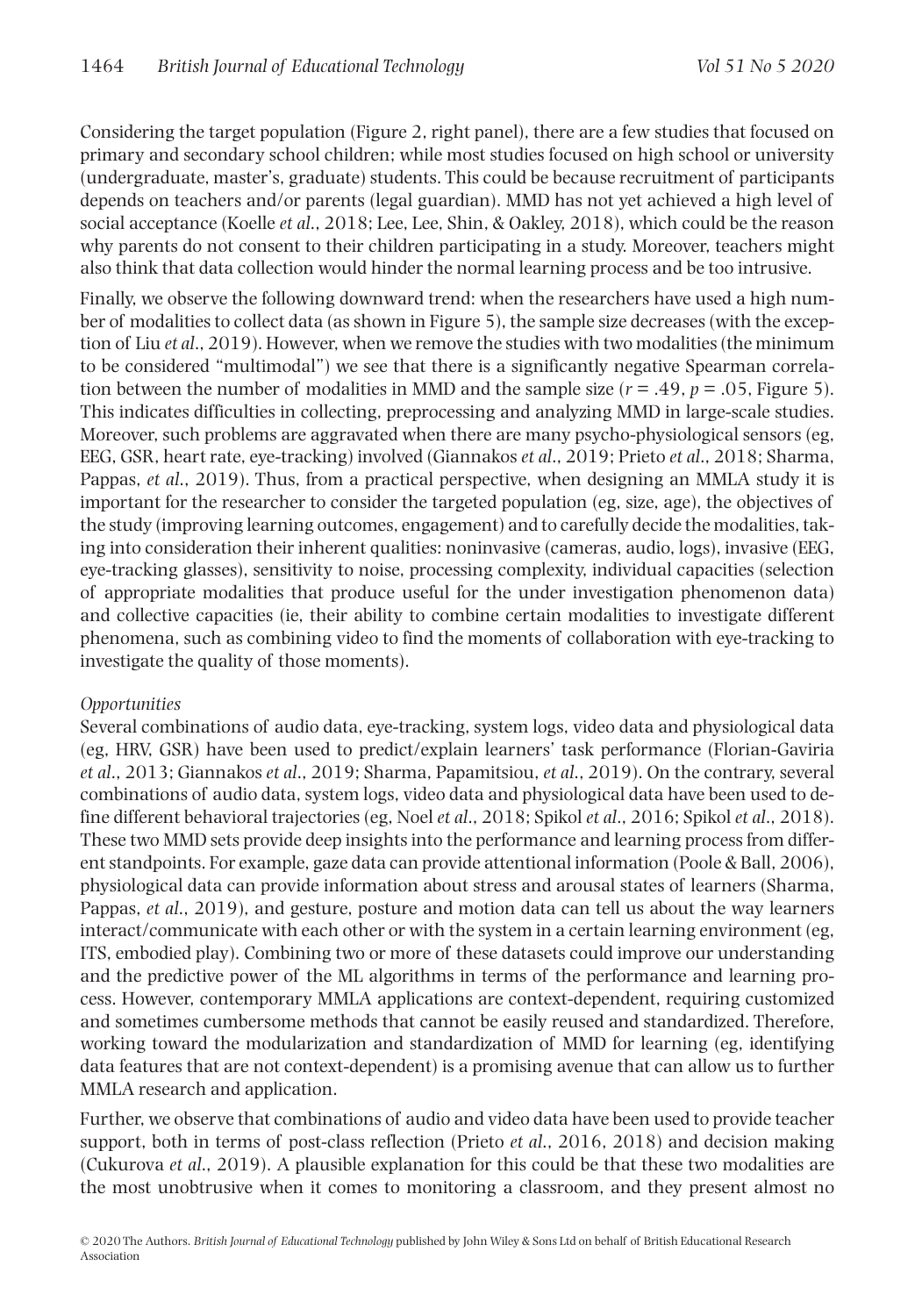hindrance to the normal execution of routines in any given face-to-face classroom. Also, most of the recording devices have these two modalities synchronized at the hardware level, so there is no requirement for lengthy preprocessing in such cases.

With regard to the second mapping (Figure 6, right), we observe four clear trends. First, while analyzing a collaborative and formal setting, certain combinations of audio, video, physiological data and system logs were used (Martinez-Maldonado, Power, *et al.*, 2017; Noel *et al.*, 2018). Second, for informal situations in collaborative learning, audio, system logs, gesture and motion data were preferred (Spikol *et al* ., 2016 , 2018 ). Third, in the case of formal instruction to individuals, audio, system logs, gesture and video data were used (Blikstein, 2013 ; Mock *et al* ., 2016 ). Finally, for informal and individual cases, audio, gestures and log data were utilized by most contributions (Andrade *et al* ., 2017 ; Ochoa *et al* ., 2018 ). These choices reflect peculiarities of instructional settings. For example, most informal collaborative settings are carried out with learners talking to each other (audio and gesture) in an environment (eg, museum) where they are required to move (motion and posture); while in collaborative formal settings, learners interact with each other and with the system (audio, video and logs), and during these interactions argumentation and negotiations take place (causing stress and arousal, hence, the usage of physiological data). In addition, the selection and utilization of different data streams might also be connected to the equipment and technical competence of the researchers.

 Combining the aforementioned observations, we can reckon that there is a body of knowledge suggesting that there are certain combinations that are useful for predicting/explaining learners' behavior/performance/outcome, such as audio, eye-tracking, system logs, video and physiological data (see Figure 6 and Appendix C for the detailed mapping). However, further exploitation (new features, advanced ML methods) of these data sources is necessary to advance the current knowledge. Another interesting insight has to do with a limitation in the range of the learning scenarios that have been studied. There have been only a few learning scenarios explored (faceto-face: Prieto et al., 2016 , 2018 ; scripted group-work: Martinez-Maldonado et al., 2018 ). This limitation becomes even more important when we start considering whether the students or the teacher in these learning scenarios are being monitored. This also suggests that MMLA is still in an exploratory phase, with most studies and prototypes addressing specific learning scenarios. The contribution of this paper will provide insights into MMD's capabilities to inform learning based on the empirical works published in the MMLA community; in addition, it will allow researchers to make informed decisions about which MMD to employ in their studies (eg, different goals and learning scenarios).

#### *Challenges and future directions*

 During the mapping of the different modalities, we also came across a few gaps in the research. For example, we observed that EEG data are underutilized. Only three contributions (Giannakos *et al* ., 2019 ; Prieto *et al* ., 2018 ; Sharma, Papamitsiou, *et al* ., 2019 ) used a combination (or a subset) where EEG data were part of MMD. This might be for one or more of the following reasons: the low signal-to-noise ratio in EEG data; the requirement (which might sometimes be an overhead) of preprocessing (noise cancelation from eye movements, jaw movements and other possible sources due to involuntary motions) is higher for EEG data than for any other data source (as shown in Figure 6); and EEG costs the most in terms of ecological validity. However, there are emerging EEG devices that reduce the invasiveness of EEG (Vourvopoulos, Niforatos & Giannakos, 2019 ) and provide a good proxy (compared to other data sources in MMLA) to deeper cognitive states, such as cognitive load (Doppelmayr *et al.*, 1998), memory load (long term: Jensen & Tesche, 2002 ; short term: Ryu & Myung, 2005 ) and higher mental functions (Georgiadis, van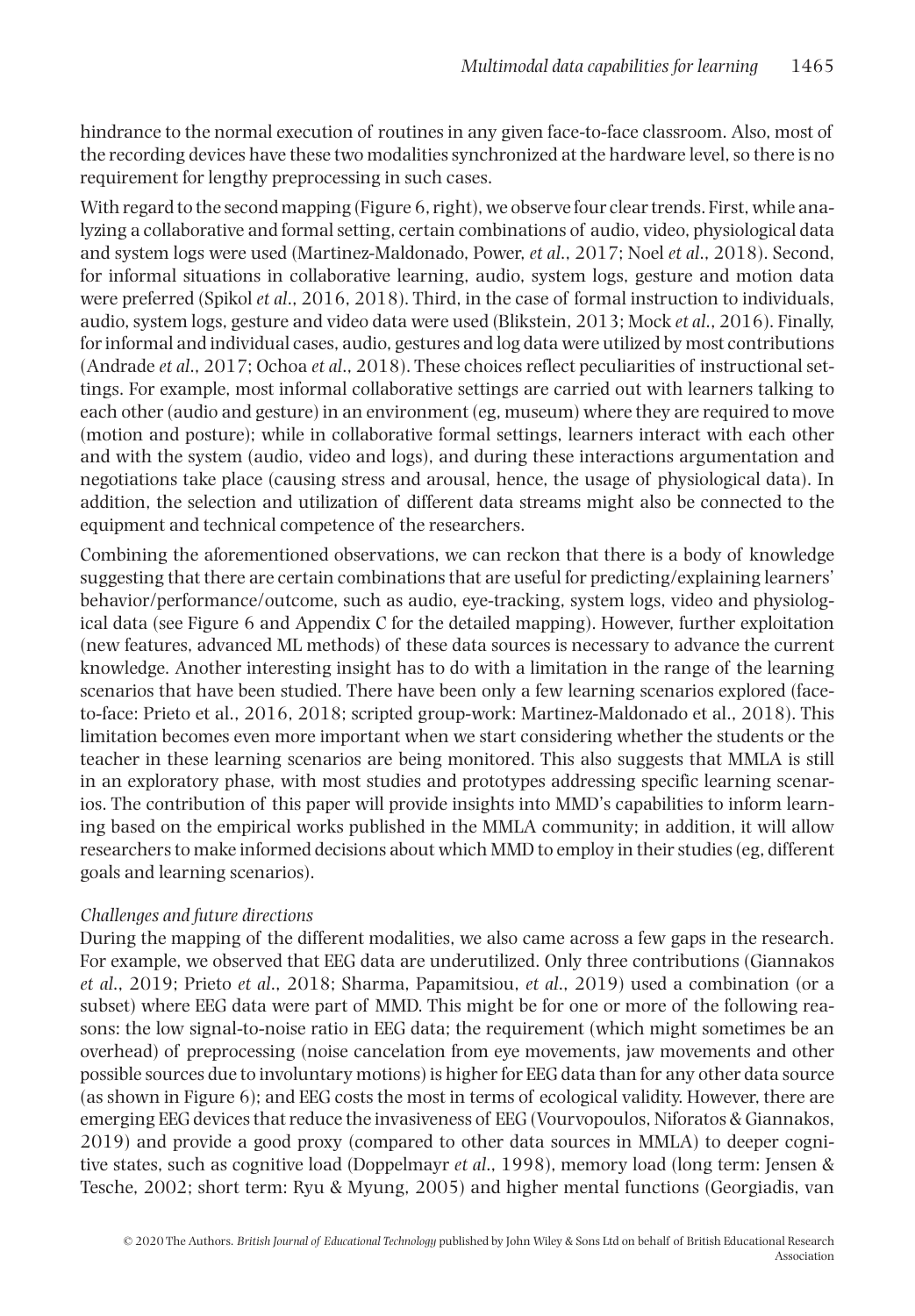Oostendorp, & van der Pal, 2015 ). Therefore, it is necessary that EEG data collection and preprocessing is done carefully to obtain the most information from this valuable data source.

 Another future direction for MMLA would be the use of facial videos, skeleton data, system logs and physiological data to provide actionable feedback to students. These MMD are the most ubiquitous, and many of them are noninvasive (eg, depth cameras such as Microsoft Kinect) or have minimized their invasiveness in recent years (eg, skin conductance mouse, wristbands), making them more appropriate for utilization in pedagogical settings. However, there is much research required to understand the timing and the type of feedback (Schwartz & Bransford, 1998 ). As we found in this SLR (which might be limited due to the special focus on MMLA), there is limited work on whether the feedback should be proactive (preventive feedback; eg, should the system forecast the mistake to occur and act before the students make the mistake?) or reactive (corrective feedback; eg, should the system wait for the students to make the mistake, and then, act accordingly?), on whether it should be initiated by the teacher, by the student or by an artificial agent and on how much information it should provide to the student about their behavior (Nicol, 2013; Ochoa *et al.*, 2018). Therefore, future work needs to focus on how to leverage MMD's capacities (eg, temporal information, affective information) to provide more effective and efficient feedback to the learner.

 Future work should also focus on not only on designing the feedback tools based on MMD, but also on testing the tool's effectiveness and efficiency. There are plenty of feedback tools/practices in related fields, such as LAK, EDM, AIED and UMUAI. For example, Zhu, Xing, Costa, Scardamalia, and Pei ( 2019 ) triangulated the speech, sentiment and discourse analysis to provide personalized support to students and improve their collaborative knowledge building. Similarly, Grawemeyer *et al* . ( 2017 ) used students' speech and interaction data to adaptively scaffold their affective states so that the off-task behavior could be reduced and the learning gains could be increased. Finally, Davaris *et al.* (2019) used logs and movement data to facilitate support that reduced students' mistakes. However, further research is required to be able to provide feedback using multiple channels and to validate the effectiveness and efficiency of such feedback tools.

 Finally, only two contributions combined attention (eye-tracking), cognition (EEG) and affect (face) measurements (Giannakos *et al* ., 2019 ; Sharma, Papamitsiou, *et al* ., 2019 ). Baker, D'Mello, Rodrigo, and Graesser (2010), D'Mello and Graesser (2010) and Mangaroska and Giannakos ( 2018 ) have called for these three measurements to be combined so that a holistic picture of the learners' performance, outcomes and behavior can be formed. Especially in formal settings, the synchronization of eye-tracking, EEG and facial videos can be achieved with a relatively lower level of difficulty than in informal settings.

#### *Theoretical and practical implications*

 A number of implications emerge from this SLR on MMLA empirical published work in recent years. In the following sections, we summarize the implications derived from the reviewed articles by considering six thematic areas.

#### Enhanced prediction/explanation using MMLA

 Using automatic analyses of the data, one key performance (methodological) trend in the MMLA research has been the showcasing of the improved and generalized performance of the studies. For example, Worsley and Blikstein (2015) suggested that MMLA can significantly enhance our understanding in detecting and modeling student learning. Giannakos *et al* . ( 2019 ) highlighted limitations of standalone clickstream models in a specific context, quantified the expected benefits of using a variety of MMD that employ physiological sensing, and proposed guidelines for design learning technologies. Liu *et al* . ( 2018 ) and Andrade *et al* . ( 2016 ) claimed their MMD analytic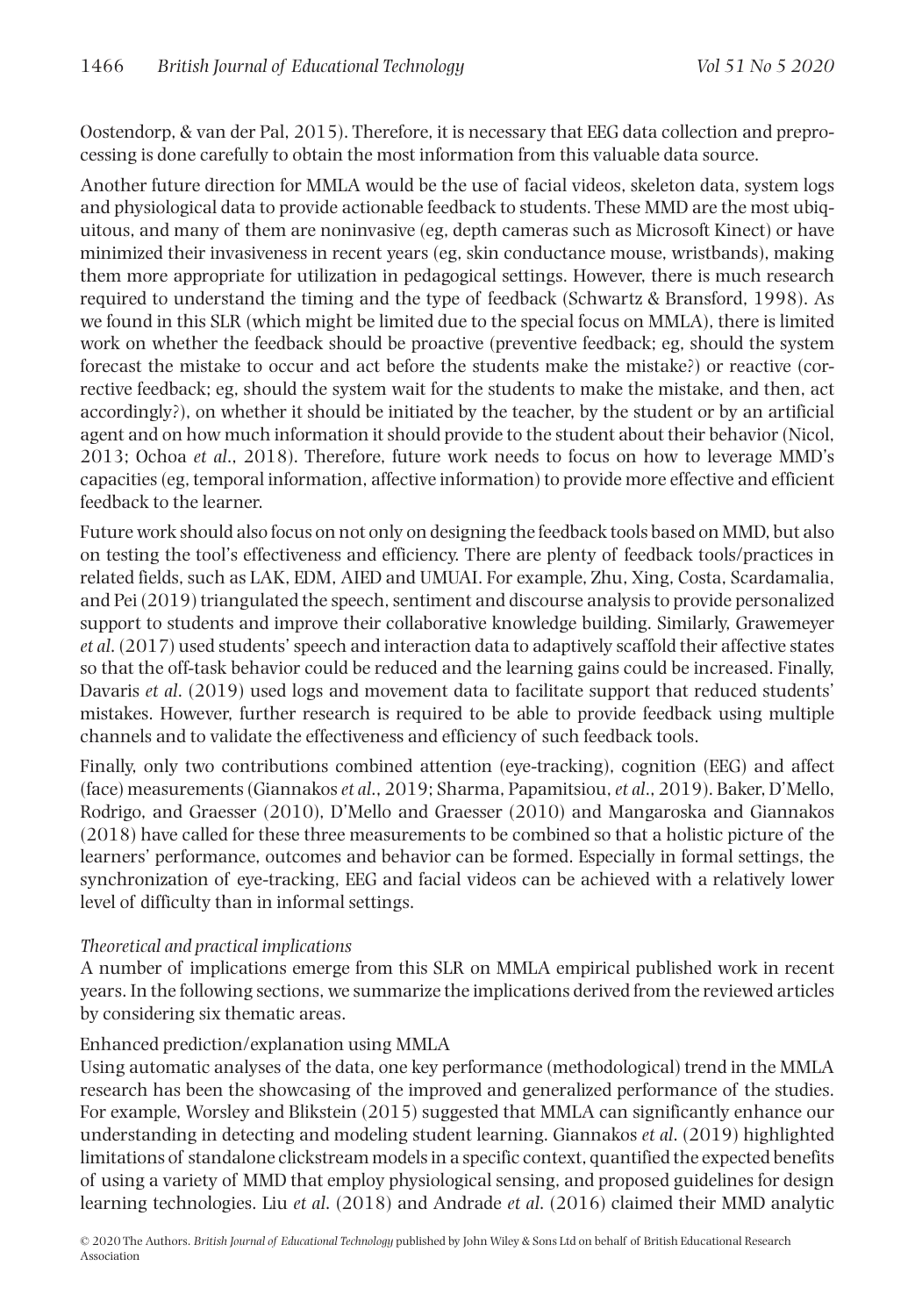approach to be useful and generalizable to any branch of LA research in which data from multiple sources or modalities must be integrated for analysis. Cukurova *et al* . ( 2019 ), Liu *et al* . ( 2019 ) and Sharma, Papamitsiou, *et al* . ( 2019 ) demonstrated the improved accuracy of prediction over unimodal variables and proposed a generalized methodology for creating MMLA pipelines.

#### Automatic methods and machine Learning

 MMD provide a unique opportunity for researchers to apply state-of-the-art ML techniques, since the data has different granularities and is sufficient for properly training the algorithms. Spikol *et al* . ( 2018 ) showed that new and promising approaches, such as neural networks, and more traditional regression approaches can both be used to classify MMLA data. Ezen-Can, Boyer, Kellogg, and Booth (2015) proposed the application of unsupervised models to asynchronous communication, which can enable massive-scale automated discourse analysis and mining to better support students' learning. Finally, Casey (2017) proposed methods to discover what constitutes relevant data within a particular learning context in programing using MMLA patterns.

#### Deep temporal Learning

 Most of the methods used in the selected contributions either used the aggregated version of the MMD across the dependent variable that does not use time as a factor, or, when using temporal analysis, employed discrete classes/clusters of behavior (Worsley & Blikstein, 2018 ). Both these methods have their limitations. For example, clearly aggregating the data at the dependent variable level does not tell us anything about learners' behavioral trajectories. On the contrary, using discrete classes/clusters of behavior does not produce a holistic portrayal either. In related fields, such as EDM and teaching analytics, there are a few examples of using deep learning methods with temporal data to provide better predictability than when using clustering or aggregation (Grafsgaard, Duran, Randall, Tao, & D'Mello, 2018 ; Prieto *et al* ., 2018 ; Stewart, Keirn, & D'Mello, 2018 ). These methods could be further exploited in MMLA to further our understanding of learning performance/outcomes/trajectories.

#### Adaptation, personalization and moments to intervene

 MMLA focuses on providing deep insights into the learning processes and learners' behavior. In addition, MMLA provides guidelines (and, in some cases, systems) to move toward adaptive and personalized learning scenarios. Junokas *et al* . ( 2018 ) demonstrated a promising way to create productive experiences with gesture-based educational simulations, promoting personalized interfaces and MMLA scenarios. Ezen-Can, Grafsgaard, *et al* . ( 2015 ) presented a step toward achieving a better understanding of student utterances by incorporating natural language processing based MMD features within adaptive learning environments. Kaklauskas *et al* . ( 2015 ) proposed a system that integrates the strong points of a student's personal learning style preference with a choice of available adaptive learning materials for the most appropriate learning adaptation (applying text, video, audio, computer learning systems and virtual and augmented realities). Finally, Cukurova *et al* . ( 2018 ) outlined implications for design, research and development of educational technology based on MMD measures to empower teachers with information that they can use to obtain a better view of the whole picture so that they can plan and adapt instruction accordingly.

 Another facet of adaptation and personalization has been to discover the moments when, during the learners' interaction with the learning technology, personalized feedback should be provided. For example, Holmes, Latham, Crockett, and O'Shea (2017) presented a method for identifying timely intervention points at which an intelligent e-learning platform could scaffold the experience of learners who had failed to comprehend tutorial information. Di Mitri *et al* . ( 2017 ) presented a system for designing and developing predictive LA systems that exploit MMD about the learners, their contexts and their activities to predict the learners' current learning state, and thus,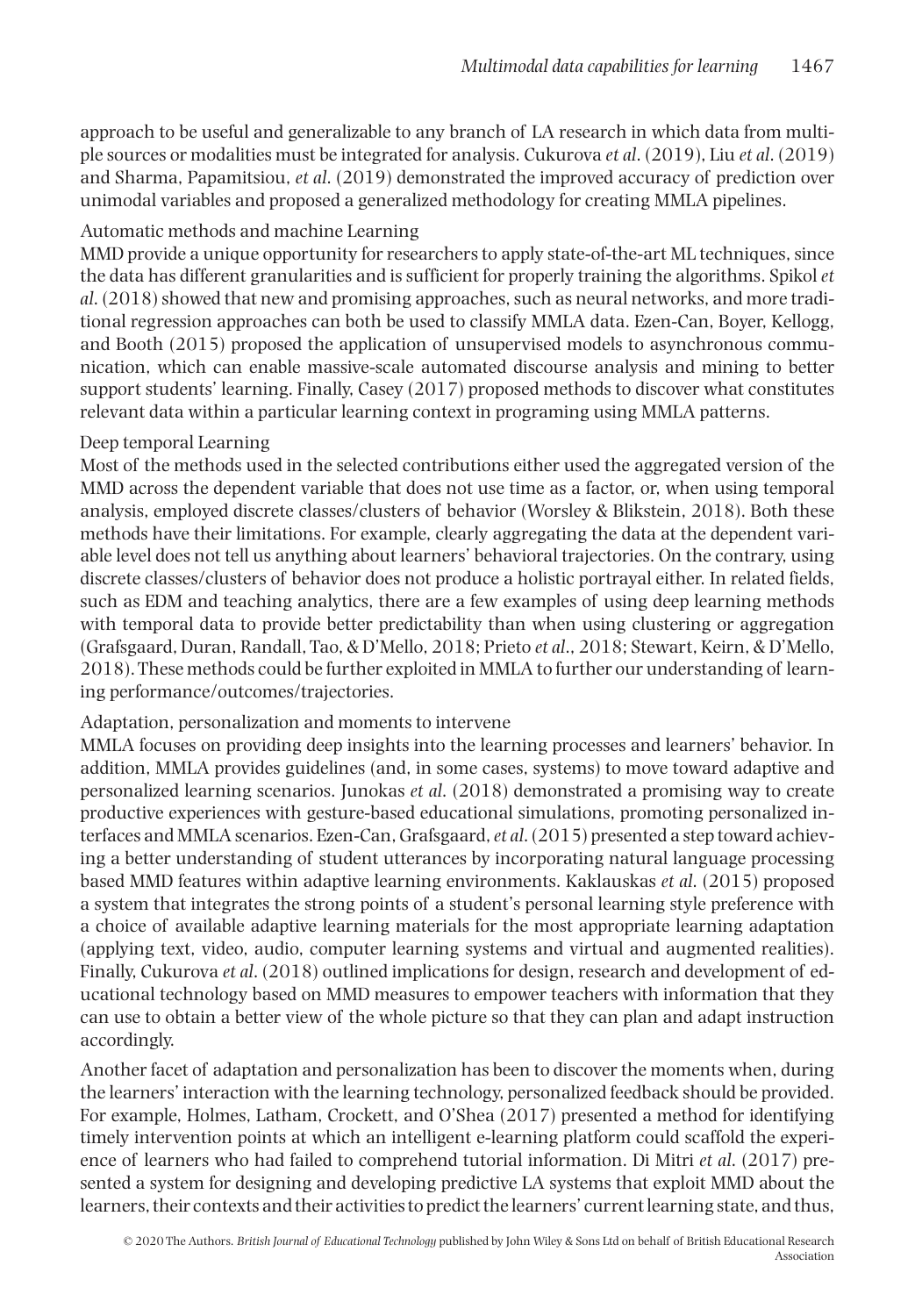to generate timely scaffolding. For example, Amarasinghe, Hernández-Leo, and Jonsson ( 2019 ) used the engagement levels, measured from the system logs and interactive discourse, to adapt the group creation and scaffolding in a collaborative setting. Santos, Saneiro, Salmeron-Majadas, and Boticario (2014) used affective states, which were detected using physiological and log data, to provide motivational feedback adapted to students' personality and self-efficacy. Conati and MacLaren (2009) used emotions, detected by bodily expressions and game logs, to scaffold students' emotional states based on their personal goals. D'Mello *et al* . ( 2005 , 2010 ) designed a conversational agent using students' discourse, facial expressions and body movements to provide the students with support according to their affective states. Finally, Grawemeyer *et al* . ( 2015 , 2017 ) developed an ITS to support children learning fractions by using their speech and interaction logs.

#### Generalizability

 MMLA often results in big datasets, which involve the risk of mis-implicating the results (Kidzinski, Sharma, Shirvani Boroujeni, & Dillenbourg, 2016 ). The mis-implication could surface for two main reasons. First, the effect sizes are a few orders of magnitude smaller than we are used to expect in classical educational psychology studies; and the results are still significant due to the large sample. Second, "black-box" approaches, like support vector machines or neural networks, give us great predictive power of the models, but they do not have a transparent predictor. Therefore, another challenging facet of the MMLA research is to seek generalizability. Only two (Liu *et al* ., 2019 ; Martinez-Maldonado, Shum, *et al* ., 2017 ) out of 42 contributions in this SLR have more than one case study (or experiment) reported. This means that the implications generally emerge from only one case study that was implemented in a specific context. This raises a big question about whether the results (or part of the results) are generalizable. One should use the basic principle of transfer learning (Bleidorn & Hopwood, 2019 ; Phillips, Wheeler, & Kochenderfer, 2017 ; Saari, Eerola, & Lartillot, 2010 ) to use a pretrained (or partially trained) model from one MMLA dataset to verify the implications of other datasets. In this direction, early results indicate that there are certain capacities of MMLA data that are generalizable across contexts, while there are also capacities that are context-dependent (Sharma, Niforatos, Giannakos, & Kostakos, 2020 ).

#### Importance of contextualization and ecological validity

 All of the aforementioned advantages of MMLA come with a cost of ecological validity, which requires attention. The transfer of MMLA findings and implications from a constrained laboratory setting to an open-ended democratized setting is important (Blikstein, 2013 ; Martinez-Maldonado *et al* ., 2018 ; Pijeira-Díaz *et al* ., 2019 ). Martinez-Maldonado *et al* . ( 2018 ) set out guidelines for other researchers and developers seeking to provide enhanced support in simulation laboratories as well as in more generic collocated settings. Blikstein ( 2013 ) indicated how MMLA could be used to devise naturalistic assessments, which would, at the same time, be social, ecologically valid, more inclusive as to the types of knowledge they measure, and enabling of real-time evaluation in realistic tasks, either offline or online. As a step toward ecologically valid settings, Pijeira-Díaz *et al.* (2019) provided an ecologically valid picture of group dynamics in terms of arousal direction, level and contagion among triad members during collaborative learning.

 In summary, the challenges in MMLA are concerned with: (1) the ecological validity of the studies; (2) the transfer of the knowledge from controlled studies to real-life scenarios; (3) using the findings to provide actionable feedback; (4) the manual annotation work, such as in labeled data, needed for various purposes (eg, to train supervised classifiers); (4) the lack of modularization and standardization of methods, since all the MMLA studies are custom and context-dependent; and (5) the fact that the insights extracted are also context-dependent, making it difficult to extract generalizable insights. MMLA also presents certain technical challenges to researchers who are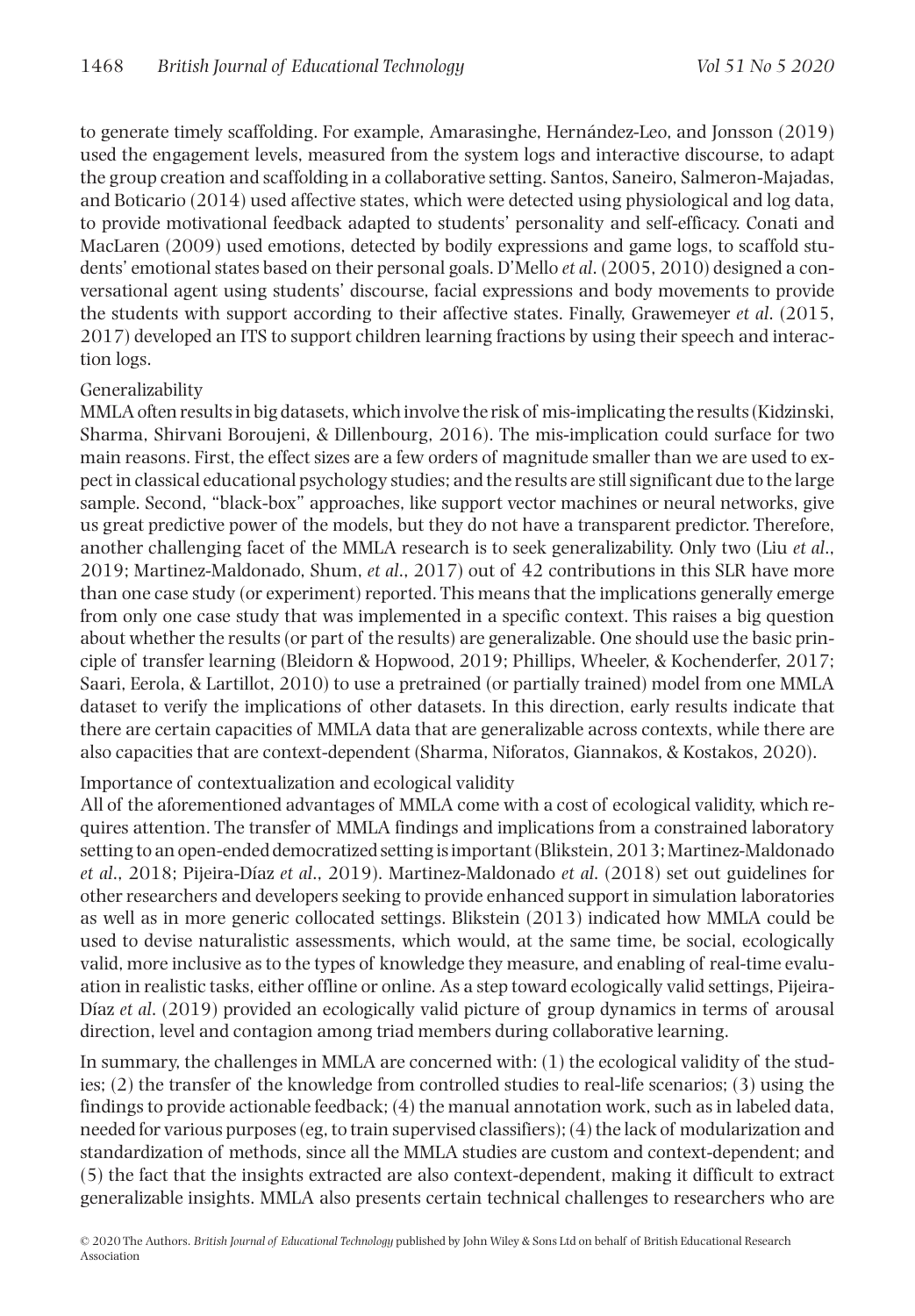not familiar with MMD noise reduction, synchronization, preprocessing and feature extraction. A few MMLA system architectures attempt to bridge the technological gaps across different contexts (for a review, see Shankar *et al* ., 2018 ). Furthermore, certain MMLA architectures are not completely context-agnostic, but are more generalizable than individual contexts/purposes (eg, ubiquitous learning: Muñoz-Cristóbal *et al* ., 2017 ; blended learning: Rodríguez-Triana *et al* ., 2018 ; incorporating annotations: Di Mitri, Schneider, Klemke, Specht, & Drachsler, 2019 ).

#### *Ongoing research in MMLA*

 In recent years, in the context of LA research, there has been growing interest and momentum in MMLA. This is reflected in the formation of the CrossMMLA SIG, the continuous growth of the respective workshop and the increasing interest in this special issue. Given the timeframe of this SLR and this special issue, it would not be possible to incorporate the content of the special issue within our SLR, despite this collection of articles naturally fitting here. However, we would like to discuss the results of our SLR with respect to this special collection of MMLA studies.

 The contributions in this collection (Cukurova, Giannakos, & Martinez-Maldonado, 2020 ) fall into one or more of the six major research trends identified in this literature review. For example, Larmuseau, Cornelis, Lancieri, Desmet, and Depaepe ( 2020 ) measure cognitive load ( *behavioral trajectories* ) using GSR, Electrocardiography (ECG) and HRV in an informal online problemsolving task. Dindar, Oulun, Järvelä, Haataja, and Oulun ( 2020 ) monitor meta-cognitive experiences ( *behavioral trajectories* ) and explain group performance ( *learning performance* ) using data coming from learners' EDA and survey responses in an informal collaborative problem-solving task. Olsen, Sharma, Rummel, and Aleven ( 2020 ) use LSTM on data features coming from learners' gaze, log, dialogue and audio to predict their posttest score ( *learning performance* ) and leaning gain ( *learning outcomes* ) in a formal collaborative setting of an ITS. Ahn and Harley ( 2020 ) use gaze and facial data to understand emotional processes ( *behavioral trajectories* ) and their relationship with learning gains ( *learning outcomes* ) in the context of GBL. Vujovic, Hernàndez-Leo, Tassani, and Spikol ( 2020 ) use motion and video data to explain level of participation and movement range ( *behavioral trajectory* ) in a collaborative formal learning setting. Emerson and Lester ( 2020 ) use gaze, facial and log data to predict students' motivation ( *behavioral trajectories* ) and *learning outcome*. Finally, Ochoa and Domínguez (2020) present a controlled evaluation against experts' opinion about the oral presentation skills ( *feedback* ) in the context of informal learning, using data coming from learners' video, audio and presentation files.

 The collection includes two more papers that place strong emphasis on the ethical perspectives of MMLA. Although they do not focus on one of the six major research trends, they cover one or more in a transversal manner. Crescenzi-Lanna ( 2020 ) presents an SLR with a focus on MMLA in children under six. The author analyzed the contributions using seven scales: performance analytics (students' understanding and engagement); use of machine learning; use of eyetracking; Kinect; biometrics; human-coded quantitative data; and qualitative data (interview, observation). Crescenzi-Lanna ( 2020 ) also provides a commentary on the ethical issues (eg, children being lied to in a "Wizard of Oz" experiment, longer and obtrusive exposure to experiments, effect on data quality of the interaction with strangers who are researchers, anonymity). Beardsley, Martínez-Moreno, Vujovic, Santos, and Hernàndez-Leo ( 2020 ) also tackle the ethical aspects of MMLA and introduce an informed consent comprehension test for MMLA research. The authors assessed its effects based on learners' comprehension and rates of enrolment in an MMLA study.

 This special collection provides a good coverage of the different dimensions of MMLA research, as we saw them in this review; at the same time, it opens up new avenues for research with the six research trends to be major areas of focus in coming years, as well as the cross-cutting category of ethics.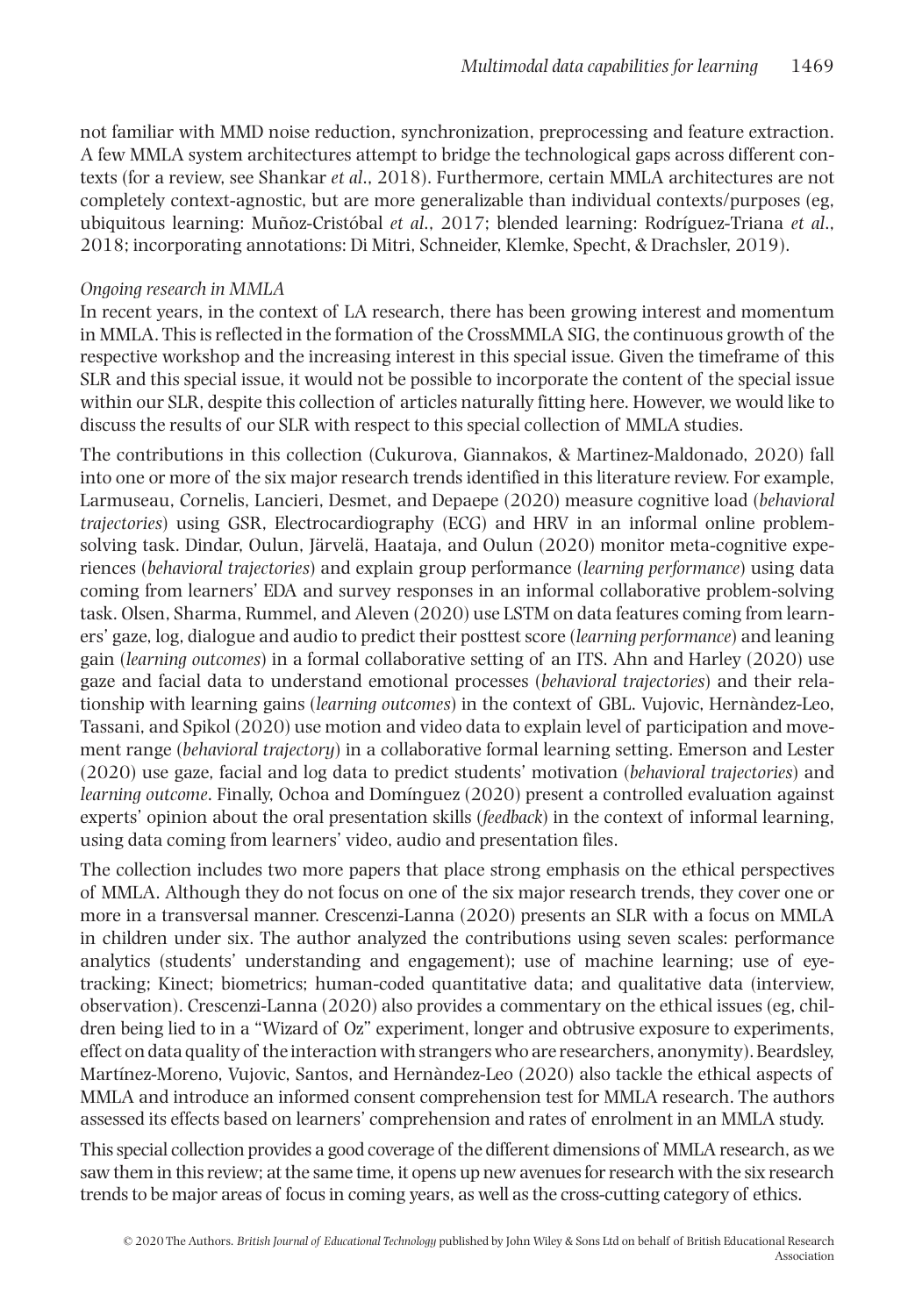#### *Limitations and interpretation of the results*

 This work should be seen through the lens of some limitations. First, the authors had to make some methodological decisions (eg, selection of databases, the search query) that might introduce certain biases into the results. However, we did the best we could to avoid such biases by considering all the major databases and following the steps set out by Kitchenham and Charters ( 2007 ). Second, the selection of empirical studies and coding of the papers might pose another possible bias. However, the focus was clearly on the empirical evidence, and the coding of papers was performed by two independent researchers. Third, some elements of the papers were not described accurately, leading to some missing information in the coding of the papers. However, the amount of missing information was very small and could not affect the results significantly.

 Another important limitation of this study is the focus on the MMLA-based theme of the special issue. This special issue responds to the growing interest in this theme as observed in a series of workshops organized by the MMLA community and in the respective terminology. Therefore, the selection criteria we employed captured relevant papers that used the keyword "multimodal learning analytics" (which is common in the MMLA community), but we did not capture potentially relevant papers that used "multimodal" and "analytics/modelling" as standalone keywords, such as affective learner modeling and multimodal affect detection, despite the potential of some of these papers being conceptually relevant (SLR refers to them as Type I errors). This positions the results of our work at the center of the MMLA community, but we also need to acknowledge that relevant works from neighboring communities, such as AIED, ITS and UMUAI, might have been excluded. This has several implications for the results, since areas in the intersection of multimodality and ITS, ubiquitous systems for learning, mobile learning, sensors and feedback systems, to mention but a few, might have been missed or underrepresented.

 This is even more intense in the AIED, ITS and UMUAI communities where the development of models that automatically detect learner affect to inform feedback and regulate engagement is at the epicenter (eg, see extensive reviews in Calvo & D'Mello, 2010 ; D'Mello & Kory, 2015 ). This line of research is closely related to MMLA, with MMLA being an emerging domain of LA that analyses evidence from multimodal and multisystem data and extracts meaning from the increasingly fluid and complex data that come from different kinds of transformative learning situations (Giannakos *et al* ., 2020 ).

 Both MMLA and multimodal affective detection communities focus on physical sensors, capture physiological and behavioral manifestations of emotion (Paquette *et al* ., 2016 ). Especially with recent advances in sensing technologies and computational methods, the interest in (and promise of) multimodality informing and supporting learning is ongoing, but it still requires plenty of effort to reach a matured stage. However, both the communities agree that further works are needed, because their implementation in the areas where learning occurs (eg, homes, classroom, museums) is challenging and sometimes prohibitive (Baker & Ocumpaugh, 2015 ), with researchers from both communities arguing that this line of work has not yet reached its full potential (Blikstein & Worsley, 2016 ; D'Mello & Kory, 2015 ; Giannakos *et al* ., 2019 ).

#### *Conclusions*

 We have presented an SLR of 42 contributions in the field of MMLA from the last 9 years. We analyzed the papers from the perspective of the study design (learning context, environment, population and so on) and the insights they provide about the learners' task-based performance/ outcome or behavior. We categorized the main findings of the selected papers in six thematic areas and discussed the challenges and opportunities emerging from the current review in terms of both the MMD used and the impact it could have on our understanding of learners' outcome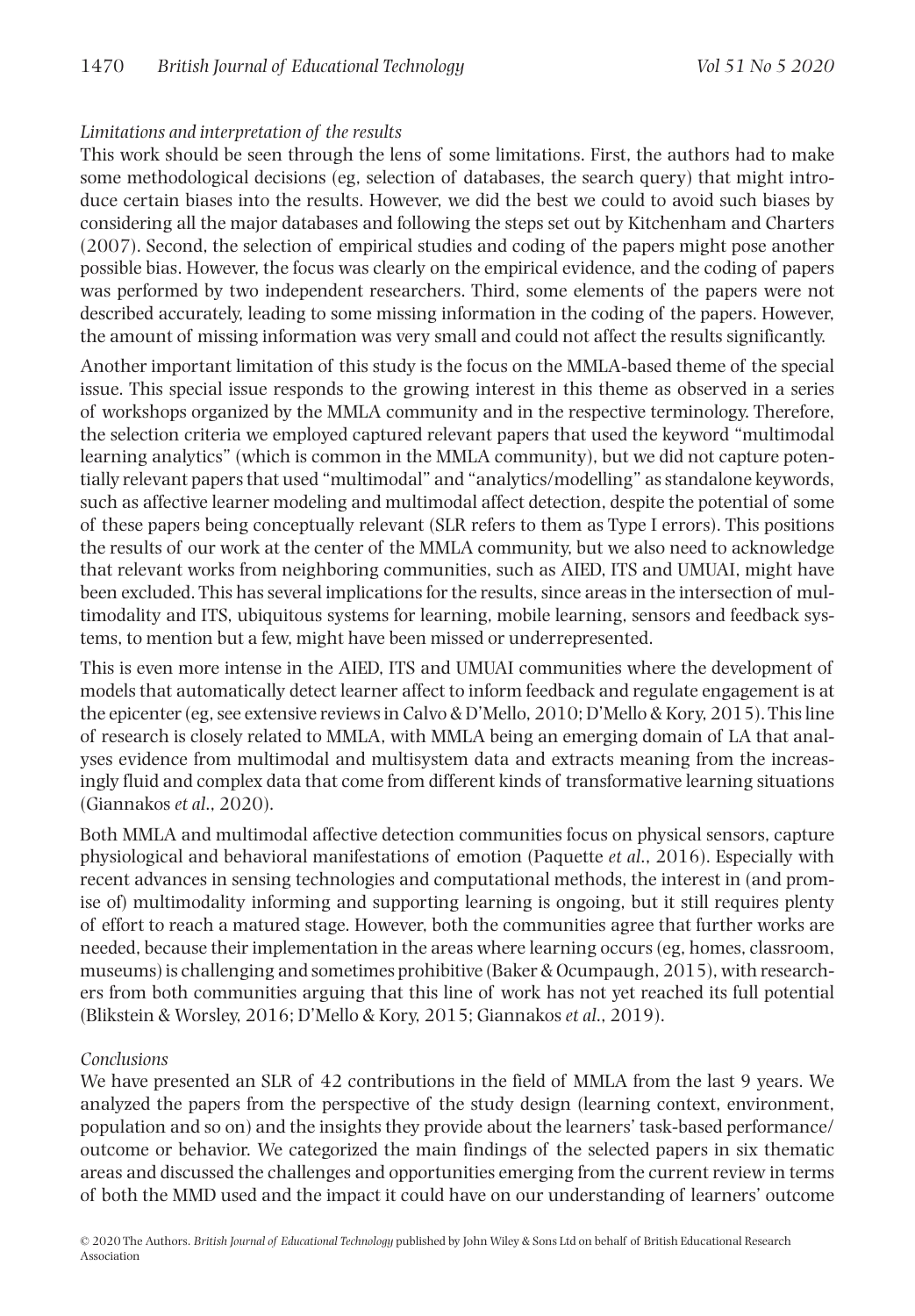and behavior. Finally, based on the current state of the field, we have proposed further possible advancements.

#### **Acknowledgements**

 This work is supported by the Norwegian Research Council under the projects FUTURE LEARNING (number: 255129/H20) and Xdesign (290994/F20). We would like to thank Manolis Mavrikis, the editor-in-chief of BJET, for his comments and suggestions.

#### **Statements on open data, ethics and conflict of interest**

 Since this is a systematic literature review, there is no data to be shared. The coding scheme is presented in Appendix B.

Appropriate permissions and ethical approval were requested and approved.

There is no potential conflict of interest in this study.

#### **References**

- Ahn , T. B. , & Harley , J. ( 2020 ). Exploring emotions and multimodal learning analytics: Eye-tracking and facial recognition. *British Journal of Educational Technology*.
- Amarasinghe, I., Hernández-Leo, D., & Jonsson, A. (2019). Data-informed design parameters for adaptive collaborative scripting in across-spaces learning situations . *User Modeling and User-Adapted Interaction* , 29, 869-892. https://doi.org/10.1007/s11257-019-09233-8
- Andrade, A. (2017). Understanding student learning trajectories using multimodal learning analytics within an embodied-interaction learning environment . In *Proceedings of the Seventh International*  Learning Analytics and Knowledge Conference (pp. 70-79). New York, NY: ACM.
- Andrade, A., Danish, J. A., & Maltese, A. V. (2017). A measurement model of gestures in an embodied learning environment: Accounting for temporal dependencies . *Journal of Learning Analytics* , *4* ( 3 ), 18 – 46 .
- Andrade, A., Delandshere, G., & Danish, J. A. (2016). Using multimodal learning analytics to model student behaviour: A systematic analysis of epistemological framing . *Journal of Learning Analytics* , *3* ( 2 ), 282 – 306.
- Baker, R. S., D'Mello, S. K., Rodrigo, M. M. T., & Graesser, A. C. (2010). Better to be frustrated than bored: The incidence, persistence, and impact of learners' cognitive–affective states during interactions with three different computer-based learning environments. *International Journal of Human-Computer Studies*,  $68(4)$ , 223-241.
- Baker, R. S., & Ocumpaugh, J. (2015). Interaction-based affect detection in educational software. In R. Calvo, S. D'Mello, J. Gratch, & A. Kappas (Eds.), *The Oxford handbook of affective computing* (pp. 233–245). New York, NY: Oxford University Press.
- Bakharia, A., Corrin, L., de Barba, P., Kennedy, G., Gasevic, D., Mulder, R., ... Lockyer, L. (2016). A conceptual framework linking learning design with learning analytics . In T. Reiners , B. R. von Konsky , D. Gibson , V. Chang , L. Irving , & K. Clarke (Eds.), *Proceedings of the Sixth International Conference on*  Learning Analytics and Knowledge (pp. 409-413). New York, NY: ACM.
- Barmaki, R., & Hughes, C. E. (2018). Embodiment analytics of practicing teachers in a virtual immersive environment. *Journal of Computer Assisted Learning*, 34(4), 387-396.
- Beardsley, M., Martínez-Moreno, J., Vujovic, M., Santos, P., & Hernàndez-Leo, D. (2020). Enhancing consent forms to support participant decision making in multimodal learning research . *British Journal of Educational Technology* .
- Bleidorn, W., & Hopwood, C. J. (2019). Using machine learning to advance personality assessment and theory. Personality and Social Psychology Review, 23(2), 190-203.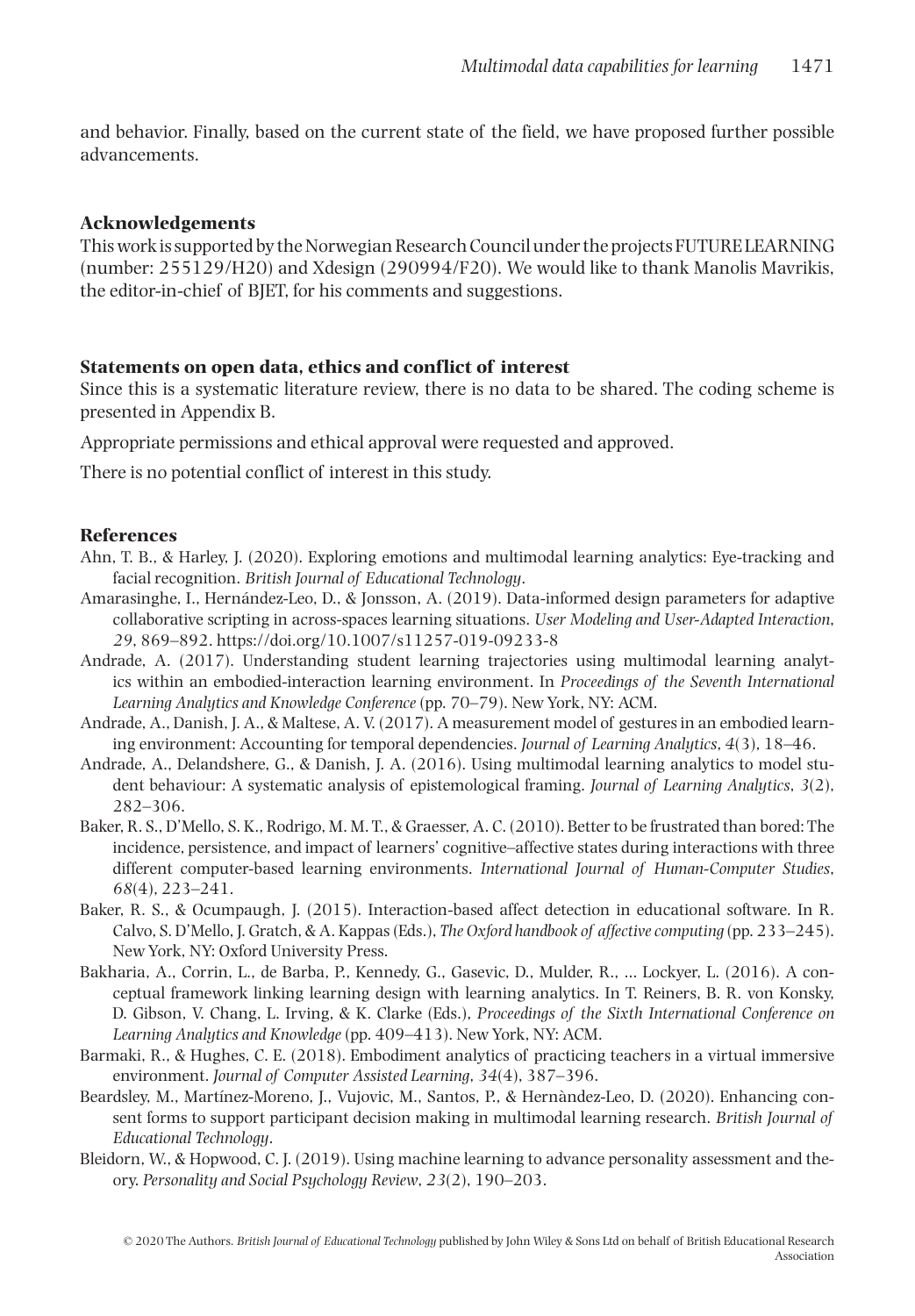- Blikstein, P. (2013). Multimodal learning analytics. In *Proceedings of the Third International Conference on* Learning Analytics and Knowledge (pp. 102-106). New York, NY: ACM
- Blikstein, P., Gomes, J. S., Akiba, H. T., & Schneider, B. (2017). The effect of highly scaffolded versus general instruction on students' exploratory behavior and arousal. *Technology, Knowledge and Learning, 22(1)*,  $105 - 128.$
- Blikstein, P., & Worsley, M. (2016). Multimodal learning analytics and education data mining: Using computational technologies to measure complex learning tasks. *Journal of Learning Analytics*,  $3(2)$ ,  $220-238$ .
- Calvo, R. A., & D'Mello, S. (2010). Affect detection: An interdisciplinary review of models, methods, and their applications . *IEEE Transactions on Affective Computing* , *1* ( 1 ), 18 – 37 .
- Casey , K. ( 2017 ). Using keystroke analytics to improve pass-fail classifiers . *Journal of Learning Analytics* , *4* ( 2 ), 189-211.
- Conati, C., & MacLaren, H. (2009). Empirically building and evaluating a probabilistic model of user affect. *User Modeling and User-Adapted Interaction, 19, 267–303.*
- Crescenzi-Lanna , L. ( 2020 ). Multimodal learning analytics research with young children: A systematic review . *British Journal of Educational Technology* . https://doi.org/10.1111/bjet.12959
- Cukurova , M. , Giannakos , M. , & Martinez-Maldonado , R. ( 2020 ). The promise and challenges of multimodal learning analytics . *British Journal of Educational Technology* .
- Cukurova, M., Kent, C., & Luckin, R. (2019). Artificial intelligence and multimodal data in the service of human decision-making: A case study in debate tutoring. British Journal of Educational Technology, *50* ( 6 ), 3032 – 3046 .
- Cukurova , M. , Luckin , R. , Millán , E. , & Mavrikis , M. ( 2018 ). The NISPI framework: Analysing collaborative problem-solving from students' physical interactions. *Computers and Education*, 116, 93–109.
- D'Mello, S. K., Craig, S. D., Gholson, B., Franklin, S., Picard, R. W., & Graesser, A. C. (2005). Affective interactions: The computer in the affective loop . In *Workshop at the International Conference on Intelligent User Interfaces* (pp. 7-13).
- D'Mello , S. , Dieterle , E. , & Duckworth , A. ( 2017 ). Advanced, analytic, automated (AAA) measurement of engagement during learning. *Educational Psychologist*, 52(2), 104-123.
- D'mello S. K., & Graesser, A. (2010). Multimodal semi-automated affect detection from conversational cues, gross body language, and facial features. *User Modeling and User-Adapted Interaction*,  $20(2)$ ,  $147-187$ .
- D'Mello, S., & Graesser, A. (2012). Dynamics of affective states during complex learning. *Learning and Instruction*, 22(2), 145-157.
- D'Mello, S., & Kory, J. (2015). A review and meta-analysis of multimodal affect detection systems. ACM *Computing Surveys* , *47* ( 3 ), 1 – 36 . https://doi.org/10.1145/2682899
- D'Mello, S., Lehman, B., Sullins, J., Daigle, R., Combs, R., Vogt, K., ... Graesser, A. (2010). A time for emoting: When affect-sensitivity is and isn't effective at promoting deep learning . In *Tenth International Conference on Intelligent Tutoring Systems* . ITS .
- Davaris, M., Wijewickrema, S., Zhou, Y., Piromchai, P., Bailey, J., Kennedy, G., & O'Leary, S. (2019, June). The importance of automated real-time performance feedback in virtual reality temporal bone surgery training. In *International Conference on Artificial Intelligence in Education* (pp. 96–109). Cham, Switzerland: Springer.
- Di Mitri, D., Scheffel, M., Drachsler, H., Börner, D., Ternier, S., & Specht, M. (2017). Learning pulse: A machine learning approach for predicting performance in self-regulated learning using multimodal data . In *Proceedings of the Seventh International Learning Analytics and Knowledge Conference* (pp. 188–197). New York, NY: ACM.
- Di Mitri , D. , Schneider , J. , Klemke , R. , Specht , M. , & Drachsler , H. ( 2019 ). Read between the lines: An annotation tool for multimodal data for learning . In *Proceedings of the Ninth International Conference on Learning Analytics and Knowledge* (pp. 51–60).
- Di Mitri, D., Schneider, J., Specht, M., & Drachsler, H. (2018). From signals to knowledge: A conceptual model for multimodal learning analytics. *Journal of Computer Assisted Learning*, 34(4), 338–349.
- Dindar, M., Qulun, Y., Järvelä, S., Haataja, E., & Qulun, Y. (2020). What does physiological synchrony reveal about metacognitive experiences and group performance? *British Journal of Educational Technology* .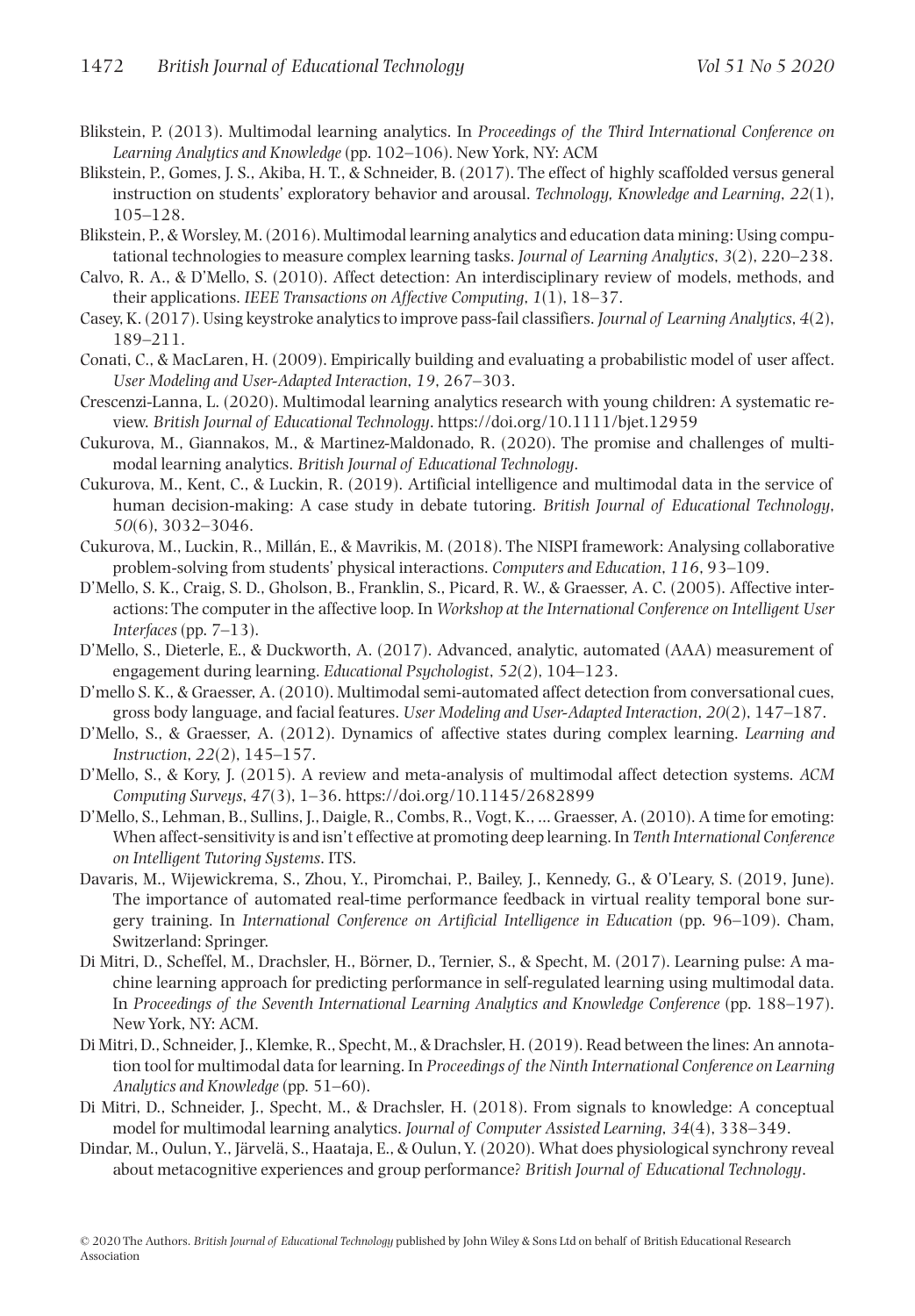- Doppelmayr, M., Klimesch, W., Schwaiger, J., Auinger, P., & Winkler, T. (1998). Theta synchronization in the human EEG and episodic retrieval. *Neuroscience Letters*, 257(1), 41-44.
- Drachsler , H. , & Schneider , J. ( 2018 ). JCAL special issue on multimodal learning analytics . *Journal of Computer Assisted Learning, 34(4), 335–337.*
- Dybå , T. , & Dingsøyr , T. ( 2008 ). Empirical studies of agile software development: A systematic review . *Information and Software Technology* , *50* ( 9–10 ), 833 – 859 .
- Emerson , A. , & Lester , J. ( 2020 ). Multimodal learning analytics for game-based learning . *British Journal of Educational Technology* .
- Ezen-Can, A., Boyer, K. E., Kellogg, S., & Booth, S. (2015). Unsupervised modeling for understanding MOOC discussion forums: A learning analytics approach . In *Proceedings of the Fifth International Conference on*  Learning Analytics and Knowledge (pp. 146-150). New York, NY: ACM.
- Ezen-Can, A., Grafsgaard, J. F., Lester, J. C., & Boyer, K. E. (2015). Classifying student dialogue acts with multimodal learning analytics . In *Proceedings of the Fifth International Conference on Learning Analytics and Knowledge* (pp. 280–289). New York, NY: ACM.
- Florian-Gaviria , B. , Glahn , C. , & Gesa , R. F. ( 2013 ). A software suite for efficient use of the European qualifications framework in online and blended courses . *IEEE Transactions on Learning Technologies* , *6* ( 3 ), 283-296.
- Georgiadis , K. , van Oostendorp , H. , & van der Pal , J. ( 2015 ). EEG assessment of surprise effects in serious games. *International Conference on Games and Learning Alliance* (pp. 517–529). Cham, Switzerland: Springer.
- Giannakos, M. N., Sharma, K., Pappas, I. O., Kostakos, V., & Velloso, E. (2019). Multimodal data as a means to understand the learning experience. *International Journal of Information Management*, 48, 108–119.
- Giannakos, M., Spikol, D., Molenaar, I., Di Mitri, D., Sharma, K., Ochoa, X., & Hammad, R. (2020). CrossMMLA in practice: Collecting, annotating and analyzing multimodal data across spaces . In *Companion Proceedings of LAK20* .
- Grafsgaard, J., Duran, N., Randall, A., Tao, C., & D'Mello, S. (2018). Generative multimodal models of nonverbal synchrony in close relationships . In *2018 Thirteenth IEEE International Conference on Automatic Face and Gesture Recognition (FG 2018)* (pp. 195–202). *IEEE*.
- Grawemeyer, B., Mavrikis, M., Holmes, W., Gutiérrez-Santos, S., Wiedmann, M., & Rummel, N. (2017). Affective learning: Improving engagement and enhancing learning with affect-aware feedback . *User Modeling and User-Adapted Interaction, 27(1), 119–158.*
- Grawemeyer, B., Mavrikis, M., Holmes, W., Hansen, A., Loibl, K., & Gutiérrez-Santos, S. (2015). Affect matters: Exploring the impact of feedback during mathematical tasks in an exploratory environment . In *Proceedings of the 17th International Conference on Artificial Intelligence in Education (AIED 2015): Lecture Notes in Computer Science* (pp. 595–599). Berlin, Germany: Springer.
- Grosse-Puppendahl, T., Holz, C., Cohn, G., Wimmer, R., Bechtold, O., Hodges, S., Smith, J. R. (2017, May). Finding common ground: A survey of capacitive sensing in human-computer interaction . In *Proceedings of the 2017 CHI Conference on Human Factors in Computing Systems* (pp. 3293–3315).
- Holmes, M., Latham, A., Crockett, K., & O'Shea, J. D. (2017). Near real-time comprehension classification with artificial neural networks: Decoding e-learner non-verbal behavior . *IEEE Transactions on Learning Technologies*, 11(1), 5-12.
- Hutt, S., Krasich, K., Mills, C., Bosch, N., White, S., Brockmole, J. R., & D'Mello, S. K. (2019). Automated gaze-based mind wandering detection during computerized learning in classrooms . *User Modeling and User-Adapted Interaction, 29(4), 821-867.*
- Jensen, O., & Tesche, C. D. (2002). Frontal theta activity in humans increases with memory load in a working memory task. *European Journal of Neuroscience*, 15(8), 1395–1399.
- Junokas, M. J., Lindgren, R., Kang, J., & Morphew, J. W. (2018). Enhancing multimodal learning through personalized gesture recognition. *Journal of Computer Assisted Learning*,  $34(4)$ ,  $350-357$ .
- Kaklauskas , A. , Kuzminske , A. , Zavadskas , E. K. , Daniunas , A. , Kaklauskas , G. , Seniut , M. , … Radzeviciene , A. ( 2015 ). Affective tutoring system for built environment management . *Computers and Education* , *82* ,  $202 - 216$ .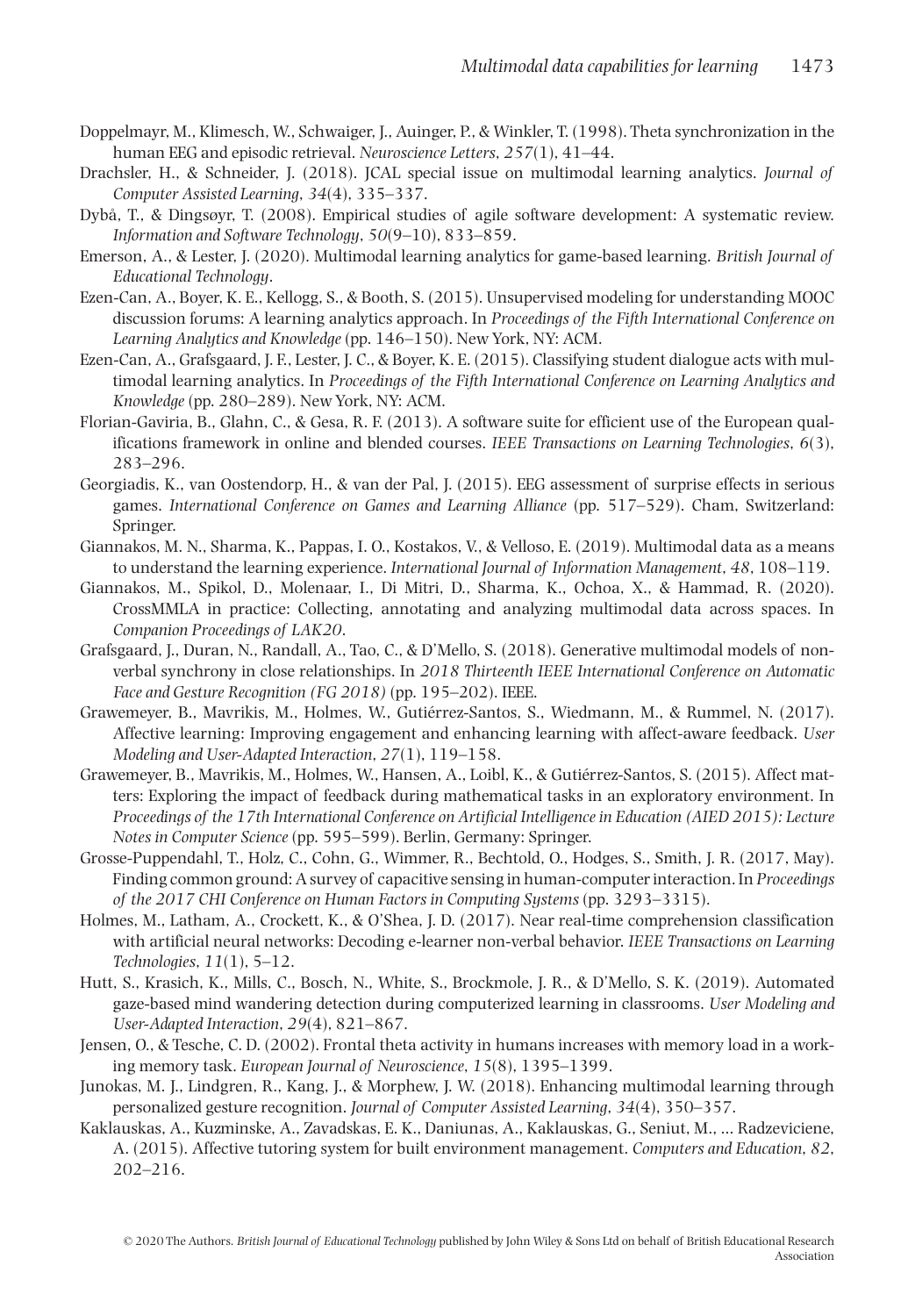- Kidzinski, Ł., Sharma, K., Shirvani Boroujeni, M., & Dillenbourg, P. (2016). On generalizability of MOOC models. In *Proceedings of the Ninth International Conference on Educational Data Mining* (pp. 406–411).
- Kitchenham , B. , & Charters , S. ( 2007 ). *Guidelines for performing systematic literature reviews in software engineering* (Technical Report). EBSE.
- Koelle, M., Boll, S., Olsson, T., Williamson, J., Profita, H., Kane, S., & Mitchell, R. (2018, April). (Un) Acceptable!?! Re-thinking the social acceptability of emerging technologies . In *Extended Abstracts of the 2018 CHI Conference on Human Factors in Computing Systems* (p. W03 ). New York, NY : ACM .
- Kosmas, P., Ioannou, A., & Retalis, S. (2018). Moving bodies to moving minds: A study of the use of motion-based games in special education. *TechTrends*, 62(6), 594–601.
- Larmuseau, C., Cornelis, J., Lancieri, L., Desmet, P., & Depaepe, F. (2020). Multimodal learning analytics to investigate cognitive load during online problem solving . *British Journal of Educational Technology* .
- Lee, D., Lee, Y., Shin, Y., & Oakley, I. (2018, October). Designing socially acceptable hand-to-face input. In *The 31st Annual ACM Symposium on User Interface Software and Technology* (pp. 711–723). New York, NY: ACM.
- Liu, R., Stamper, J. C., & Davenport, J. (2018). A novel method for the in-depth multimodal analysis of student learning trajectories in intelligent tutoring systems. *Journal of Learning Analytics*, 5(1), 41–54.
- Liu, R., Stamper, J., Davenport, J., Crossley, S., McNamara, D., Nzinga, K., & Sherin, B. (2019). Learning linkages: Integrating data streams of multiple modalities and timescales . *Journal of Computer Assisted Learning*, 35(1), 99-109.
- Mangaroska , K. , & Giannakos , M. N. ( 2018 ). Learning analytics for learning design: A systematic literature review of analytics-driven design to enhance learning . *IEEE Transactions on Learning Technologies* .
- Mangaroska, K., Sharma, K., Giannakos, M., Træteberg, H., & Dillenbourg, P. (2018). Gaze-driven design insights to amplify debugging skills: A learner-centred analysis approach . *Journal of Learning Analytics* , *5* ( 3 ), 98 – 119 .
- Mangaroska , K. , Vesin , B. , & Giannakos , M. ( 2019 ). Cross-platform analytics: A step towards personalization and adaptation in education . In *Proceedings of the Ninth International Conference on Learning Analytics & Knowledge* (pp. 71–75). New York, NY: ACM.
- Mansoorizadeh, M., & Charkari, N. M. (2010). Multimodal information fusion application to human emotion recognition from face and speech. *Multimedia Tools and Applications*, 49(2), 277–297.
- Martinez-Maldonado, R., Echeverria, V., Santos, O. C., Santos, A. D. P. D., & Yacef, K. (2018). Physical learning analytics: A multimodal perspective . In *Proceedings of the Eighth International Conference on Learning*  Analytics and Knowledge (pp. 375–379). New York, NY: ACM.
- Martinez-Maldonado, R., Power, T., Hayes, C., Abdiprano, A., Vo, T., Axisa, C., & Buckingham Shum, S. ( 2017 ). Analytics meet patient manikins: Challenges in an authentic small-group healthcare simulation classroom . In *Proceedings of the Seventh International Learning Analytics and Knowledge Conference* (pp. 90–94). New York, NY: ACM.
- Martinez-Maldonado, R., Schneider, B., Charleer, S., Shum, S. B., Klerkx, J., & Duval, E. (2016). Interactive surfaces and learning analytics: Data, orchestration aspects, pedagogical uses and challenges . In *Proceedings of the Sixth International Conference on Learning Analytics and Knowledge* (pp. 124–133).
- Martinez-Maldonado, R., Shum, S. B., Schneider, B., Charleer, S., Klerkx, J., & Duval, E. (2017). Learning analytics for natural user interfaces. *Journal of Learning Analytics*,  $4(1)$ ,  $24-57$ .
- Mock, P., Gerjets, P., Tibus, M., Trautwein, U., Möller, K., & Rosenstiel, W. (2016). Using touchscreen interaction data to predict cognitive workload . In *Proceedings of the 18th ACM International Conference on Multimodal Interaction* (pp. 349–356). New York, NY: ACM.
- Muñoz-Cristóbal, J. A., Rodriguez Triana, M., Bote-Lorenzo, M. L., Villagrá-Sobrino, S. L., Asensio-Pérez, J. I., & Martínez-Monés , A. ( 2017 ). Toward multimodal analytics in ubiquitous learning environments . In *Joint Proceedings of the Sixth Multimodal Learning Analytics (MMLA) Workshop and the Second Cross-LAK Workshop Co-located with Seventh International Learning Analytics and Knowledge Conference* (Vol. *1828* , pp. 60-67). CEUR.

Newell, A. (1994). *Unified Theories Of Cognition*. Cambridge, MA: Harvard University Press.

Nguyen, Q., Huptych, M., & Rienties, B. (2018). Using temporal analytics to detect inconsistencies between learning design and student behaviours. *Journal of Learning Analytics*, 5(3), 120-135.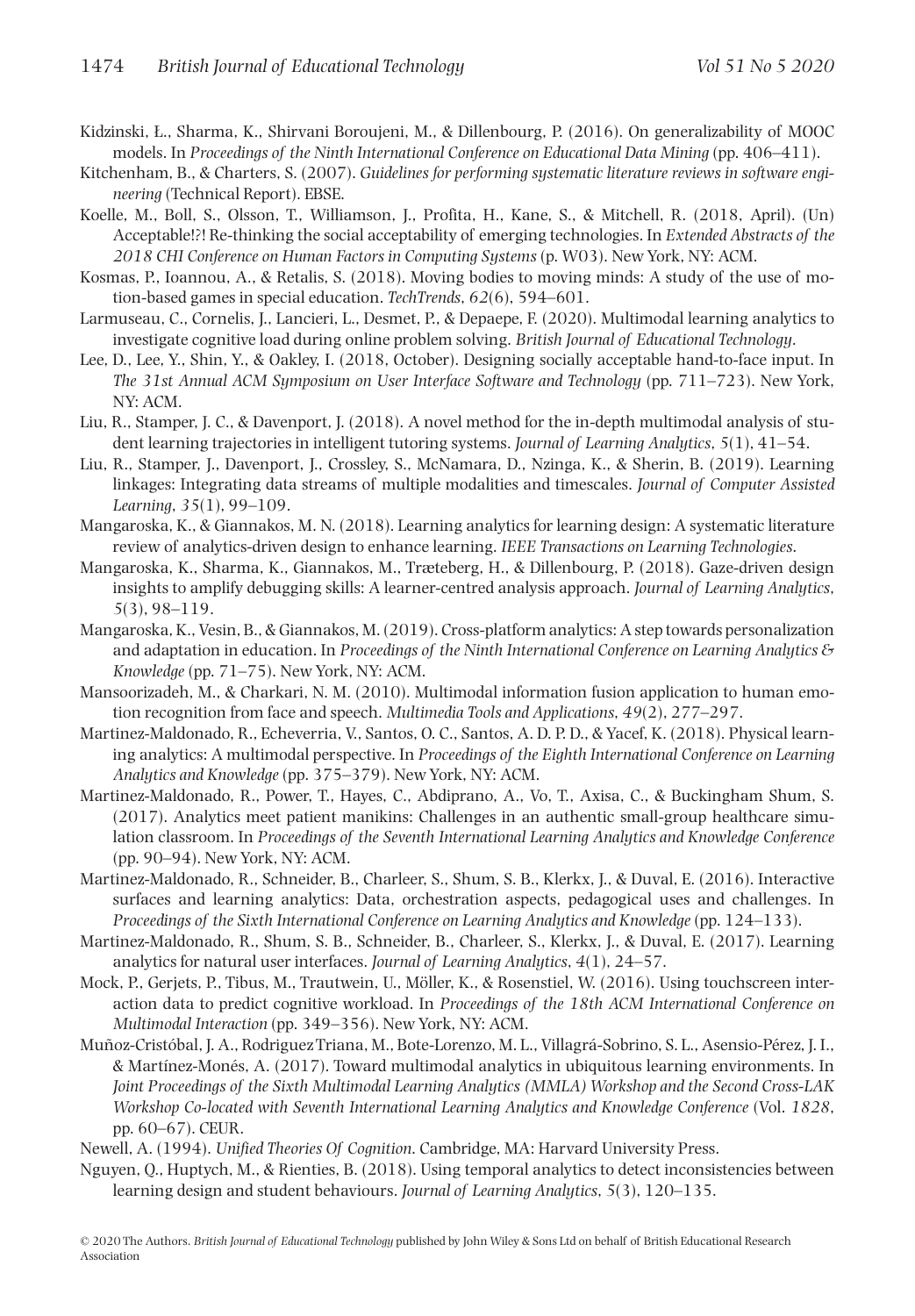- Nicol, D. (2013). Resituating feedback from the reactive to the proactive. In D. Boud, & E. Molloy (Eds.), *Feedback in higher and professional education: understanding it and doing it well* (pp. 44–59). London, UK: Routledge.
- Noel, R., Riquelme, F., MacLean, R., Merino, E., Cechinel, C., Barcelos, T. S., ... Munoz, R. (2018). Exploring collaborative writing of user stories with multimodal learning analytics: A case study on a software engineering course . *IEEE Access* , *6* , 67783 – 67798 .
- Noroozi, O., Alikhani, I., Järvelä, S., Kirschner, P. A., Juuso, I., & Seppänen, T. (2019). Multimodal data to design visual learning analytics for understanding regulation of learning. Computers in Human Behavior, *100*, 298-304.
- Ochoa , X. , & Domínguez , F. ( 2020 ). Controlled evaluation of a multimodal system to improve oral presentation skills in a real learning setting. British Journal of Educational Technology.
- Ochoa, X., Domínguez, F., Guamán, B., Maya, R., Falcones, G., & Castells, J. (2018). The rap system: Automatic feedback of oral presentation skills using multimodal analysis and low-cost sensors . In *Proceedings of the Eighth International Conference on Learning Analytics and Knowledge* (pp. 360–364). New York, NY: ACM.
- Olsen, J., Sharma, K., Rummel, N., & Aleven, V. (2020). Using multimodal data to temporally analyze collaborative learning outcomes: Benefits and challenges . *British Journal of Educational Technology* .
- Pantazos, K., & Vatrapu, R. (2016). Enhancing the professional vision of teachers: A physiological study of teaching analytics dashboards of students' repertory grid exercises in business education . In *Proceedings of the 49th Hawaii International Conference on System Sciences* (pp. 41–50).
- Paquette, L., Rowe, J., Baker, R., Mott, B., Lester, J., DeFalco, J., ... Georgoulas, V. (2016). *Sensor-free or sensor-full: A comparison of data modalities in multi-channel affect detection* . International Educational Data Mining Society.
- Pardo, A., Han, F., & Ellis, R. A. (2016). Combining university student self-regulated learning indicators and engagement with online learning events to predict academic performance . *IEEE Transactions on Learning Technologies*,  $10(1)$ , 82-92.
- Phillips, D. J., Wheeler, T. A., & Kochenderfer, M. J. (2017). Generalizable intention prediction of human drivers at intersections. In 2017 IEEE Intelligent Vehicles Symposium (IV) (pp. 1665–1670). IEEE.
- Pijeira-Díaz, H. J., Drachsler, H., Järvelä, S., & Kirschner, P. A. (2019). Sympathetic arousal commonalities and arousal contagion during collaborative learning: How attuned are triad members? *Computers in Human Behavior* , *92* , 188 – 197 .
- Poole, A., & Ball, L. J. (2006). Eye tracking in HCI and usability research. *Encyclopedia of human computer interaction* (pp. 211–219). Hershey, PA: IGI Global.
- Prieto, L. P., Sharma, K., Dillenbourg, P., & Jesús, M. (2016). Teaching analytics: Towards automatic extraction of orchestration graphs using wearable sensors . In *Proceedings of the Sixth International Conference on Learning Analytics and Knowledge* (pp. 148–157). New York, NY: ACM.
- Prieto, L. P., Sharma, K., Kidzinski, Ł., Rodríguez-Triana, M. J., & Dillenbourg, P. (2018). Multimodal teaching analytics: Automated extraction of orchestration graphs from wearable sensor data . *Journal of Computer Assisted Learning, 34(2), 193–203.*
- Rasmussen , J. ( 1983 ). Skills, rules, and knowledge: Signals, signs, and symbols, and other distinctions in human performance models. *IEEE Transactions on Systems, Man, and Cybernetics*, 3, 257–266.
- Reis, R. C. D., Isotani, S., Rodriguez, C. L., Lyra, K. T., Jaques, P. A., & Bittencourt, I. I. (2018). Affective states in computer-supported collaborative learning: Studying the past to drive the future . *Computers & Education*, 120, 29-50.
- Rodríguez-Triana , M. J. , Prieto , L. P. , Martínez-Monés , A. , Asensio-Pérez , J. I. , & Dimitriadis , Y. ( 2018 ). The teacher in the loop: Customizing multimodal learning analytics for blended learning . In *Proceedings of the Eighth International Conference on Learning Analytics and Knowledge* (pp. 417–426). New York, NY: ACM.
- Ruiz-Calleja, A., Prieto, L. P., Ley, T., Rodríguez-Triana, M. J., & Dennerlein, S. (2017). Learning analytics for professional and workplace learning: A literature review . In *European Conference on Technology Enhanced Learning* (pp. 164–178). Springer.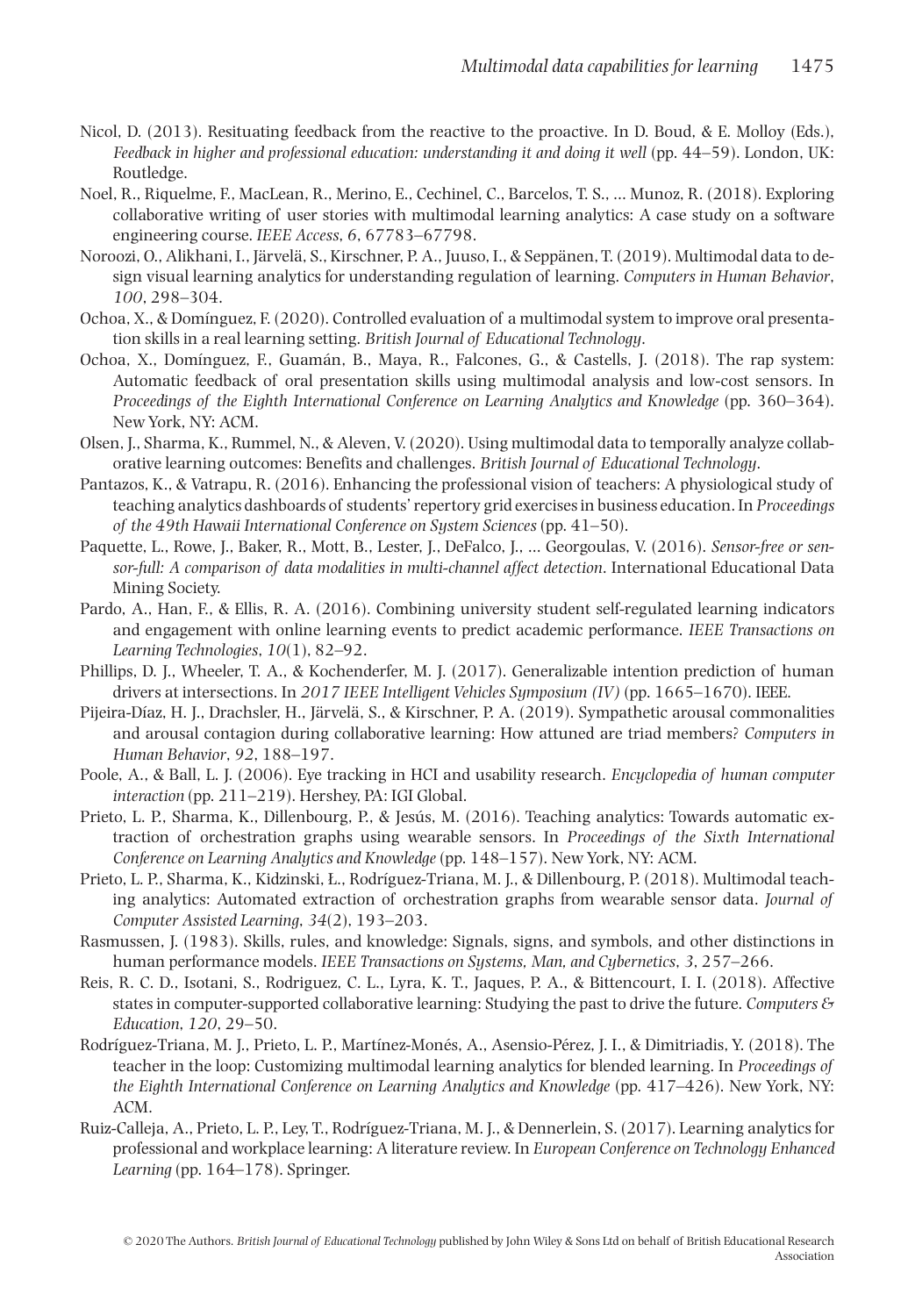- Ryu , K. , & Myung , R. ( 2005 ). Evaluation of mental workload with a combined measure based on physiological indices during a dual task of tracking and mental arithmetic. *International Journal of Industrial Ergonomics* , *35* ( 11 ), 991 – 1009 .
- Saari, P., Eerola, T., & Lartillot, O. (2010). Generalizability and simplicity as criteria in feature selection: Application to mood classification in music . *IEEE Transactions on Audio, Speech, and Language Processing* , *19* (6), 1802–1812.
- Santos, O. C., Saneiro, M., Salmeron-Majadas, S., & Boticario, J. G. (2014). A methodological approach to elicit affective educational recommendations . In *Proceedings of the 14th International Conference on Advanced Learning Technologies (ICALT 2014)* (pp. 529–533).
- Schönborn, K. J., Bivall, P., & Tibell, L. A. (2011). Exploring relationships between students' interaction and learning with a haptic virtual biomolecular model. *Computers & Education*, 57(3), 2095-2105.
- Schwartz , D. L. , & Bransford , J. D. ( 1998 ). A time for telling . *Cognition and Instruction* , *16* ( 4 ), 475 5223 .
- Shankar, S. K., Prieto, L. P., Rodríguez-Triana, M. J., & Ruiz-Calleja, A. (2018). A review of multimodal learning analytics architectures . In *2018 IEEE 18th International Conference on Advanced Learning Technologies (ICALT)* (pp. 212–214). *IEEE.*
- Sharma, K., Niforatos, E., Giannakos, M., & Kostakos, E. (2020). Assessing cognitive performance using physiological and facial features: Generalizing across contexts . *Proceedings of the ACM on Interactive, Mobile, Wearable and Ubiquitous Technologies* , *4* ( 3 ).
- Sharma, K., Papamitsiou, Z., & Giannakos, M. (2019). Building pipelines for educational data using AI and multimodal analytics: A "grey-box" approach. *British Journal of Educational Technology*, 50(6), 3004 – 3031.
- Sharma, K., Pappas, I., Papavlasopoulou, S., & Giannakos, M. (2019). Towards automatic and pervasive physiological sensing of collaborative learning. In K. Lund, G. P. Niccolai, E. Lavoué, C. H. Gweon, & M. Baker (Eds.), *Thirteenth International Conference on Computer Supported Collaborative Learning (CSCL)* (pp. 684-687). International Society of the Learning Sciences (ISLS).
- Spikol, D., Avramides, K., Cukurova, M., Vogel, B., Luckin, R., Mavrikis, M., & Ruffaldi, E. (2016). Exploring the interplay between human and machine annotated multimodal learning analytics in hands-on STEM activities . In *Proceedings of the Sixth International Learning Analytics and Knowledge Conference* (Vol. 6, pp. 522–523). New York, NY: ACM.
- Spikol, D., Ruffaldi, E., Dabisias, G., & Cukurova, M. (2018). Supervised machine learning in multimodal learning analytics for estimating success in project-based learning . *Journal of Computer Assisted Learning*, 34(4), 366–377.
- Stewart, A. E., Keirn, Z. A., & D'Mello, S. K. (2018). Multimodal modeling of coordination and coregulation patterns in speech rate during triadic collaborative problem solving . In *Proceedings of the 2018 International Conference on Multimodal Interaction* (pp. 21–30). New York, NY: ACM.
- Vourvopoulos , A. , Niforatos , E. , & Giannakos , M. ( 2019 ). EEGlass: An EEG-eyeware prototype for ubiquitous brain-computer interaction . In *Adjunct Proceedings of the 2019 ACM International Joint Conference on Pervasive and Ubiquitous Computing and Proceedings of the 2019 ACM International Symposium on Wearable Computers* (pp. 647–652).
- Vujovic , M. , Hernàndez-Leo , D. , Tassani , S. , & Spikol , D. ( 2020 ). Studying collaborative learning and space design with multimodal learning analytics . *British Journal of Educational Technology* .
- Worsley , M. ( 2018 ). *Multimodal learning analytics' past, present, and potential futures* . CrossMMLA@ LAK .
- Worsley, M., & Blikstein, P. (2015). Leveraging multimodal learning analytics to differentiate student learning strategies . In *Proceedings of the Fifth International Conference on Learning Analytics and Knowledge* (pp. 360-367). New York, NY: ACM.
- Worsley , M. , & Blikstein , P. ( 2018 ). A multimodal analysis of making . *International Journal of Artificial Intelligence in Education, 28(3), 385-419.*
- Zhu, G., Xing, W., Costa, S., Scardamalia, M., & Pei, B. (2019). Exploring emotional and cognitive dynamics of knowledge building in grades 1 and 2 . *User Modeling and User-Adapted Interaction* , *29* ( 4 ), 789 –8 20 .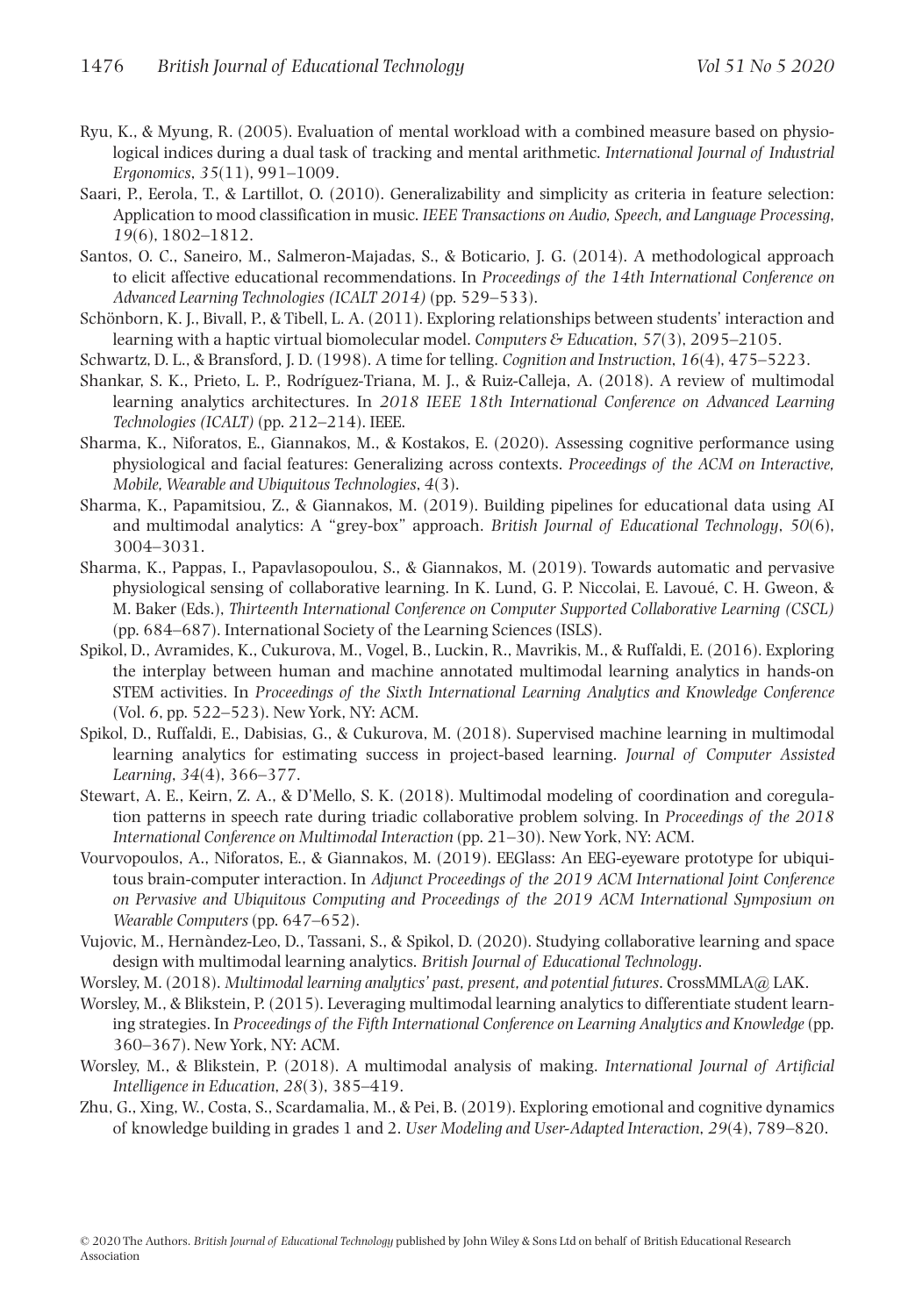### **APPENDIX A**

### Critical appraisal skills programme criteria

 The selection phase determines the overall validity of the literature review, and thus it is important to define specific inclusion and exclusion criteria. As Dybå and Dingsøyr (2008) specified, the quality criteria needs to cover three main issues (ie, rigour, credibility, and relevance) that needs to be considered when evaluating the quality of the selected studies. We applied eight quality criteria informed by related works (eg, Dybå & Dingsøyr, 2008). Following are those criteria:

- 1 . Does the study clearly address the research problem?
- 2 . Is there a clear statement of the aims of the research?
- 3 . Is there an adequate description of the context in which the research was carried out?
- 4 . Was the research design appropriate to address the aims of the research?
- 5 . Does the study clearly determine the research methods (subjects, instruments, data collection, data analysis)?
- 6 . Was the data analysis sufficiently rigorous?
- 7 . Is there a clear statement of findings?
- 8 . Is the study of value for research or practice?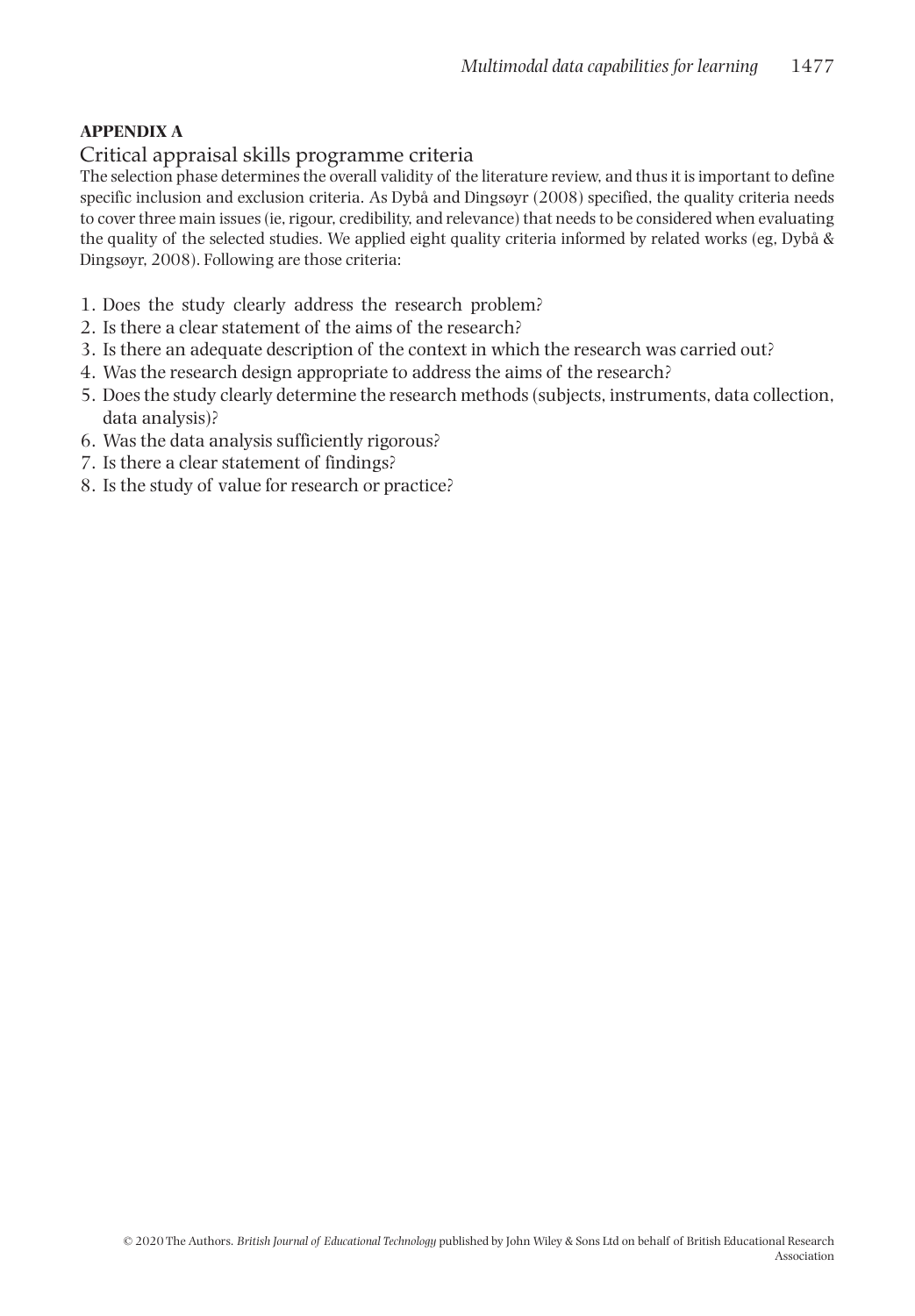|                 | <b>APPENDIX B</b>                                                                          |                                                                                                                                                                                                                                                                                                                                                                                                                                                                           |                                 |                    |                 |                             |  |
|-----------------|--------------------------------------------------------------------------------------------|---------------------------------------------------------------------------------------------------------------------------------------------------------------------------------------------------------------------------------------------------------------------------------------------------------------------------------------------------------------------------------------------------------------------------------------------------------------------------|---------------------------------|--------------------|-----------------|-----------------------------|--|
|                 |                                                                                            |                                                                                                                                                                                                                                                                                                                                                                                                                                                                           | Table B1: Coding details Part 1 |                    |                 |                             |  |
| $\Box$          | Category                                                                                   | Research topic                                                                                                                                                                                                                                                                                                                                                                                                                                                            | Learning Environment            | Learning scenario  | Sample size     | Population                  |  |
|                 | Case study                                                                                 | EМ<br>51                                                                                                                                                                                                                                                                                                                                                                                                                                                                  | Else                            | Informal           | $\overline{20}$ | High-school and             |  |
|                 | Rthnography                                                                                |                                                                                                                                                                                                                                                                                                                                                                                                                                                                           | Else                            | Informal           |                 | undergraduate<br>Elementary |  |
|                 |                                                                                            |                                                                                                                                                                                                                                                                                                                                                                                                                                                                           |                                 |                    | $\overline{19}$ |                             |  |
|                 | Case study                                                                                 |                                                                                                                                                                                                                                                                                                                                                                                                                                                                           | simulation                      | Formal             |                 | High-school                 |  |
|                 | $\c{.}$ ase study<br>$\mathop{{\rm case}}\nolimits$ study                                  | $\begin{array}{c} \text{Game} \\ \text{STEM} \\ \text{STEM} \\ \text{STEM} \\ \end{array}$                                                                                                                                                                                                                                                                                                                                                                                | CLASS<br>EE                     | Informal<br>Formal | 18              | University<br>Teacher       |  |
|                 | Case study                                                                                 | memorization                                                                                                                                                                                                                                                                                                                                                                                                                                                              | Else                            | Formal             | $\overline{21}$ | Undergraduate               |  |
|                 | Case study                                                                                 |                                                                                                                                                                                                                                                                                                                                                                                                                                                                           | Simulation                      | Forma              | 30              | University                  |  |
| $\infty$        | Case study                                                                                 |                                                                                                                                                                                                                                                                                                                                                                                                                                                                           | Else                            | Formal             | 60              | University                  |  |
| $\sigma$        | Experiment                                                                                 |                                                                                                                                                                                                                                                                                                                                                                                                                                                                           | <b>SIVLI</b>                    | Formal             | 145             | University                  |  |
| $\Xi$           | Case study                                                                                 |                                                                                                                                                                                                                                                                                                                                                                                                                                                                           | MOOC                            | Formal             | 20              | Teachers                    |  |
|                 | Case study                                                                                 | $[2.8ex] \begin{tabular}{l} \hline\\[-1.8ex] {\bf R} & {\bf R} \\ {\bf R} & {\bf R} \\ {\bf R} & {\bf R} \\ {\bf R} & {\bf R} \\ {\bf R} & {\bf R} \\ {\bf R} & {\bf R} \\ {\bf R} & {\bf R} \\ {\bf R} & {\bf R} \\ {\bf R} & {\bf R} \\ {\bf R} & {\bf R} \\ {\bf R} & {\bf R} \\ {\bf R} & {\bf R} \\ {\bf R} & {\bf R} \\ {\bf R} & {\bf R} \\ {\bf R} & {\bf R} \\ {\bf R} & {\bf R} \\ {\bf R} & {\bf R} \\ {\bf R} & {\bf R} \\ {\bf R} & {\bf R} \\ {\bf R} & {\$ | Simulation                      | Forma              | 44              | Undergraduate               |  |
|                 | Case study                                                                                 |                                                                                                                                                                                                                                                                                                                                                                                                                                                                           | Class                           | Formal             | $\sigma$        | Graduate                    |  |
|                 | Case study                                                                                 |                                                                                                                                                                                                                                                                                                                                                                                                                                                                           | Class                           | Formal             | 56              | Undergraduate               |  |
|                 |                                                                                            |                                                                                                                                                                                                                                                                                                                                                                                                                                                                           | Class                           |                    |                 |                             |  |
| 211122222222222 | $\begin{array}{c} \text{Case study}\\ \text{Case study}\\ \text{Experiment} \end{array}$   |                                                                                                                                                                                                                                                                                                                                                                                                                                                                           | Ë                               | Formal             | $\overline{c}$  | University                  |  |
|                 |                                                                                            |                                                                                                                                                                                                                                                                                                                                                                                                                                                                           | DE                              | Informal           | $\circ$         | Jniversity                  |  |
|                 |                                                                                            |                                                                                                                                                                                                                                                                                                                                                                                                                                                                           | Else                            | Formal             | 30              | Elementary                  |  |
|                 | $\begin{array}{c} \text{Case study} \\ \text{Case study} \\ \text{Case study} \end{array}$ |                                                                                                                                                                                                                                                                                                                                                                                                                                                                           | Else                            | Formal             |                 | <b>Indergraduate</b>        |  |
|                 |                                                                                            |                                                                                                                                                                                                                                                                                                                                                                                                                                                                           | Class                           |                    |                 | Elementary                  |  |
|                 | Experiment                                                                                 |                                                                                                                                                                                                                                                                                                                                                                                                                                                                           | MOOC                            | Formal             | 155             | University                  |  |
|                 | Case study                                                                                 |                                                                                                                                                                                                                                                                                                                                                                                                                                                                           | <b>LMS</b>                      | Formal             | 165             | Students                    |  |
|                 | Case study                                                                                 |                                                                                                                                                                                                                                                                                                                                                                                                                                                                           | Else                            | Formal             | 83              | University                  |  |
|                 | Experiment                                                                                 |                                                                                                                                                                                                                                                                                                                                                                                                                                                                           | ШE                              | Formal             | 34              | University                  |  |
|                 | Case study                                                                                 |                                                                                                                                                                                                                                                                                                                                                                                                                                                                           | Else                            | Informal           |                 | Elementary                  |  |
|                 | Case study                                                                                 |                                                                                                                                                                                                                                                                                                                                                                                                                                                                           | Else                            | Formal             | 20              | High-school and             |  |
|                 |                                                                                            |                                                                                                                                                                                                                                                                                                                                                                                                                                                                           |                                 |                    |                 | undergraduate               |  |
| 2678            | Experiment                                                                                 | Memorization                                                                                                                                                                                                                                                                                                                                                                                                                                                              | Else                            | Informal           | $\overline{11}$ | University                  |  |
|                 | Case study                                                                                 | Other<br>STEM                                                                                                                                                                                                                                                                                                                                                                                                                                                             | <b>TTS</b>                      | Formal             | 206<br>20       | Master                      |  |
|                 | Experiment                                                                                 |                                                                                                                                                                                                                                                                                                                                                                                                                                                                           | Else                            | Formal             |                 | Master                      |  |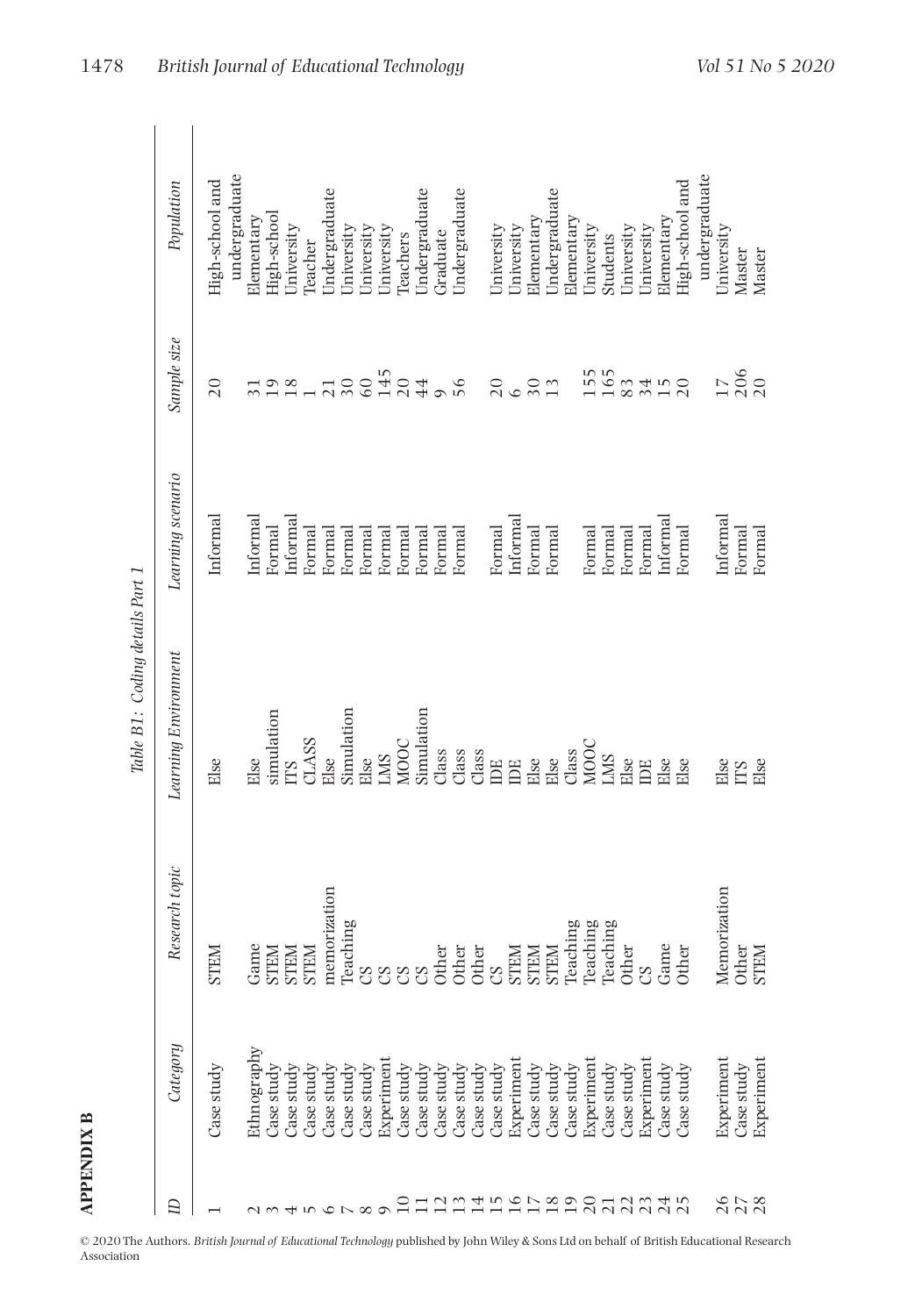|    | Category                           | Research topic        | Learning Environment                                                                                                                               | Learning scenario | Sample size      | Population                |
|----|------------------------------------|-----------------------|----------------------------------------------------------------------------------------------------------------------------------------------------|-------------------|------------------|---------------------------|
|    |                                    |                       |                                                                                                                                                    |                   |                  |                           |
|    | Experiment                         |                       | else                                                                                                                                               | Informal          |                  | Secondary, university     |
|    | Experiment                         | CS<br>STEM<br>STEM    | mЗ                                                                                                                                                 | Formal            | 45,36<br>24      | High-school               |
|    | kaperiment                         |                       | Class                                                                                                                                              | Formal            | 24               |                           |
|    | Jase study                         |                       | <b>LMS</b>                                                                                                                                         | Formal            |                  | High-school<br>University |
|    | Case study                         | other<br>STEM<br>STEM | ПS                                                                                                                                                 | Formal            | $\frac{182}{56}$ | High-school               |
|    | Experiment                         |                       | SIMULATION                                                                                                                                         | Informal          |                  | Elementary                |
|    | case studies                       |                       |                                                                                                                                                    |                   |                  |                           |
|    | Case study                         | Game                  | Else                                                                                                                                               | Informal          |                  | Secondary                 |
|    | Case study                         | S                     | $\overline{D}$                                                                                                                                     | Informal          |                  | University                |
| 39 | Case study                         | S                     | MOOC                                                                                                                                               | Formal            | $\Xi$            | Jniversity                |
| 40 | Case study                         | Teaching<br>STEM      | Class                                                                                                                                              | Informal          |                  | University                |
|    | case studies                       |                       | E                                                                                                                                                  | Formal            | 59,104           | High-school and           |
|    |                                    |                       |                                                                                                                                                    |                   |                  | secondary                 |
|    | Case study                         | S                     | Else                                                                                                                                               | Formal            |                  | University                |
|    | $CS =$ computer science education. |                       | ITS = intelligent tutoring system; LMS = learning management system; MOOC = massive open online courses; IDE = integrated development environment; |                   |                  |                           |

Table B<sub>1</sub>: (Continued)  *Table B1 : (Continued)*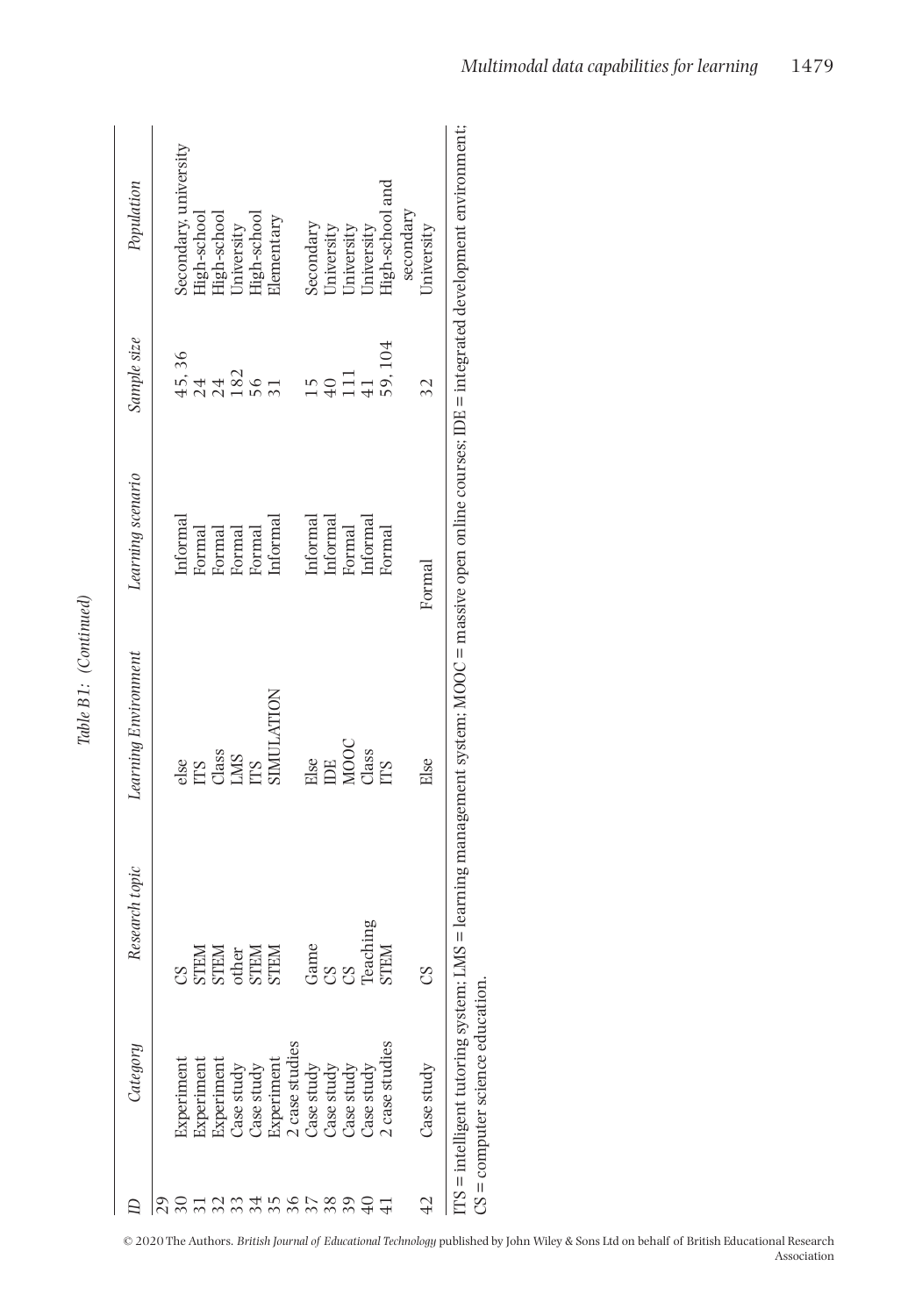| ID             | Unit of analysis   | Pedagogical approach | Data collection                                                                                                                                                                     | Methodology           |
|----------------|--------------------|----------------------|-------------------------------------------------------------------------------------------------------------------------------------------------------------------------------------|-----------------------|
| 1              | Team               | <b>IBL</b>           | Video, audio, gesture and                                                                                                                                                           | Quantitative          |
| $\overline{2}$ | Team               | <b>GBL</b>           | bio-physiology<br>Psychometric prepost testing,<br>games-usage analytics, a<br>student attitudinal scale,<br>teachers' reflection notes<br>and teacher interviews.<br>Kinect sensor | Mixed                 |
| 3              | Team               | GBL                  | Survey, coding                                                                                                                                                                      | Ouantitative          |
| $\overline{4}$ | Team               | else                 | Capture of objects; the posi-<br>tions of people, hand move-<br>ments, face tracking; audio<br>and video                                                                            | Quantitative          |
| 5<br>6         | Individual<br>Team | PBL<br>IBL           | Eye track, audio-visual<br>Gesture data, skeleton posi-                                                                                                                             | Ouantitative<br>Mixed |
| 7              | Team               | <b>IBL</b>           | tions, kinematics feature<br>Visual feedback, movements                                                                                                                             | qualitative           |
| 8              | Team               | PBL                  | Microphones                                                                                                                                                                         | Mixture               |
| 9              | Team               | PBL                  | Academic performance,<br>video, digital footprint,<br>questionnaire                                                                                                                 | Quantitative          |
| 10             | Individual         | <b>SRL</b>           | Survey                                                                                                                                                                              | qualitative           |
| 11             | Individual         | PRL                  | Web camera image streams                                                                                                                                                            | Quantitative          |
| 12             | Individual         | <b>SRL</b>           | Software tracking tool in-<br>stalled on laptop                                                                                                                                     | Ouantitative          |
| 13             | Team               | PRL                  |                                                                                                                                                                                     |                       |
| 14             |                    | PRL                  |                                                                                                                                                                                     |                       |
| 15             | Individual         | PRL                  | Examples, challenges, and<br>coding exercises                                                                                                                                       | Quantitative          |
| 16             | Team               | <b>CSCL</b>          | Arm Tracking, Audio Levels,<br>Motion, Objects, facial and<br>object tracking                                                                                                       | Qualitative           |
| 17             | Individual         | PRL                  | Touch point detection                                                                                                                                                               | Ouantitative          |
| 18             | Individual         | PRL                  | Video and gesture tracking                                                                                                                                                          | Quantitative          |
| 19             | Team               | <b>CSCL</b>          | Eye-tracking, EEG, accelerom-<br>eter, audio and video                                                                                                                              |                       |
| 20             |                    | <b>CSCL</b>          |                                                                                                                                                                                     | Quantitative          |
| 21             | Team               | <b>CSCL</b>          | Analysis of the learning<br>designs, teacher interviews,<br>researcher observations.<br>student questionnaires,<br>system logs, and student-<br>generated artefacts                 | Both                  |
| 22             | Individual         | SRL                  | Video, audio, slides                                                                                                                                                                | qualitative           |
| 23             | Individual         | PBL                  | Posture, gesture features                                                                                                                                                           | Ouantitative          |
| 24             | Individual         | Else                 | Hand movements, video<br>frames                                                                                                                                                     | Oualitative           |
| 25             | Team               | Else                 | Audio, gesture and video,<br>measuring stress and/<br>arousal                                                                                                                       | Quantitative          |

 *Table B2 : Coding details Part 2*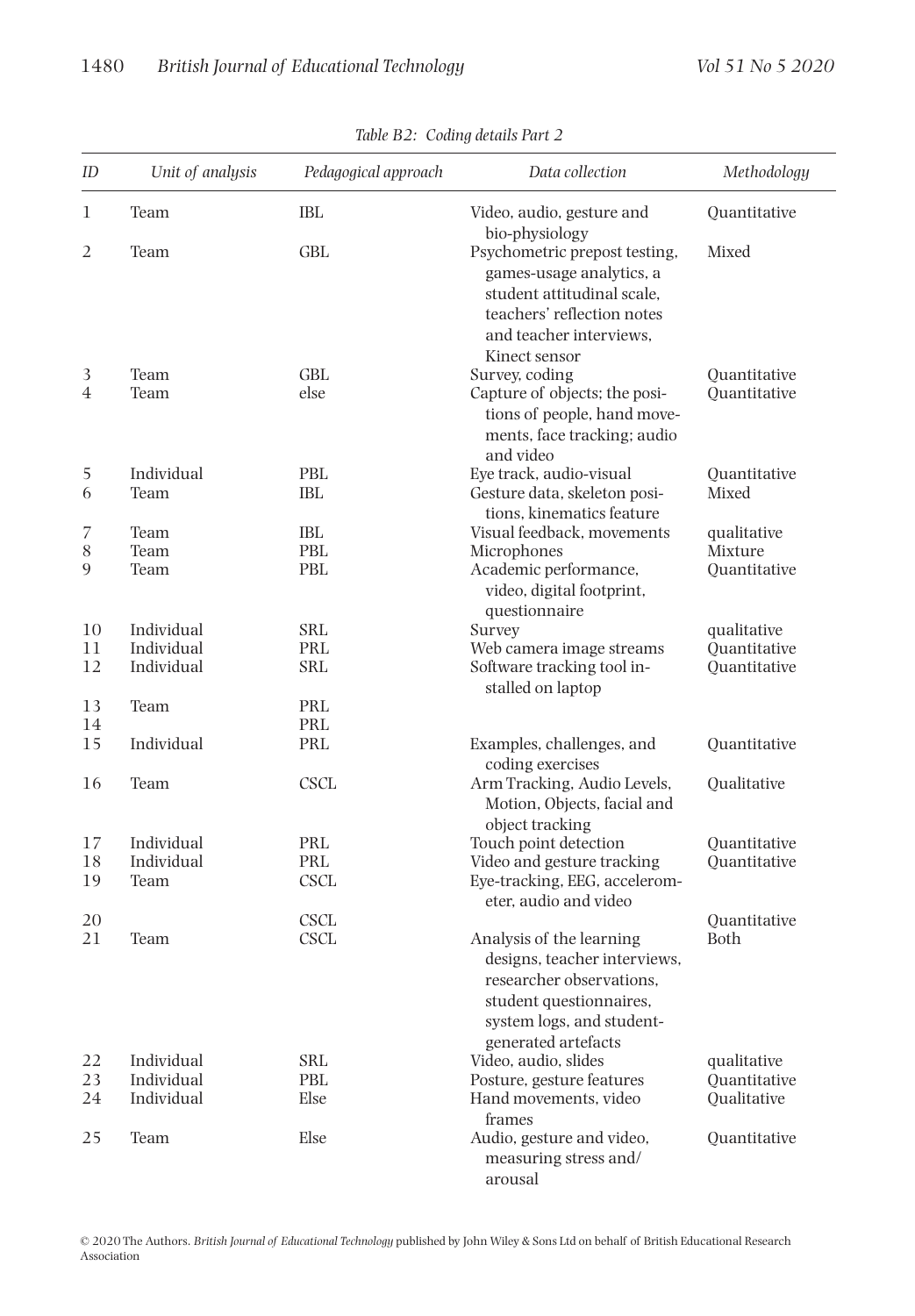| ID | Unit of analysis    | Pedagogical approach | Data collection                                                                                                                                                                                                                                         | Methodology  |
|----|---------------------|----------------------|---------------------------------------------------------------------------------------------------------------------------------------------------------------------------------------------------------------------------------------------------------|--------------|
| 26 | Individual          | <b>GBL</b>           | Click-stream data, as well as<br>eye-tracking, electroen-<br>cephalography (EEG), video,<br>and wristband                                                                                                                                               | Ouantitative |
| 27 | Individual          | <b>SRL</b>           | Voice, grades                                                                                                                                                                                                                                           | Ouantitative |
| 28 | Individual          | <b>IBL</b>           | Movements, students' interac-<br>tion with the model                                                                                                                                                                                                    | <b>Both</b>  |
| 29 |                     | <b>CSCL</b>          |                                                                                                                                                                                                                                                         |              |
| 30 | Individual + Team   | <b>IBL</b>           | Video data, sensor data                                                                                                                                                                                                                                 | Ouantitative |
| 31 | Team                | <b>CSCL</b>          | EDA sensor recordings                                                                                                                                                                                                                                   | Ouantitative |
| 32 | Team                | <b>IBL</b>           | Sensor data                                                                                                                                                                                                                                             | Ouantitative |
| 33 | Individual          | <b>SRL</b>           | Clicks, views                                                                                                                                                                                                                                           | Quantitative |
| 34 | Individual          | <b>IBL</b>           | Screen video and audio<br>captures                                                                                                                                                                                                                      | <b>Both</b>  |
| 35 | Individual          | <b>IBL</b>           | Gesture, speech, hedging,<br>gaze. body, eye contact                                                                                                                                                                                                    | <b>Both</b>  |
| 36 |                     | PBL, PBL             |                                                                                                                                                                                                                                                         |              |
| 37 | Individual          | PBL                  | Movement data, hand<br>position                                                                                                                                                                                                                         | Both         |
| 38 | Individual          | PBL                  | Eye tracking, gaze, debug<br>solving                                                                                                                                                                                                                    | Ouantitative |
| 39 | Individual          | PBL                  | Time spent on each slide of<br>the learning materials, IP<br>address, keystroke timings,<br>successful compiles, failed<br>compiles (again recording<br>the source code) and GUI<br>interactions such as menu<br>clicks and window opening/<br>closing. | Ouantitative |
| 40 | Individual          | Else                 | Audio, experience, survey                                                                                                                                                                                                                               | Quantitative |
| 41 | Individual and Team | PBL, CSCL            | Logs, audio, video                                                                                                                                                                                                                                      | <b>Both</b>  |
| 42 | Individual          | <b>SRL</b>           | Logs gaze eeg wristband face                                                                                                                                                                                                                            | Ouantitative |

*Table B2 : (Continued)*

 PBL = problem based learning; IBL = inquiry based learning; PRL = problem regulated learning; CSCL = computer supported collaborative learning; SRL = self regulated learning; GBL = game based learning. Key (number to reference) for Tables B1 and B2.

 1 Worsley and Blikstein ( 2018 ). 2 Kosmas *et al* . ( 2018 ). 3 Blikstein *et al* . ( 2017 ). 4 Spikol *et al* . ( 2018 ). 5 Prieto *et al* . ( 2018 ). 6 Junokas *et al* . ( 2018 ). 7 Barmaki and Hughes ( 2018 ). 8 Noel *et al* . ( 2018 ). 9 Pardo *et al* . ( 2016 ). 10 Florian-Gaviria *et al* . ( 2013 ). 11 Holmes *et al* . ( 2017 ). 12 Di Mitri *et al* . ( 2017 ). 13 Martinez-Maldonado, Power, *et al* . ( 2017 ). 14 Martinez-Maldonado *et al* . ( 2018 ). 15 Mangaroska *et al* . ( 2019 ). 16 Spikol *et al* . ( 2016 ). 17 Mock *et al* . ( 2016 ). 18 Blikstein ( 2013 ). 19 Prieto *et al* . ( 2016 ). 20 Ezen-Can, Grafsgaard *et al* . (2015). 21 Rodríguez-Triana *et al* . ( 2018 ). 22 Ochoa *et al* . ( 2018 ). 23 Ezen-Can, Grafsgaard *et al* . (2015). 24 Andrade ( 2017 ). 25 Worsley and Blikstein ( 2015 ). 26 Giannakos *et al* . ( 2019 ). 27 Kaklauskas *et al* . ( 2015 ). 28 Schönborn, Bivall & Tibell ( 2011 ). 29 Reis *et al* . ( 2018 ). 30 Cukurova *et al* . ( 2018 ). 31 Noroozi *et al* . ( 2019 ). 32 Pijeira-Díaz *et al* . ( 2019 ). 33 Nguyen *et al* . ( 2018 ). 34 Liu *et al* . ( 2019 ). 35 Andrade *et al* . ( 2016 ). 36 Martinez-Maldonado, Power, *et al* . ( 2017 ). 37 Andrade *et al* . ( 2017 ). 38 Mangaroska *et al* . ( 2018 ). 39 Casey ( 2017 ). 40 Cukurova *et al* . ( 2019 ). 41 Liu *et al* . ( 2018 ). 42 Sharma, Pappas, *et al* . ( 2019 ).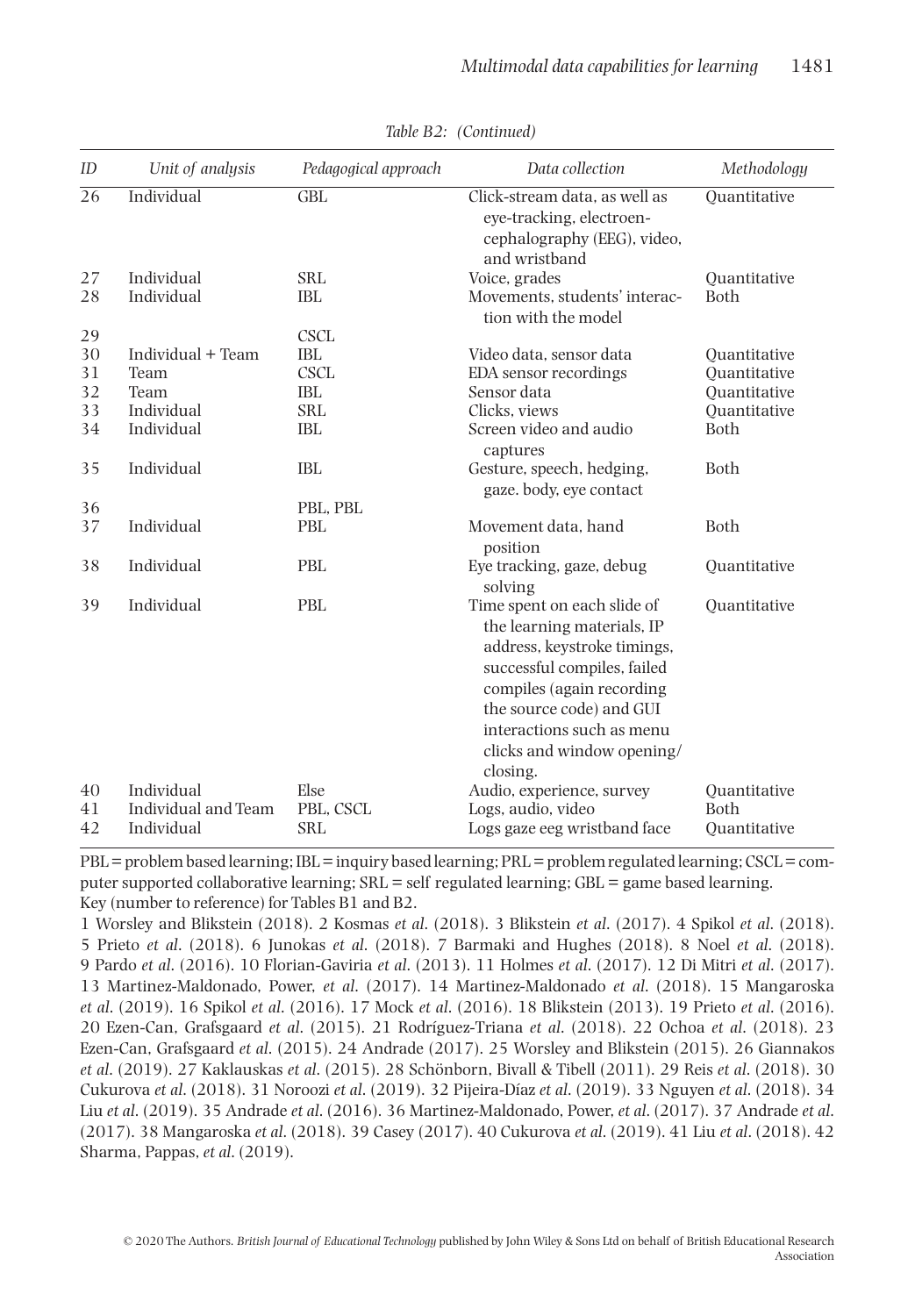| <b>APPENDIX C</b>                                  |            |               |                                                               |                                   |                  |                  |
|----------------------------------------------------|------------|---------------|---------------------------------------------------------------|-----------------------------------|------------------|------------------|
|                                                    |            |               | Table C1: Mapping between the research objectives and the MMD |                                   |                  |                  |
|                                                    | Engagement |               | Learning outcome Learning task performance                    | Learning trajectories             | Student feedback | Teacher support  |
| Audio<br>EEG<br>Face<br>Gaze<br>Gesture            |            | 13            | 26, 42<br>1, 27, 34, 41                                       | 1, 4, 8, 16, 25, 34, 35, 41<br>42 | 22.25            | 5, 19, 40<br>19  |
|                                                    |            |               | $10, 26, 42$<br>$10, 26, 38, 42$                              | 16,42                             |                  |                  |
|                                                    |            |               |                                                               | 35,42                             |                  | 5.19             |
|                                                    |            | 24            | 1, 18, 24                                                     | 1, 4, 6, 16, 17, 23, 25, 30,      | 25               |                  |
|                                                    |            |               |                                                               | 35,37                             |                  |                  |
| aterviews                                          |            |               |                                                               |                                   |                  |                  |
| sãor                                               | 9,33       | 3, 11, 13, 28 | 9, 12, 17, 26, 27, 38,<br>39, 41, 42                          | 2, 4, 8, 16, 17, 32, 41, 42       | 22               | 21, 40<br>14, 21 |
|                                                    |            | 13,28         | $^{24}$                                                       | 2, 4, 6, 16, 37                   |                  | 7, 14, 19        |
|                                                    |            |               |                                                               |                                   |                  | $\overline{21}$  |
| Motion<br>Observations<br>Physiological<br>Posture |            |               | 1, 12, 26, 42                                                 | 1, 25, 31, 32, 42                 | 25               |                  |
| Survey                                             | 9,33       |               | 24<br>9,17                                                    | 6.23.30.35                        |                  | 21, 40           |
| <b>/ideo</b>                                       |            | 24            | 9, 18, 34, 41                                                 | 4, 25, 34, 41                     | 22, 25           | 5,7,19           |
|                                                    |            |               |                                                               |                                   |                  |                  |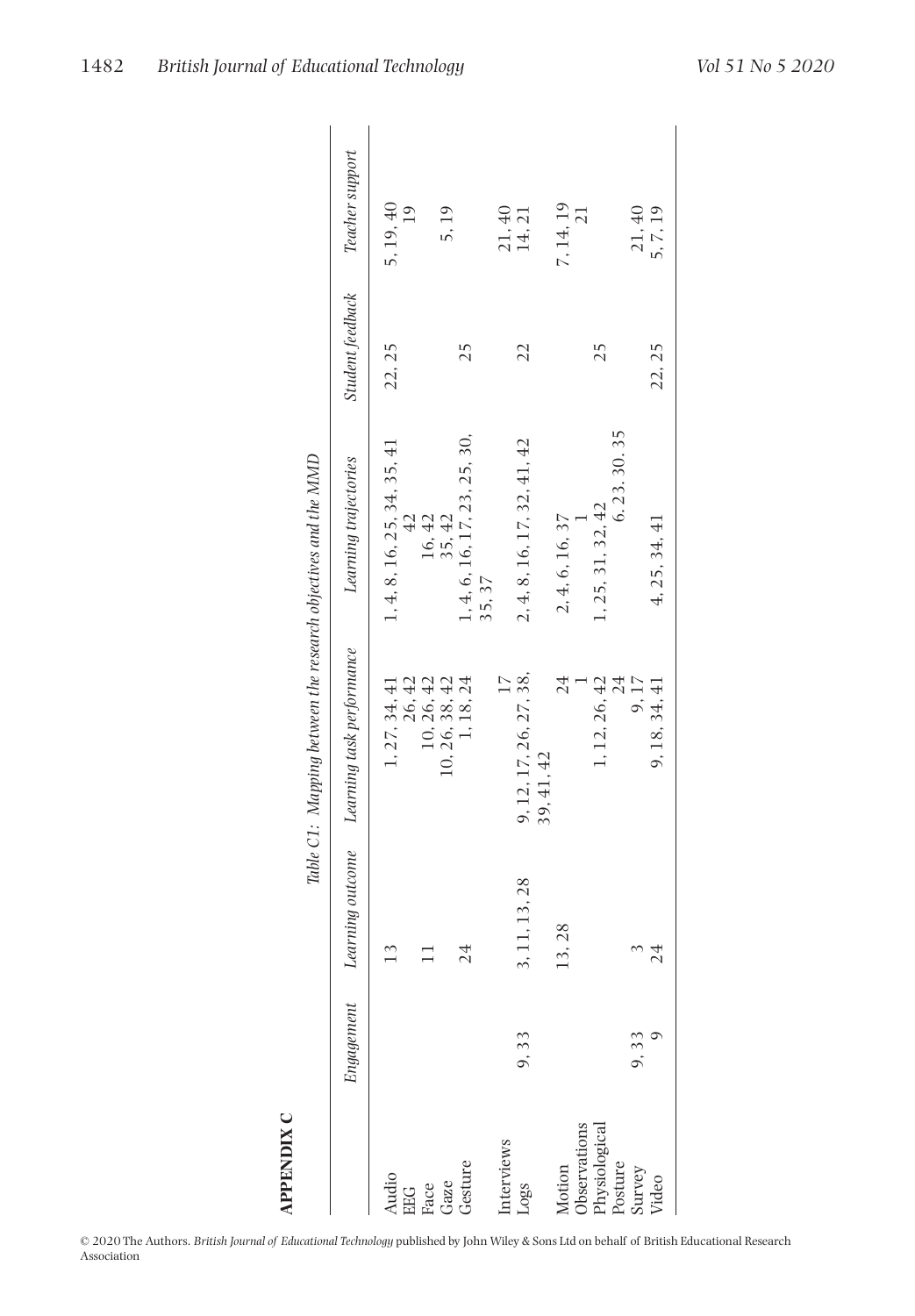|               | Team formal      | Team informal | Individual formal   | Individual informal |
|---------------|------------------|---------------|---------------------|---------------------|
| Audio         | 8, 13, 25, 41    | 1, 4, 16, 19  | 5, 27, 34, 35, 41   | 22,40               |
| EEG           |                  | 19            | 42                  | 26                  |
| Face          |                  | 10.16         | 11, 42              | 26                  |
| Gaze          |                  | 10.19         | 35, 42              | 26,38               |
| Gesture       | 6.25             | 1, 4, 16, 30  | 17, 18, 23, 35      | 24, 30, 37          |
| Interviews    | 21               |               | 15                  | 40                  |
| Logs          | 3, 8, 9, 13, 21, | 2, 4, 16      | 11, 12, 14, 15, 17, | 22, 26, 38          |
|               | 32.41            |               | 27, 28, 33, 39, 41, |                     |
|               |                  |               | 42                  |                     |
| Motion        | 6.7              | 4, 16, 19     | 14.28               | 37                  |
| Observations  | 21               | 1             |                     |                     |
| Physiological | 25, 31, 32       | 1             | 12.42               | 26                  |
| Posture       | 6                | 30            | 23, 35              | 30                  |
| Survey        | 3.21             |               | 15, 33              | 40                  |
| Video         | 6, 7, 9, 25, 41  | 4, 19         | 5.18.34.41          | 22, 24              |

*Table C2: Mapping between the Learning settings and the MMD* 

Key (number to reference) for Tables C1 and C2.

 1. Worsley and Blikstein ( 2018 ). 2 Kosmas *et al* . ( 2018 ). 3 Blikstein *et al* . ( 2017 ). 4 Spikol *et al* . ( 2018 ). 5 Prieto *et al* . ( 2018 ). 6 Junokas *et al* . ( 2018 ). 7 Barmaki and Hughes ( 2018 ). 8 Noel *et al* . ( 2018 ). 9 Pardo *et al* . ( 2016 ). 10 Florian-Gaviria *et al* . ( 2013 ). 11 Holmes *et al* . ( 2017 ). 12 Di Mitri *et al* . ( 2017 ). 13 Martinez-Maldonado, Power, *et al* . ( 2017 ). 14 Martinez-Maldonado *et al* . ( 2018 ). 15 Mangaroska *et al* . ( 2019 ). 16 Spikol *et al* . ( 2016 ). 17 Mock *et al* . ( 2016 ). 18 Blikstein ( 2013 ). 19 Prieto *et al* . ( 2016 ). 20 Ezen-Can, Grafsgaard *et al* . (2015). 21 Rodríguez-Triana *et al* . ( 2018 ). 22 Ochoa *et al* . ( 2018 ). 23 Ezen-Can, Grafsgaard *et al* . (2015). 24 Andrade ( 2017 ). 25 Worsley and Blikstein ( 2015 ). 26 Giannakos *et al* . ( 2019 ). 27 Kaklauskas *et al* . ( 2015 ). 28 Schönborn *et al* . (2011). 29 Reis *et al* . ( 2018 ). 30 Cukurova *et al* . ( 2018 ). 31 Noroozi *et al* . ( 2019 ). 32 Pijeira-Díaz *et al* . ( 2019 ). 33 Nguyen *et al* . ( 2018 ). 34 Liu *et al* . ( 2019 ). 35 Andrade *et al* . ( 2016 ). 36 Martinez-Maldonado, Power, *et al* . ( 2017 ). 37 Andrade *et al* . ( 2017 ). 38 Mangaroska *et al* . ( 2018 ). 39 Casey ( 2017 ). 40 Cukurova *et al* . ( 2019 ). 41 Liu *et al* . ( 2018 ). 42 Sharma, Pappas, *et al* . ( 2019 )